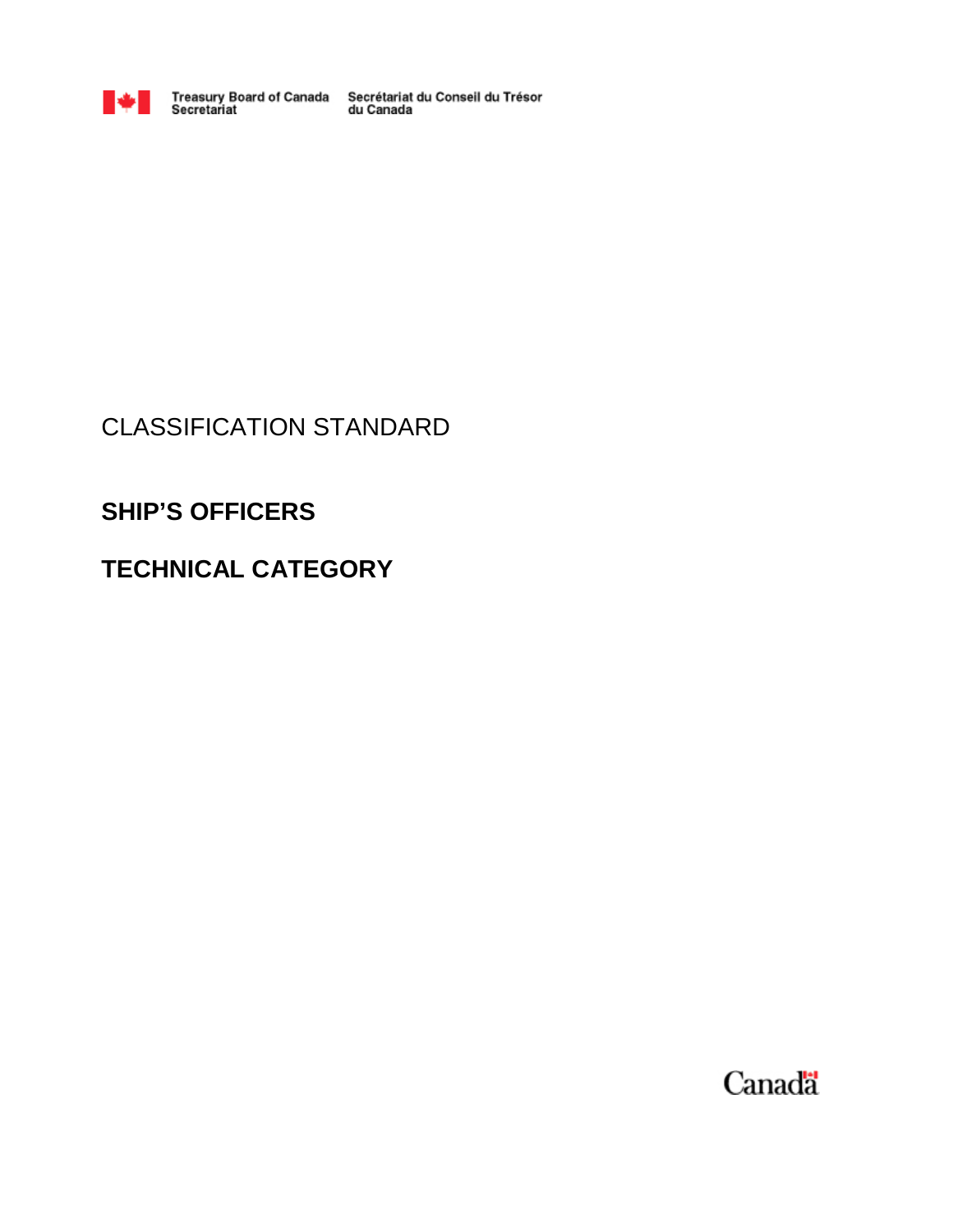# CLASSIFICATION STANDARD

# SHIPS' OFFICERS

## **TECHNICAL CATEGORY**

Issued by:

Classification, Human Resources Information Systems and Pay Division Personnel Policy Branch 1986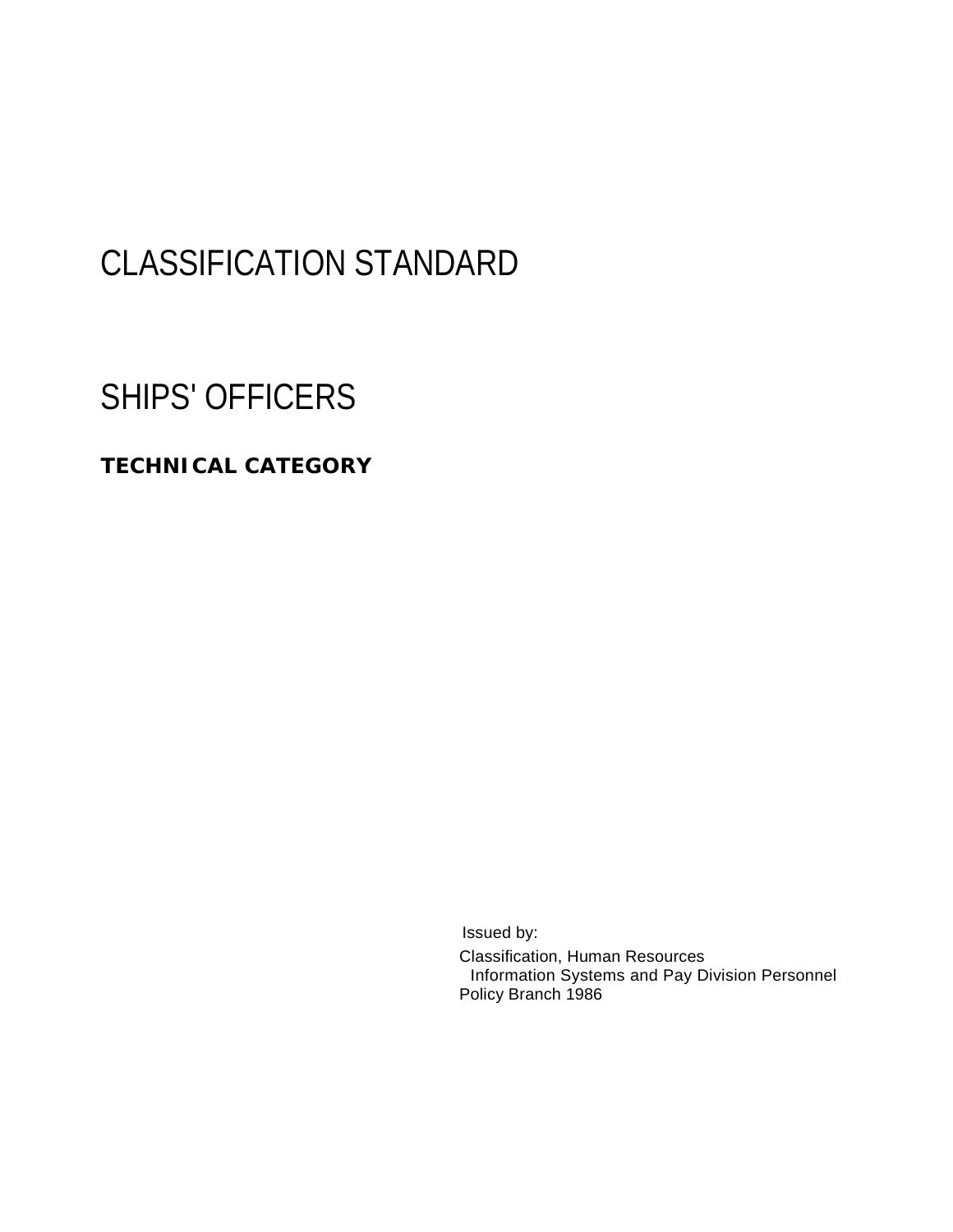©Minister of Supply and Services Canada 1987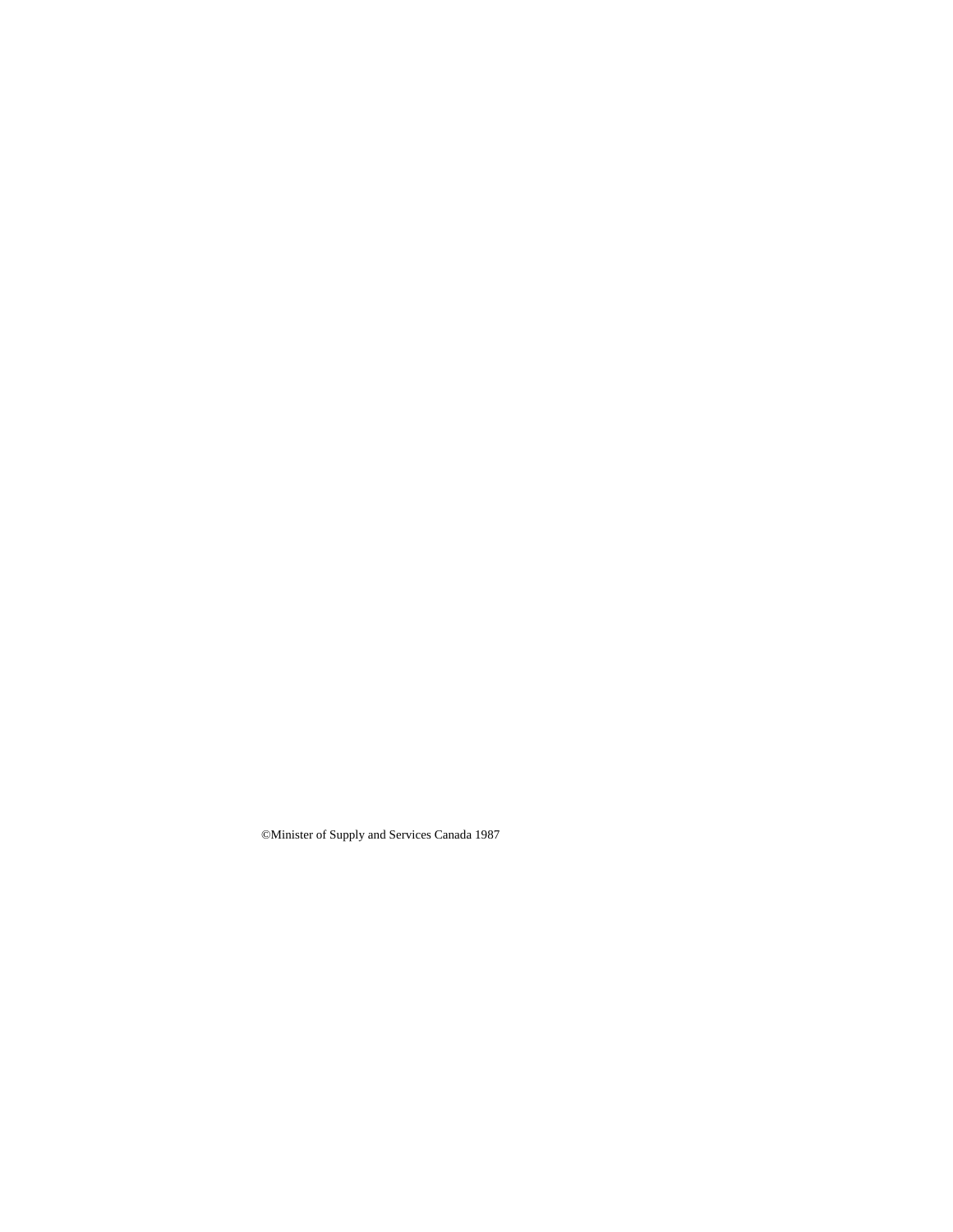## **CONTENTS**

|                                                         | PAGE(S)        |
|---------------------------------------------------------|----------------|
| I NTRODUCTI ON                                          | $\mathbf{1}$   |
| CATEGORY DEFINITION                                     | $\overline{2}$ |
| GROUP DEFINITION                                        | 3              |
| SUB-GROUP DEFINITIONS                                   | 4              |
| MARINE OPERATIONS                                       | 5              |
| Introduction                                            | 6              |
| Officer Position Titles and Summary of Responsibilities | 8              |
| Vessel Rating Formula and Classification Table          | 10             |
| Maximum Position Level Determination Table              | 11             |
| Standard Position Descriptions                          | $32 - 41$      |
| FLOATING PLANT                                          | 12             |
| Introduction                                            | 13             |
| Officer Position Titles and Summary of Responsibilities | 14             |
| Factors and Rating Scales                               | $15 - 23$      |
| Position Level Determination Table                      | 24             |
| RADI 0                                                  | 25             |
| Introduction                                            | 26             |
| Officer Position Titles and Summary of Responsibilities | 27             |
| Position Level Determination Table                      | 28             |
| Standard Position Descriptions                          | $42 - 44$      |
| <b>INSTRUCTOR</b>                                       | 29             |
| Introduction                                            | 30             |
| Officer Position Titles and Summary of Responsibilities | 31             |
| Standard Position Descriptions                          | $45 - 48$      |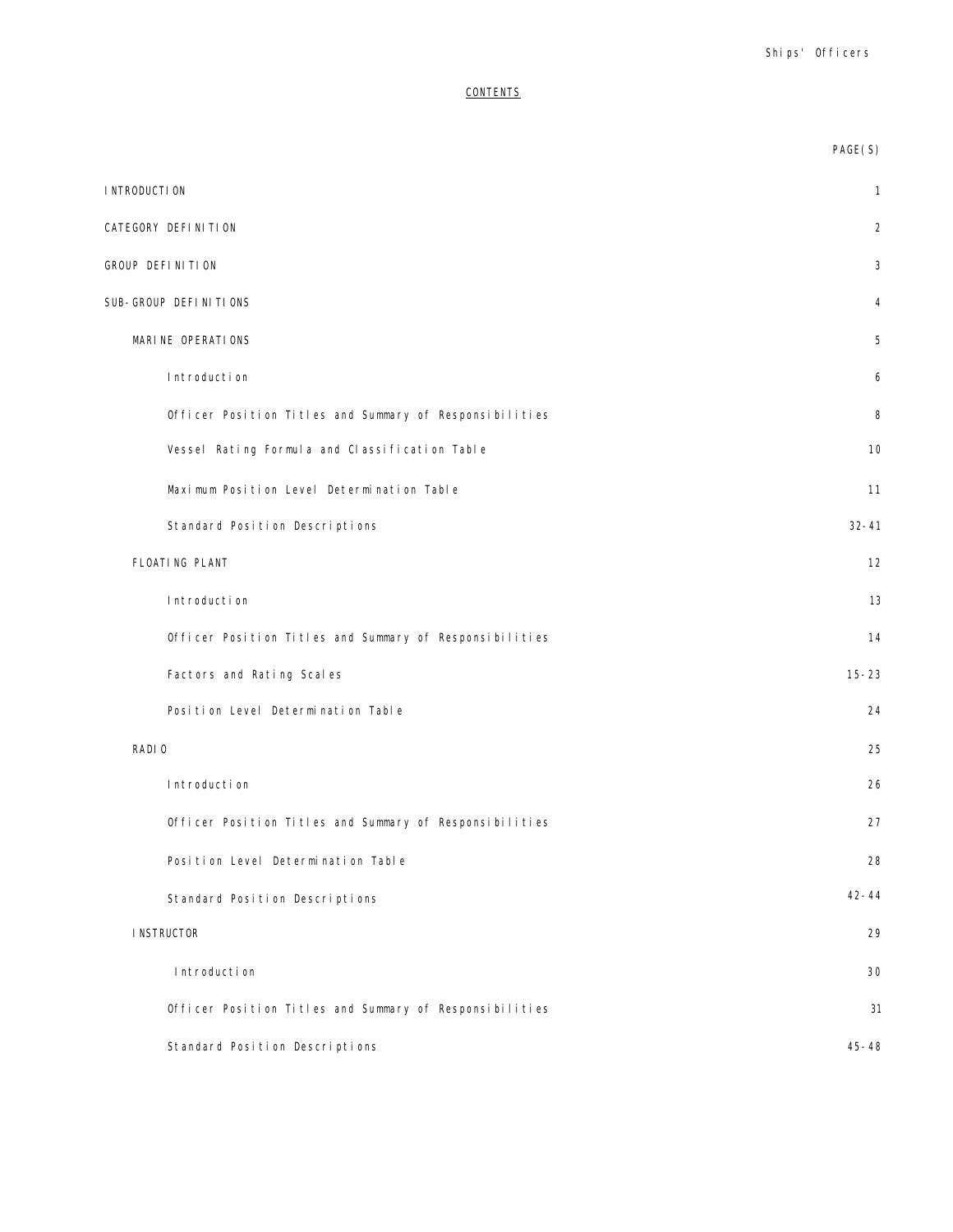## **INTRODUCTION**

This standard describes four plans to be used to classify positions allocated to the Ships' Officers Group. It consists of an introduction and of definitions for the Technical Category, the Ships' Officers Group, and the Marine Operations, Floating Plant, Radio and Instructor Sub-groups.

All methods of job evaluation require the exercise of judgement and the orderly collection and analysis of information in order that consistent judgements can be made. Rational discussion and resolution of differences in the judgements made in determining the relative value of positions require that raters have a thorough knowledge of the positions being evaluated. This standard provides the criteria by which judgements are to be made in allocating positions to the Ships' Officers Group and to Sub-groups and in assigning positions to levels.

## Occupational Sub-groups

The occupational group includes positions requiring the performance of significantly different duties and different qualifications. In recognition of these differences four sub-groups have been established and classification criteria provided for determining the levels of positions within each of the four sub-groups.

#### Officer Position Titles

The order in which the officer positions of a vessel's complement are ranked reflects the accepted view of their responsibilities and the experience and qualifications required to carry them out. The officer titles are listed, in order of rank, for each ship department in the Marine Operations, and Floating Plant Sub-groups.

The Officer titles in the Radio Sub-group and in the Instructor Sub-group are also listed in order of rank. A brief description of the responsibilities of each rank is provided in the appropriate sub-group.

### Use of the Standard

The following steps are to be taken in applying this classification standard:

- 1. Allocation of the position to the category, the group and sub-group is confirmed by reference to the definitions and the descriptions of inclusions and exclusions.
- 2 . The title of the position is confirmed by comparing the responsibilities of the position with those described in the list of Officer Position Titles and Summary of Responsibilities for each sub-group.
- 3. Positions will be evaluated in accordance with the particular plan established for the sub-group to which the position has been allocated.

NOTE: Standard position descriptions (S.P.D.) for Electrical, Electronic, Supply, Logistic, Radio and Instructor positions are provided for reference purposes.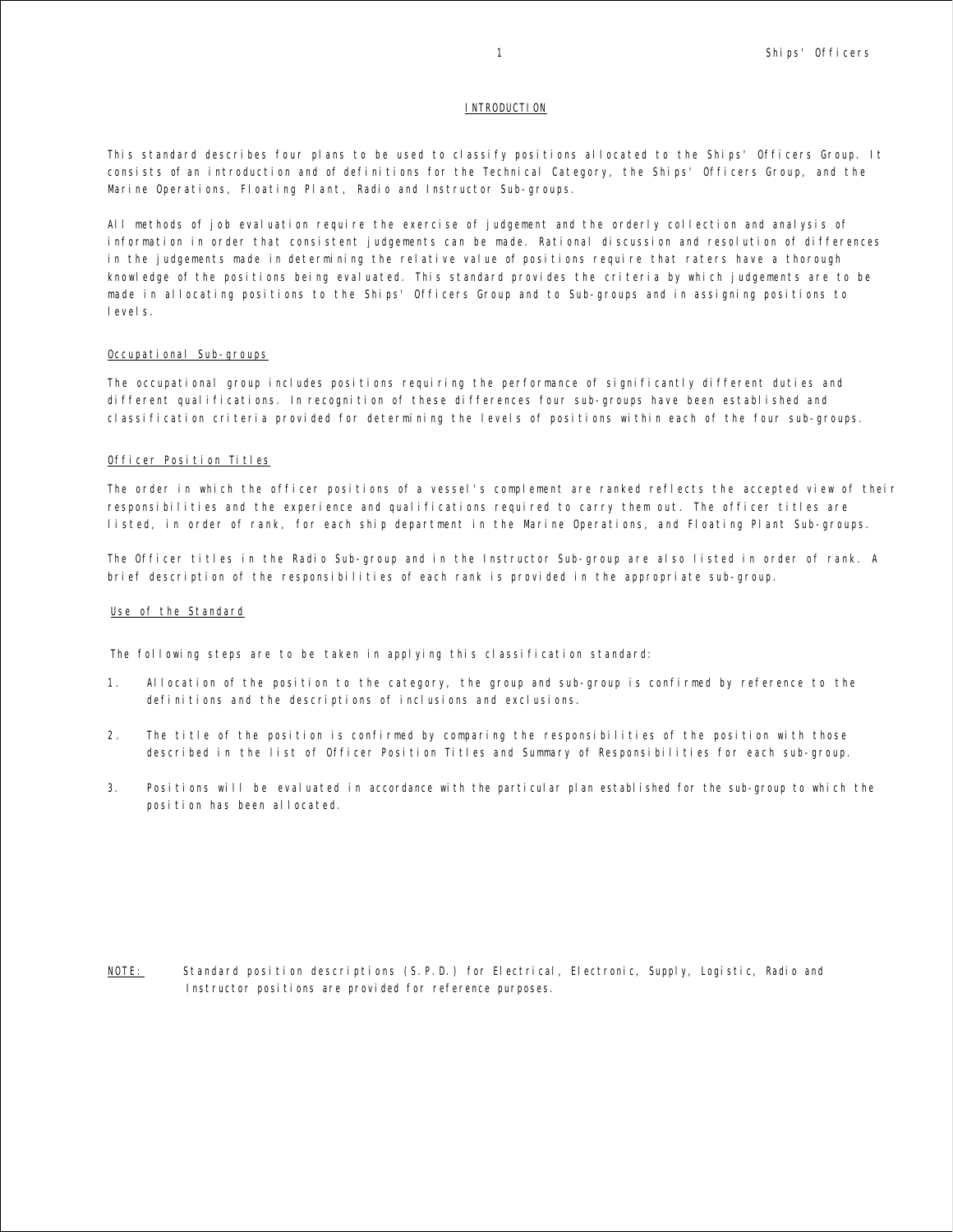## CATEGORY DEFINITION

Occupational categories were repealed by the Public Service Reform Act (PSRA), effective April 1, 1993. Therefore, the occupational category definitions have been deleted from the classification standards.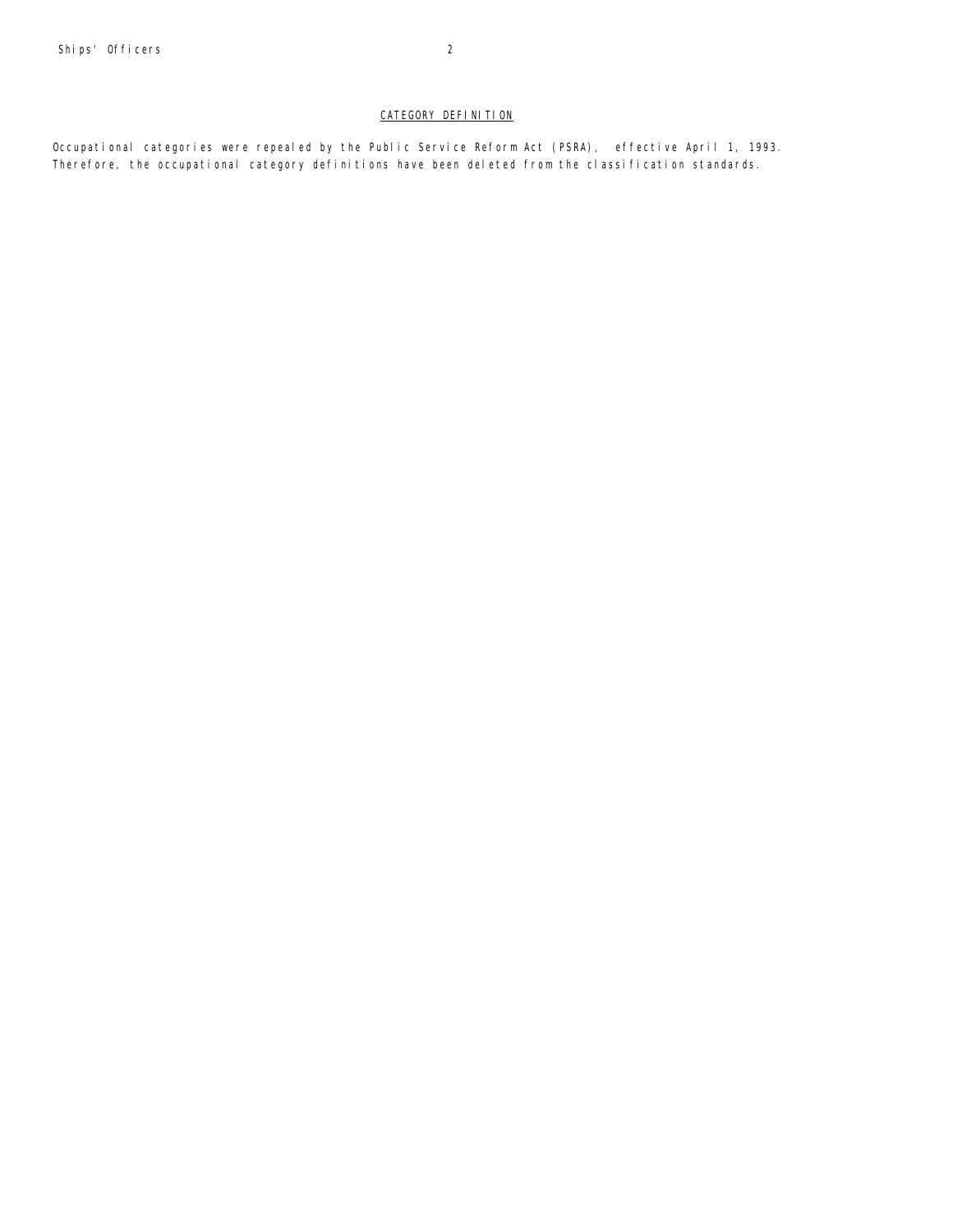## GROUP DEFINITION

For occupational group allocation, it is recommended that you use the Occupational Group Definition Maps, which provide the 1999 group definition and their corresponding inclusion and exclusion statements. The maps explicitly link the relevant parts of the overall 1999 occupational group definition to each classification standard.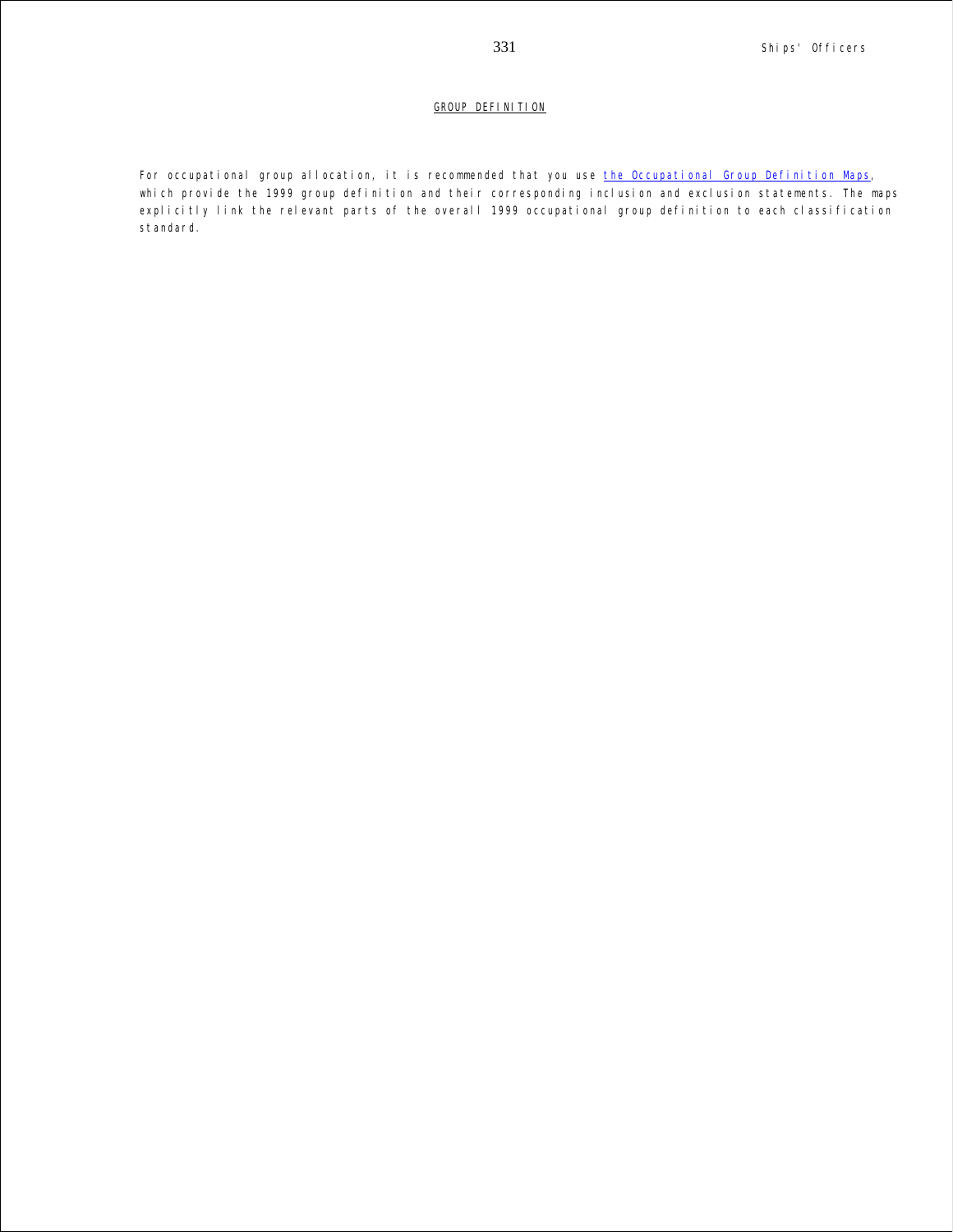## SUB-GROUP DEFINITIONS

## Marine Operations

Positions included in this sub-group are those that meet the group definition and are located on vessels engaged in operations other than those described in other sub-groups.

## Floating Plant

Positions included in this sub-group are those that meet the group definition and perform their duties on:

- vessels equipped to carry out one or more of the following tasks: dredge surveys, marine excavations, dredging, snagging, underwater drilling, removal of underwater obstructions, or the alteration, repair or removal of marine structures such as wharves, piers or breakwaters;
- vessels equipped as floating cranes or derricks;
- vessels whose primary function is to provide electrical power to other vessels;
- vessels whose primary function is to flush and clean tanks and bilges;
- vessels equipped to assist in the degaussing of other vessels;
- vessels such as tugs, where the primary function is to provide service to floating plant.

## Radio

Positions included in this sub-group are those that meet the group definition and have the primary responsibility for the operation and maintenance of radio equipment installed on vessels engaged in marine operations.

#### **Instructor**

Positions included in this sub-group are those that meet the group definition and are located in the departments of Nautical Sciences and Marine Engineering at the Canadian Coast Guard College or at the Transport Canada Training Institute.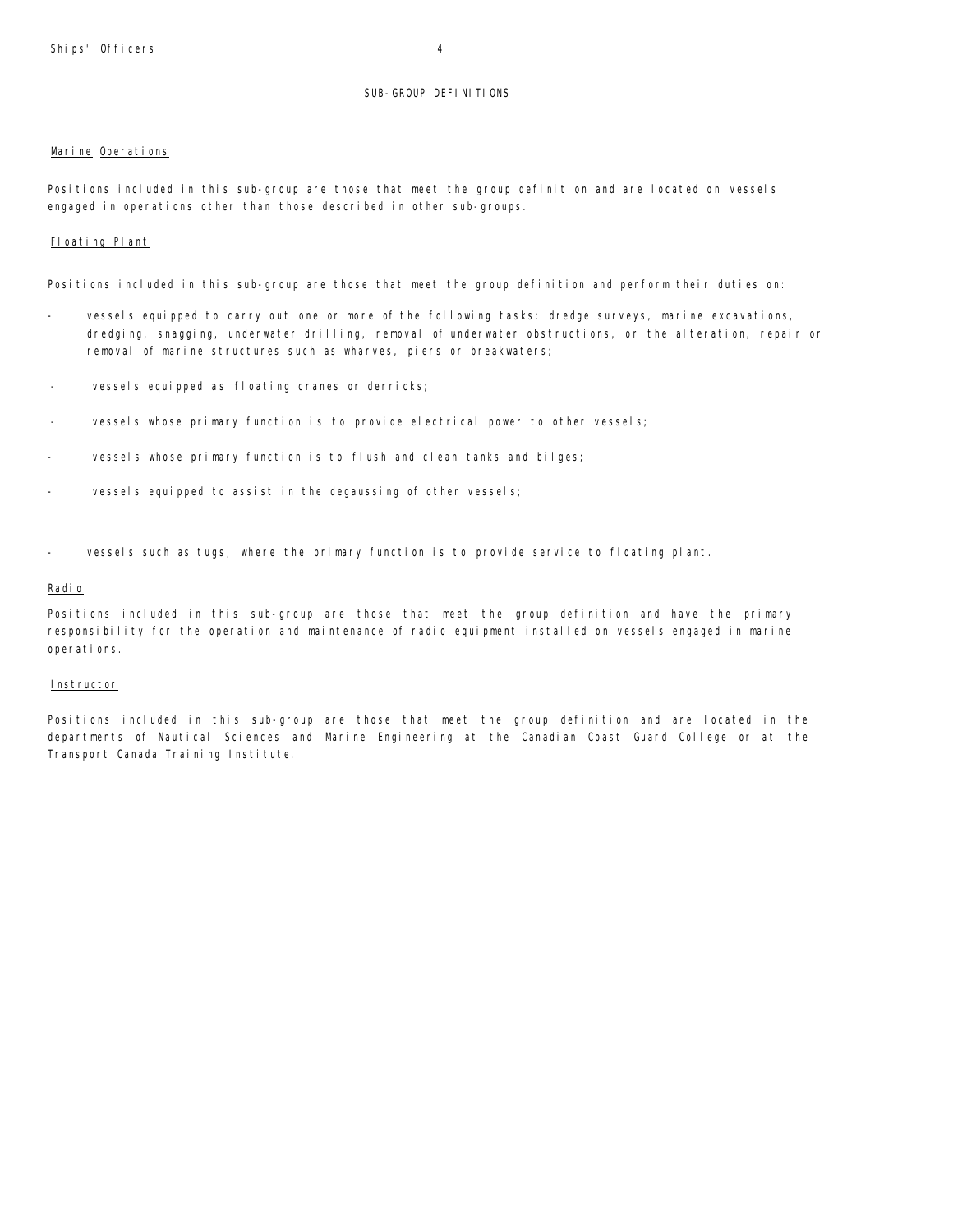SHIPS' OFFICERS

SUB-GROUP: MARINE OPERATIONS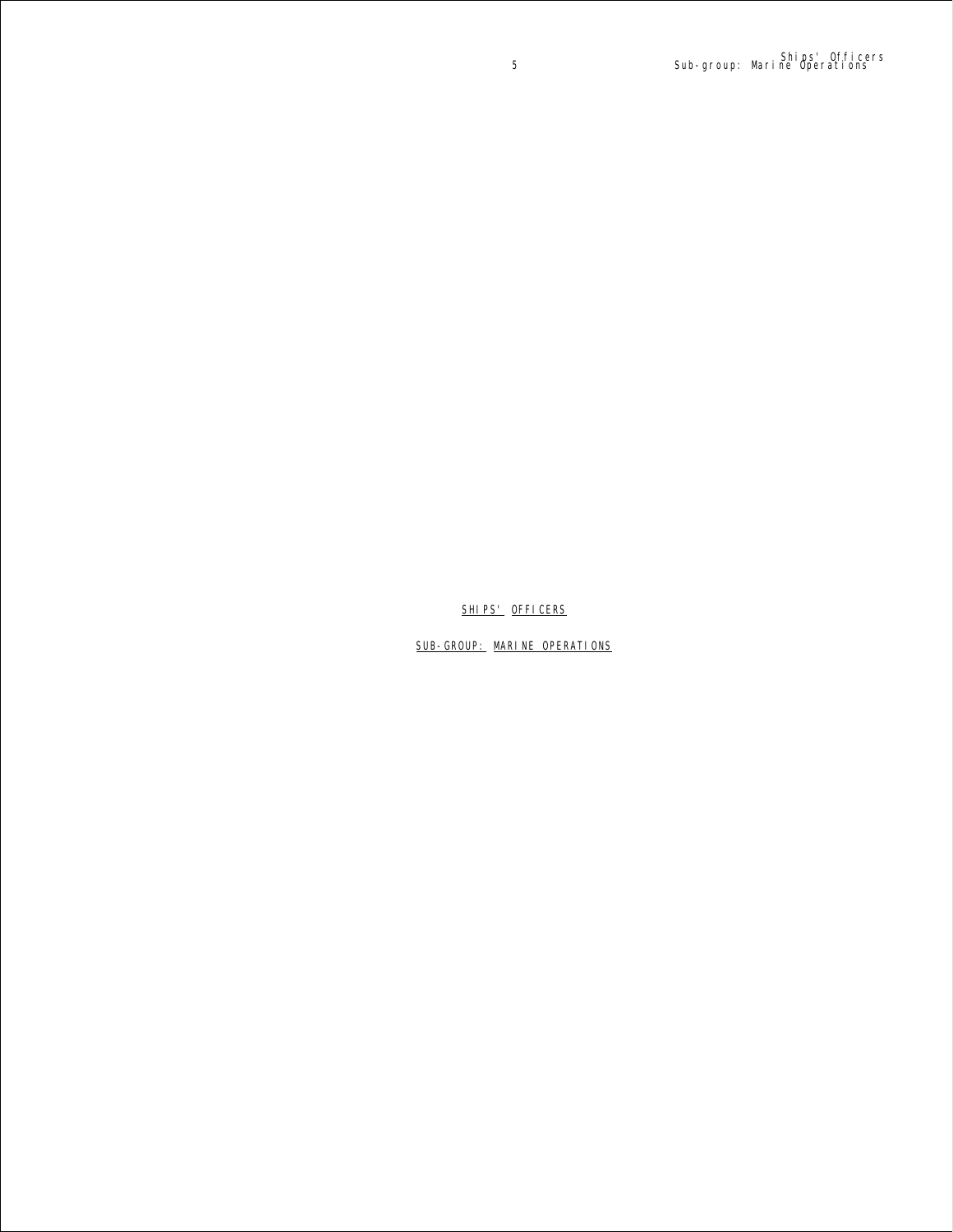## **INTRODUCTION**

Officer positions allocated to the Marine Operations Sub-group are located on vessels that differ from

one another in terms of function, range of operation and complement and are measured using the rating formula.

### Use of the Rating Plan

The following steps are to be used in the application of this rating plan:

- 1. The class of vessel is determined by reference to the Vessel Rating Formula and Classification Table.
- 2. The title of the position is confirmed by comparing the responsibilities of the position with those described in the List of Officer Position Titles and Summary of Responsibilities.
- 3. The level of the position is determined by reference to the Class of Vessel Column and the appropriate officer title in the Maximum Position Level Determination Table.

## Notes to Raters

"Evaluation of Relief Duties for Relief Master, Relief Chief Engineer, and Relief Officer"

Positions that are designated as having a continuing function of Relief Officer, Relief Chief Engineer or Relief Master are to be classified at the lowest level at which a significant amount of relief duties are performed. The performance of relief duties evaluated at higher levels will be compensated through acting pay.

## Evaluation of Relief Duties

Raters are to consider the level of the position where the relief work is performed, the class and operational status of the vessel on which the position is located and the qualifications required to carry out the responsibilities of the position.

## Evaluation of Electronic or Electrical Officers Positions

The level of the Electronic or Electrical Officer position will be determined by the class of the vessel on which the officer serves, and

- the accredited knowledge required to perform the duties,
- the complexity of the marine electrical equipment on the vessel,
- the computerization of electrical controls on the main propulsion system, the

electronic aids carried,

- the electro hydraulic, electromechanical and electrically operated equipment installed on board, and
- the requirement to assist technical and scientific personnel on board other than the crew.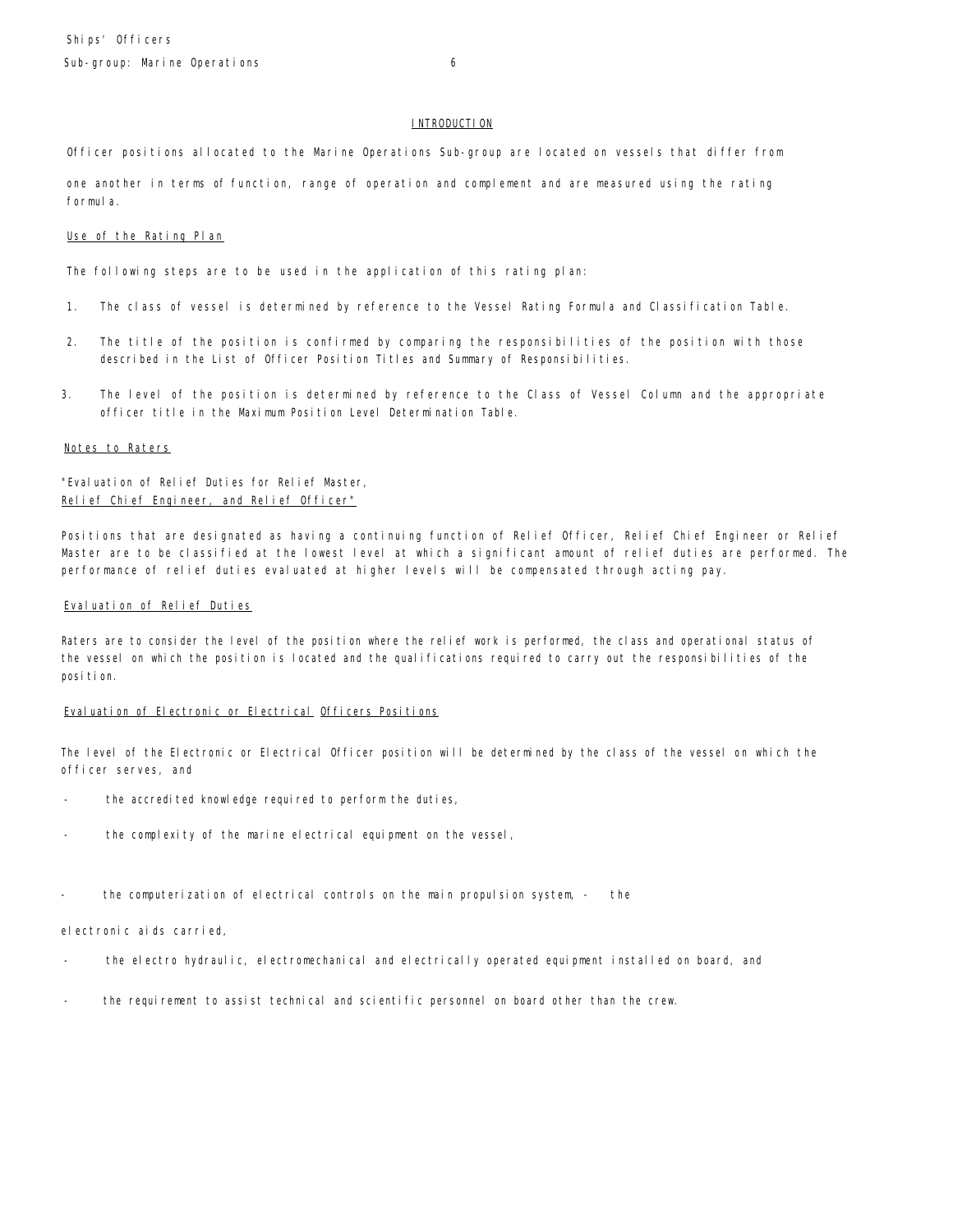A Senior Electronic or Electrical Officer must have one or more Electronic or Electrical Officers under direct supervision.

## Evaluation of DND Pilots

Positions that have a continuing function as Pilots are to be classified as a Master 10 in the Maximum Position Level Determination Table.

## Evaluation of Officer Positions on Tugs

If a tug is employed in Marine Operations the officer positions are to be classified in this sub-group.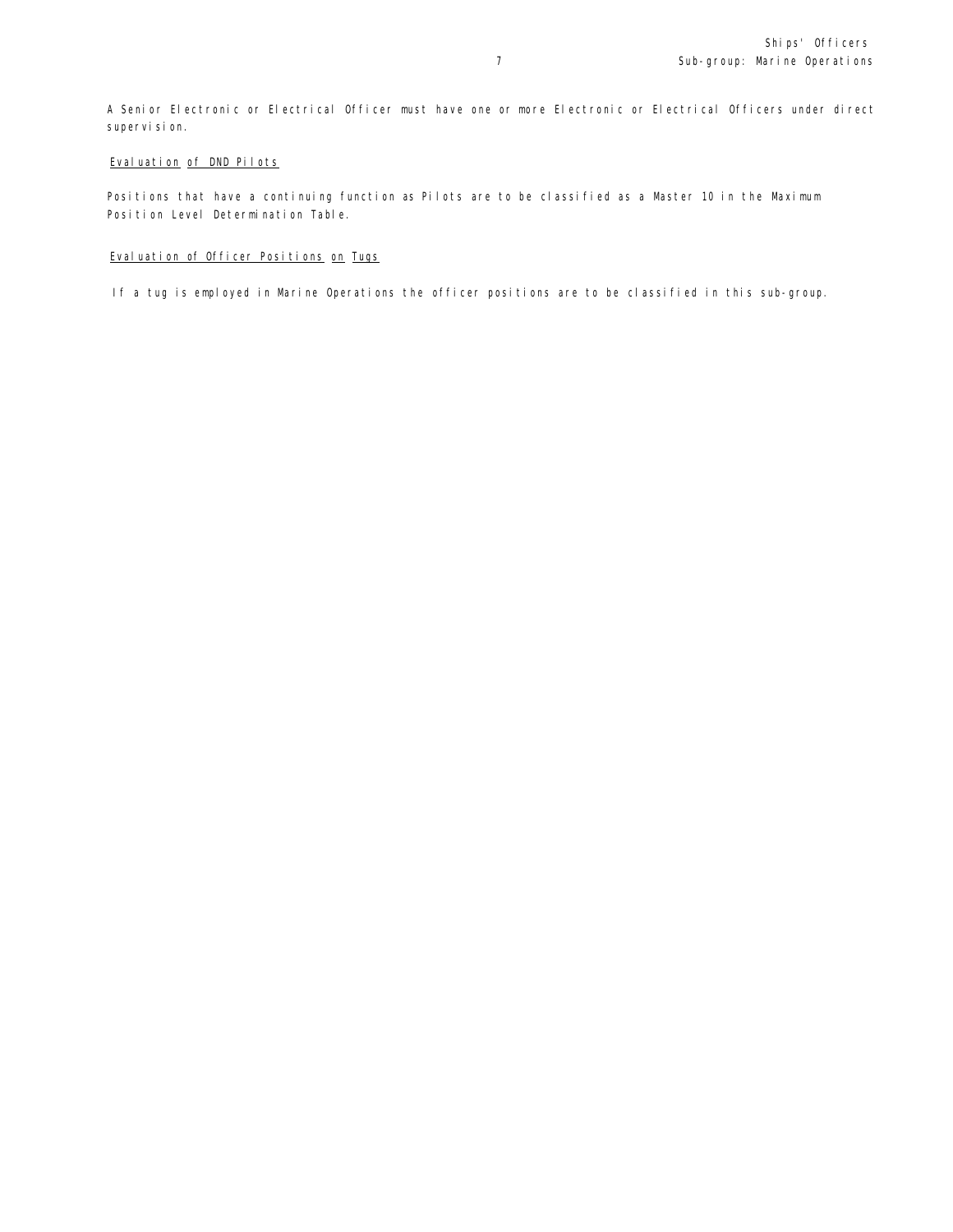## OFFICER POSITION TITLES AND SUMMARY OF RESPONSIBILITIES

Officer positions are listed according to whether they are employed in Command, or in the Deck, Engineering or Supply Departments.

The position titles appearing in the Command or in the Deck, Engineering and Supply Department sub-sections are ranked in accordance with the responsibilities attached to each position and the experience and qualifications required to carry them out.

#### **Command**

Master: Applies to positions with full responsibility for the safe and effective operation of a vessel, and for the management of officers and crew.

DND Base Pilot: Applies to positions with full responsibility to pilot military vessels in and about a harbour.

Relief Master: Applies to positions with no continuing responsibility on board any one vessel, but where there is a requirement to relieve a Master on any class of vessel.

Master, Class A (II) Vessel: Applies to positions with overall responsibility for the safe and effective operation of the vessel and for the management of the officers and crew on board Class A Vessels, where the total responsibility, based on consideration of size and role of the vessel and the requirement to navigate outside of smooth or partially smooth waters, does not equate to Master, Class A Vessel.

## Deck Department

Chief Officer: Applies to positions with responsibility for the general upkeep, management and administration of a vessel, and for assuming command in the absence or incapacity of the Master.

First Officer: Applies to senior watch keeping deck officers on vessels where the deck officer next in rank to the Master is not a watch keeper.

Second Officer: Applies to second watch keeping officer positions on deck. Third

Officer: Applies to third watch keeping officer positions on deck.

Relief Officer: Applies to positions with no continuing responsibility on board any one vessel, but where there is a requirement to relieve a deck officer on any class of vessel for varying lengths of time.

Mate: Applies to positions of senior deck officer under a Master, Class A(II) Vessels.

Assistant Watch keeping Officer: Applies to positions where there is a responsibility to assist in watch keeping and in other duties on deck or in the engine room.

## Engineering Department

Chief Engineer: Applies to positions with full responsibility for the safe and effective operation of all engines and machinery and for the management of engine room officers and crew. It does not apply to certain engineer officer positions located on Class A(II) vessels commanded by a Master.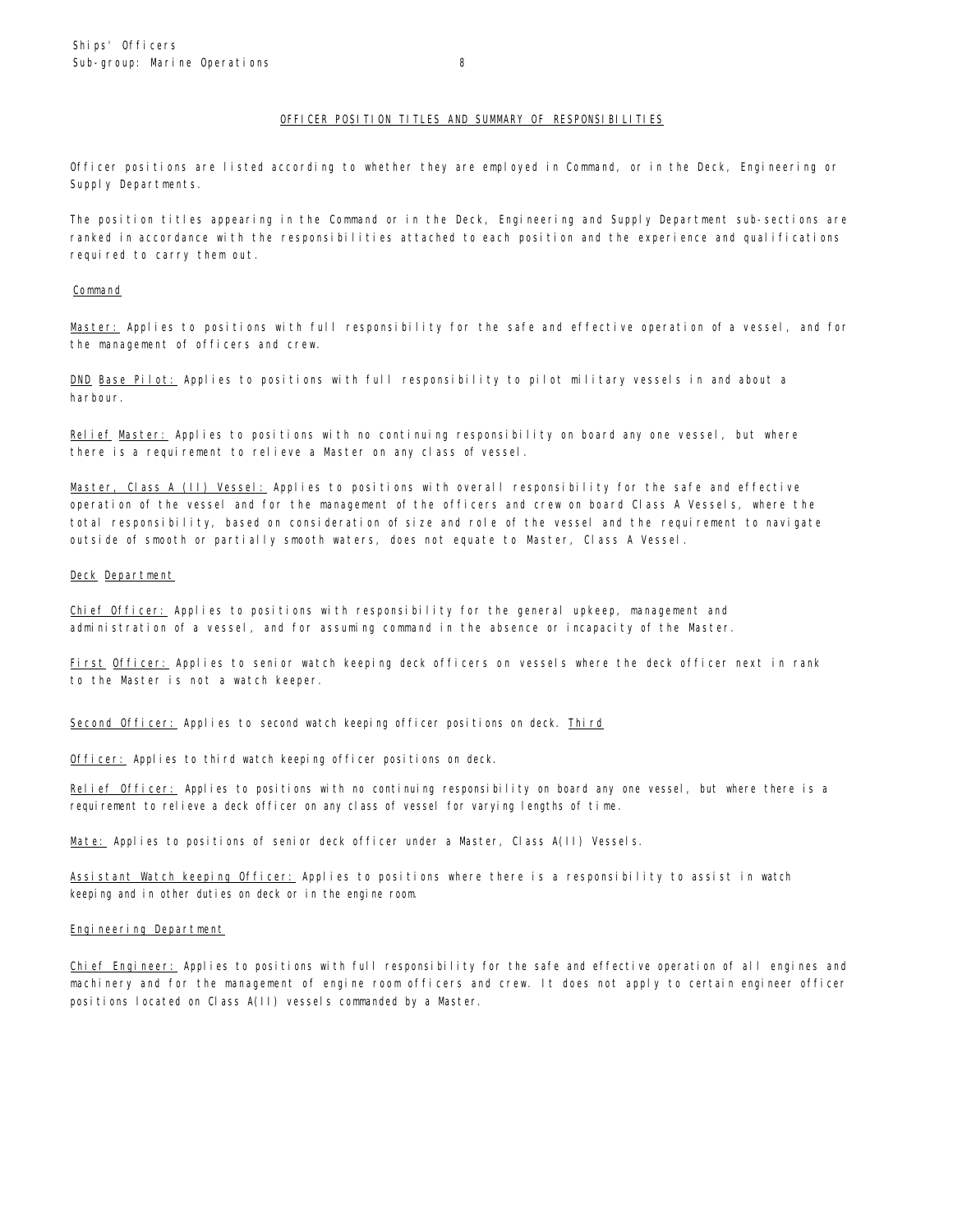Relief Chief Engineer: Applies to positions with no continuing responsibility on board any one vessel, but where there is a requirement to relieve a Chief Engineer on any class of vessel for varying lengths of time.

Senior Second Engineer: Applies to positions of senior day-maintenance engineer and to those with responsibility for replacing the Chief Engineer in his absence or incapacity.

Senior Electronic or Electrical Officer: Applies to positions with responsibility for advising the Chief Engineer on all matters relating to the electronic or electrical systems and for the supervision of one or more Electronic or Electrical Officers.

Second Engineer: Applies to senior watch keeping officer positions in the engine room. In vessels where there is no Senior Second Engineer, there may be requirement to perform additional duties.

Third Engineer: Applies to the second watch keeping officer positions in the engine room. Fourth

Engineer: Applies to the third watch keeping officer positions in the engine room.

Relief Engineer: Applies to positions with no continuing responsibility on board any one vessel, but where there is a requirement to relieve an engineer officer on any class of vessel for varying lengths of time.

Engineer: Applies to engineer positions on vessels commanded by a Master Class A(II) Vessel.

Electronic Officer: Applies to positions with responsibility for the maintenance and servicing of the electronic and electrical power equipment.

Electrical Officer: Applies to positions with responsibility for maintenance and servicing of the electrical power generation, distribution and utilization systems.

## Supply Department

Supply Officer\*: Applies to positions with responsibility for directing and controlling the catering, housekeeping, stores and financial services on board a vessel.

Assistant Supply Officer\*: Applies to positions with responsibility to assist the Supply Officer in directing and controlling the catering, housekeeping, stores and financial services on board a vessel.

Submersible Officers: Submersible Pilots and Maintenance Technicians in officer capacities may be assigned appropriate classifications in the Marine Operations Sub-group. The criteria for determining the levels of such positions will be a function of the complexity, size and operating limits of the submersible involved, the knowledge and experience necessary to perform the duties, and the relative responsibilities of the positions.

In those vessels operating under the CCG Integrated Logistics Support System these positions are identified as Logistic Officer and Assistant Logistic Officer respectively.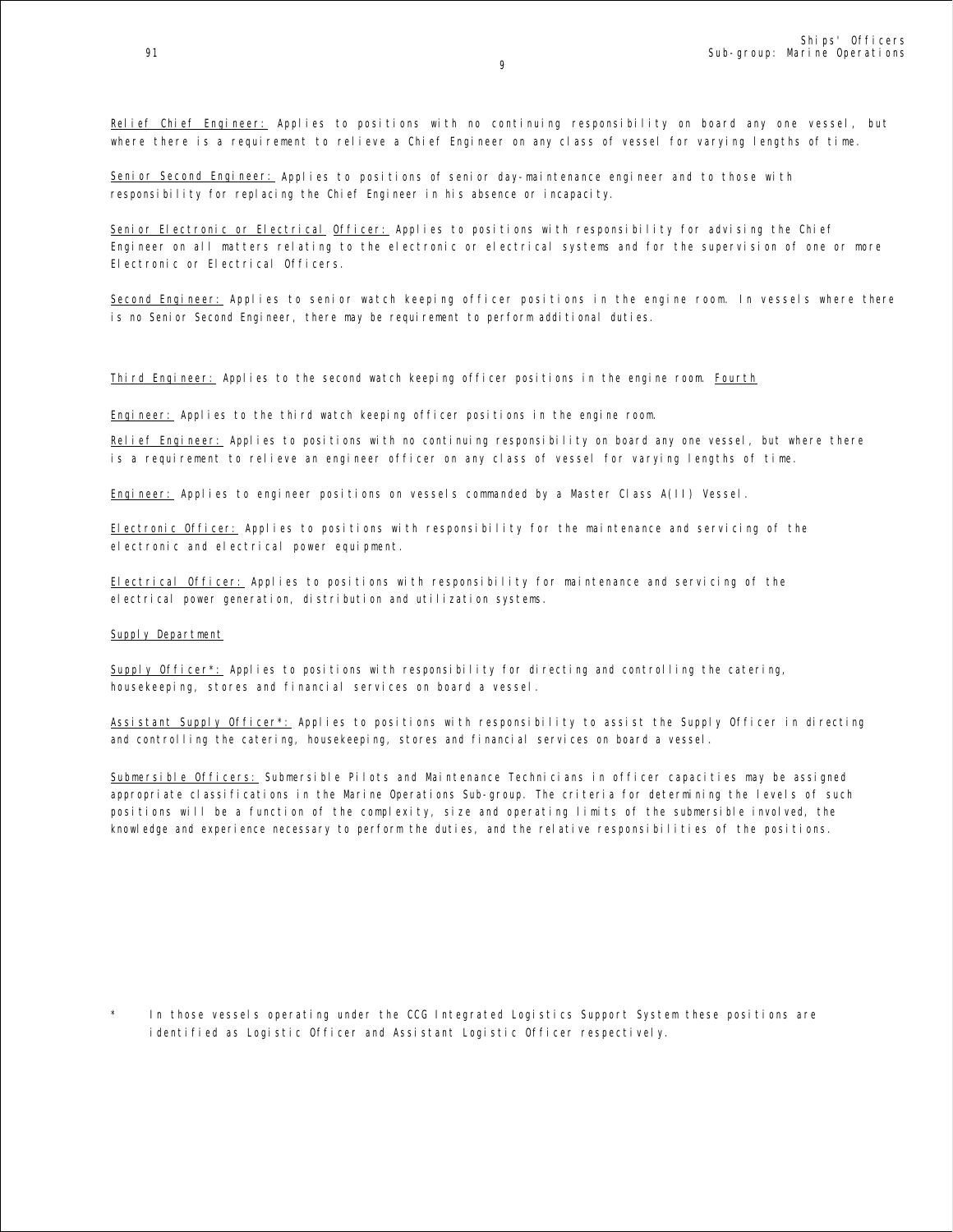## VESSEL RATING FORMULA AND CLASSIFICATION TABLE

Vessels, other than submersibles, on which the officer positions are allocated to the Marine Operations Sub-group are classified by use of the formula shown below, and assigned a "Class of Vessel" designation in accordance with the Vessel Classification Table for the sub-group.

#### Rating Formula

The Vessels engaged in Marine Operations are rated as follows:

RATING (in points) = TONNAGE PLUS ONE TENTH OF THE RATED HORSEPOWER.

"Tonnage" refers to the gross tonnage of the vessel.

"Rated Horsepower" refers to the maximum continuous-horsepower rating of the main propulsion machi nery.

## Vessel Classification Table

The class of each vessel is determined by relating the points determined by the rating formula to the following point intervals:

| Class of Vessel |            | Point Intervals                   |
|-----------------|------------|-----------------------------------|
| *A and $A(11)$  | up to      | 220                               |
| B               | 221        | 580                               |
| C               | 581        | 1,000                             |
| D               | 1,001      | 2,000<br>$\overline{\phantom{a}}$ |
| E               | 2,001      | 3,100<br>$\qquad \qquad -$        |
| F               | 3, 101     | 4,700<br>-                        |
| G               | 4,701      | $-10,000$                         |
| Н               | 10,001 and | over                              |
|                 |            |                                   |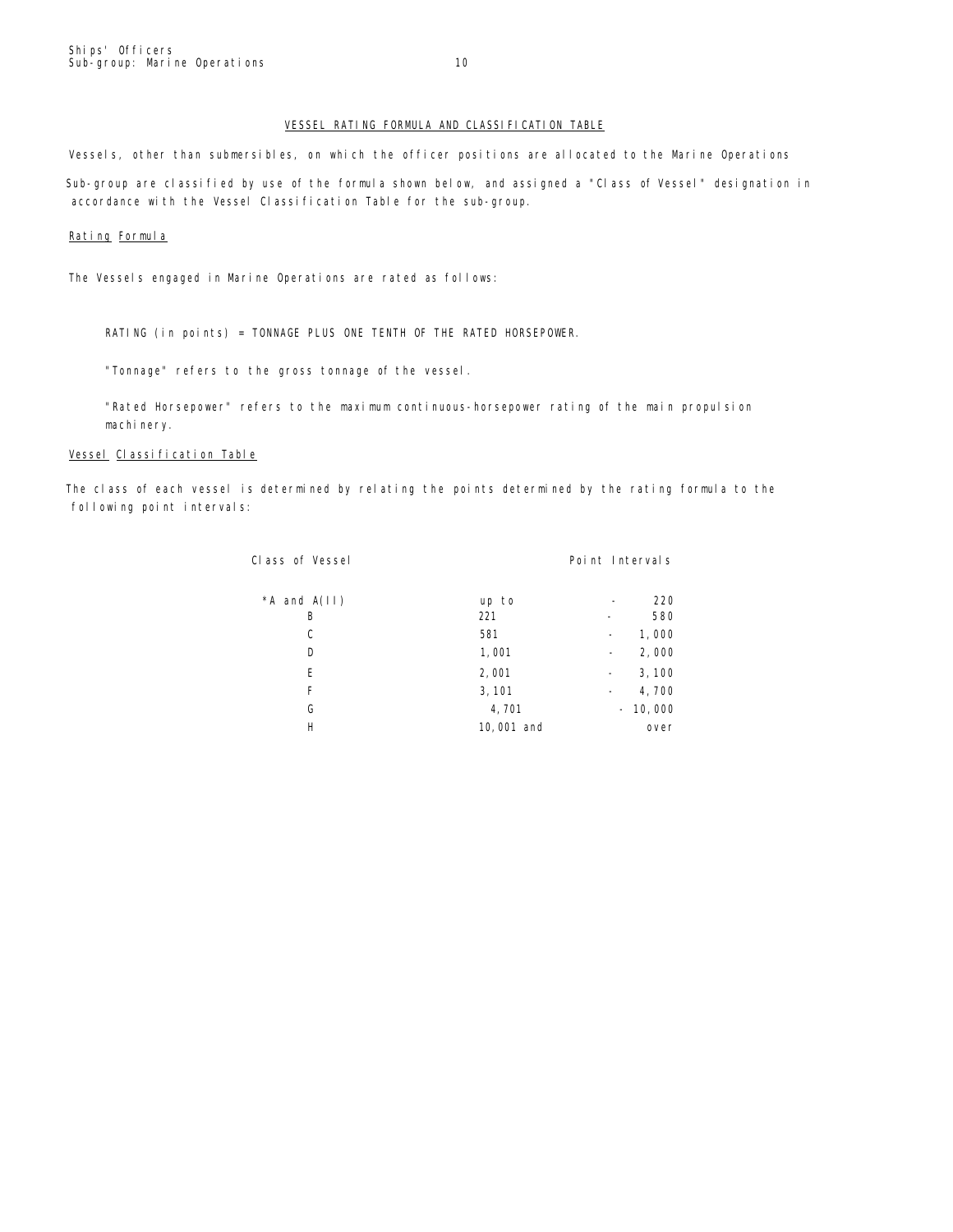Ships' Officers 11 Sub-group: Marine Operations

## MAXIMUM POSITION LEVEL DETERMINATION TABLE

Ships' Classification and Point Rating

|                | Class H                           | Class G                                     | Class F                    | Class E                                    | Class D                                              | Class C                        | Class R                                | Class A                                | Class A(II)       |
|----------------|-----------------------------------|---------------------------------------------|----------------------------|--------------------------------------------|------------------------------------------------------|--------------------------------|----------------------------------------|----------------------------------------|-------------------|
| Level          | 10,001 pts.<br>or over            | $4,701 -$<br>10,000 pts.                    | $3,101 -$<br>4,700 pts.    | $7,001 -$<br>3,100 pts.                    | $1,001 -$<br>2,000 pts.                              | $581 -$<br>1,000 pts.          | $221 -$<br>580 pts.                    | up to 220<br>pts.                      | up to 220<br>pts. |
| 13             | Master                            |                                             |                            |                                            |                                                      |                                |                                        |                                        |                   |
| 12             | Chief<br>Engineer                 | Master                                      |                            |                                            |                                                      |                                |                                        |                                        |                   |
| 11             |                                   | Chief<br>Engineer                           | Master                     |                                            |                                                      |                                |                                        |                                        |                   |
| 10             |                                   |                                             | Chief<br>Engineer          | Master<br>(d)                              |                                                      |                                |                                        |                                        |                   |
| 9              |                                   |                                             |                            | Chief<br>Engineer                          | Master                                               |                                |                                        |                                        |                   |
| 8              | Chief<br>Officer<br>Senior Second | Engineer                                    |                            |                                            | Chief<br>Engineer                                    | Master                         |                                        |                                        |                   |
| $\overline{7}$ |                                   | Cable<br>Operations<br>Officer              |                            | Chief Officer<br>Senior (a)Second Engineer |                                                      | Chief<br>Engineer              |                                        |                                        |                   |
|                |                                   | Senior<br>Flectronics                       | <b>Electrical Officer</b>  | (b)                                        |                                                      |                                |                                        |                                        |                   |
| $\,6\,$        |                                   | LogisticOfficer (e)                         |                            |                                            | Chief<br>Officer<br>Senior (a)<br>Second<br>Engineer |                                | Master (c)                             |                                        |                   |
| 5              |                                   | First<br>Second                             |                            | Second<br>Engineer<br>LogisticOfficer (e)  |                                                      | Chief<br>Officer<br>Second     | Chief<br>Engineer                      |                                        |                   |
|                |                                   |                                             |                            | Electronics or Electrical Officer          | (h)                                                  | Engineer                       |                                        |                                        |                   |
| $\overline{4}$ | Supply                            | Seconc Officer<br>Third Engineer<br>Officer | Second                     | Officer<br>Third Engineer                  | Second<br>Engineer<br>Logistic<br>Officer (e)        |                                |                                        | Master                                 |                   |
| 3              | Third<br>Officer Officer          | Fourth<br>Assistant<br>Engineer             | Fourth<br>Supply           | Third Officer<br>Engineer<br>Officer       | Second<br>Third                                      | Officer<br>Engineer            | Chief<br>Officer<br>Second<br>Engineer | Chief<br>Engineer                      | Master            |
| $\overline{2}$ | Assistant                         | Officer<br>Supply                           |                            |                                            | Third<br>Fourth<br>Supply                            | Officer<br>Engineer<br>Officer | Second<br>Officer<br>Third<br>Engineer | Chief<br>Officer<br>Second<br>Engineer | Mate<br>Engineer  |
| $\overline{1}$ |                                   |                                             | Assistant Watch<br>keeping | Officer                                    |                                                      |                                | Third<br>Officer<br>Fourth<br>Engineer |                                        |                   |

NOTES: (a) The Senior Watch keeping Engineer position may be assigned to this level if there is no position of Senior Second<br>Engineer. (b) See "Notes to Raters" on page 6.<br>(c) Submersible Vessel.<br>(d) Includes DND Base Pilo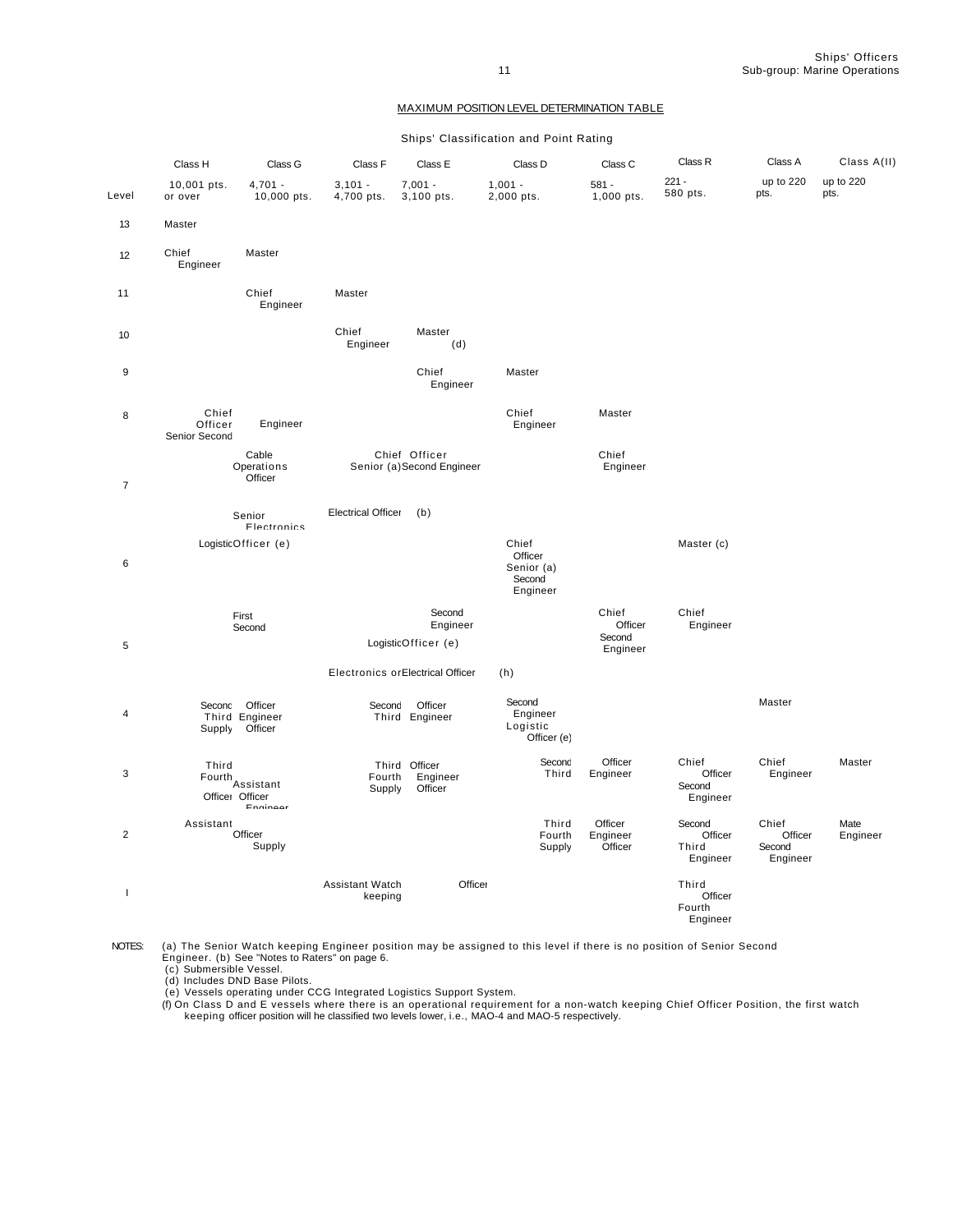PLANT

SHIPS' OFFICERS SUB-GROUP: FLOATING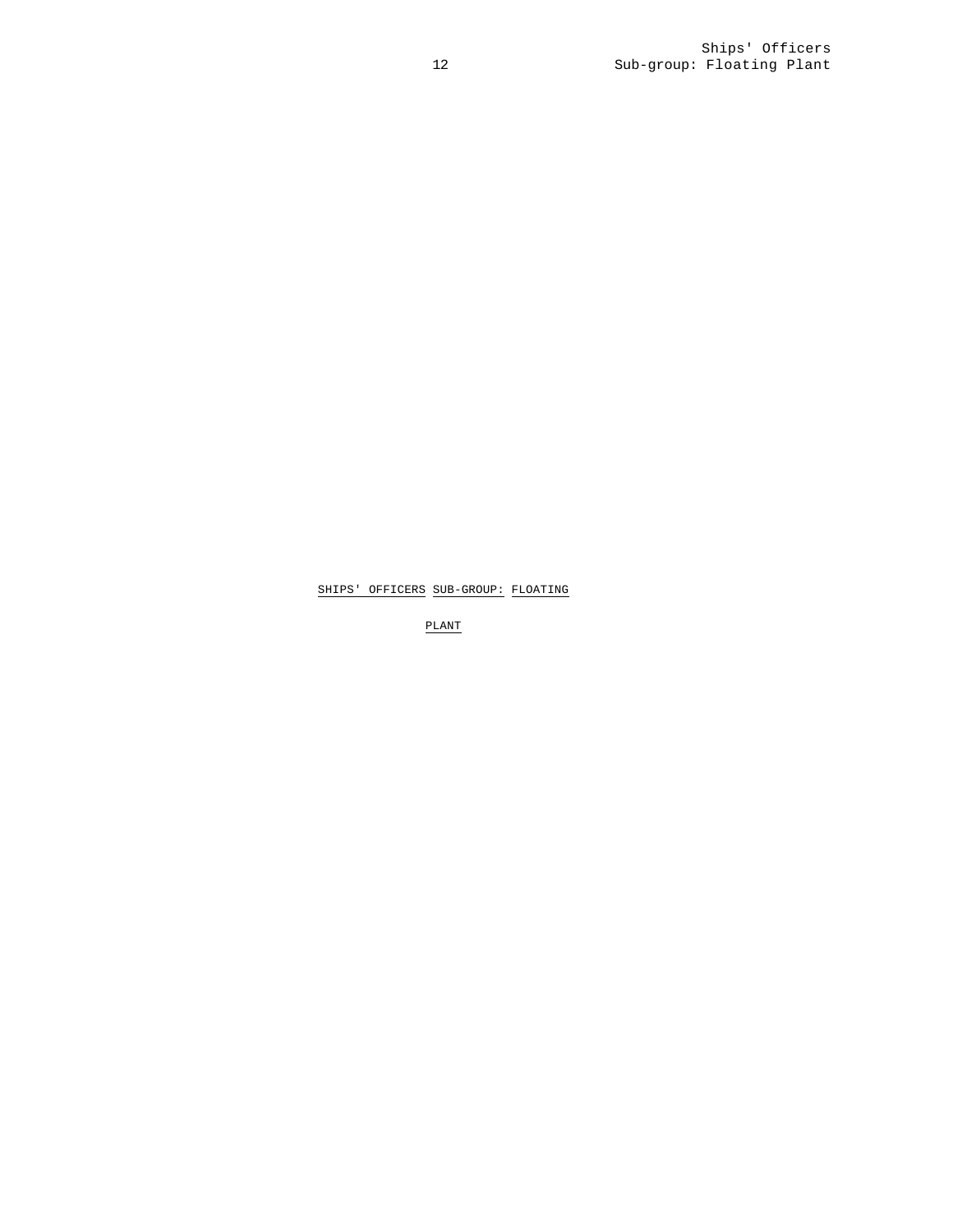## **INTRODUCTION**

Officer positions allocated to the Floating Plant Sub-group are located on vessels that differ from one another in terms of equipment and tasks performed. The classification level of the Master or Dredge master is determined by a point rating plan. Officer positions below the level of Master or Dredge master are assigned levels on a ranking basis.

## Point Rating Plan

The plan consists of four factors with a number of elements. The factors are Tonnage/Horsepower, Operational Complexity, Conditions of Work and Charge Responsibility. The Conditions of Work factor has two elements - Noise and Environment. These combined factors do not describe all aspects of jobs but only those characteristics that can be defined and distinguished and that are useful in determining the relative value of positions.

## Point Values

The maximum point values assigned to each factor reflects its relative importance. Similarly, point values have been assigned to the degrees of the factors. The following factors, elements and point values are used:

|                           |              |                | Poi ntVal ues |         |
|---------------------------|--------------|----------------|---------------|---------|
| Factor                    | El ement     | Factor Weights | Mi ni mum     | Maximum |
| Tonnage/Horsepower        |              | 20             |               | 200     |
| Operational<br>Complexity |              | 50             | 125           | 500     |
| Conditions of             |              |                |               |         |
| Work                      | Noi se       | 15             | 10            | 75      |
|                           | Envi ronment |                | 10            | 75      |
| Charge                    |              | 15             | 10            | 150     |
| Responsibility            |              |                |               |         |
|                           |              | 100            |               | 1,000   |

## Use of the Point Rating Plan

The following steps are used in the application of the point rating plan:

- 1. The point value of the position of the Master or Dredge master on a vessel is determined by application of the point rating plan.
- 2. The level of the Master or Dredge master on a vessel is determined by using the total point value of the position being evaluated in conjunction with the Position Level Determination Table. In the case of service vessels, such as tugs, only the tonnage/horsepower is to be used for evaluating the Master.
- 3. When the level of the Master or Dredge master has been determined, the levels of subordinate officers positions on the same vessel are found in the same vertical column.
- 4. "Complement" includes the Master, all officers and the crew.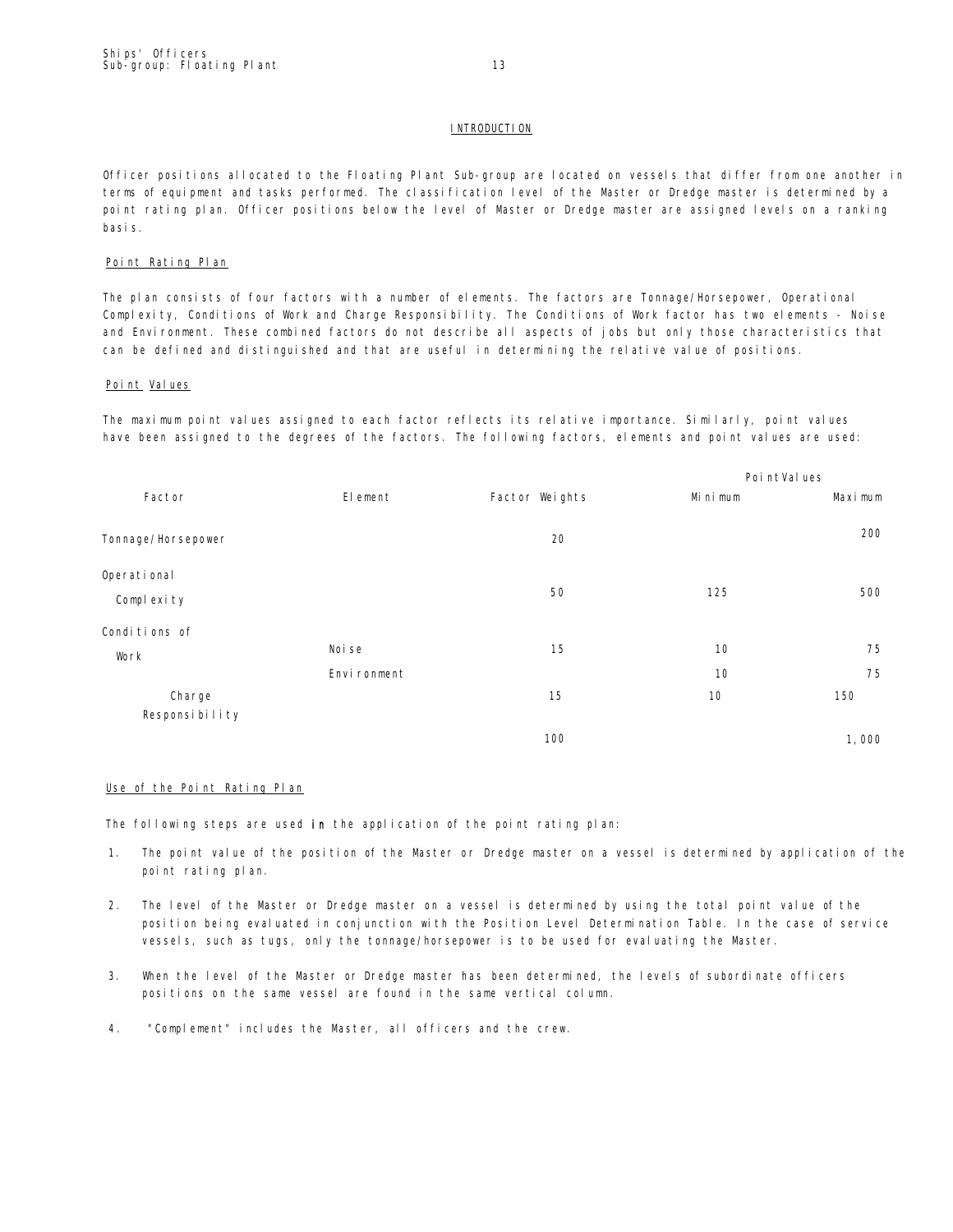## OFFICER POSITION TITLES AND SUMMARY OF RESPONSIBILITIES

Officer positions allocated to this sub-group are listed according to whether they are employed in the

Command, Deck or Engineering Department.

The position titles are ranked in accordance with the responsibilities attached to each position, and the experience and qualifications required to carry them out.

#### Command

Master: Applies to positions with full responsibility for navigating and operating a self-propelled plant or service vessel and for the management of the officers and crew.

Dredge master: Applies to positions with full responsibility for operating a floating plant that is not selfpropelled and for the management of the officers and crew.

#### Deck Department

Mate: Applies to positions of senior deck officer under a Master or Dredge master.

Second Mate: Applies to positions of second senior deck officer under a Master or Dredge master.

#### Engineering Department

Chief Engineer: Applies to positions with full responsibility for operating and maintaining all machinery on a floating plant and for the management of officers and crew of the engineering department. It does not apply to engineer positions on vessels commanded by a Master at the FLP2 Level.

Second Engineer: Applies to positions of senior engineering officer under a Chief Engineer. Third

Engineer: Applies to positions of second engineering officer under a Chief Engineer. Fourth

Engineer: Applies to positions of third engineering officer under a Chief Engineer.

Engineer: Applies to positions of an engineering officer under a Chief Engineer or directly under a Master or Dredge master if there is no requirement for a Chief Engineer.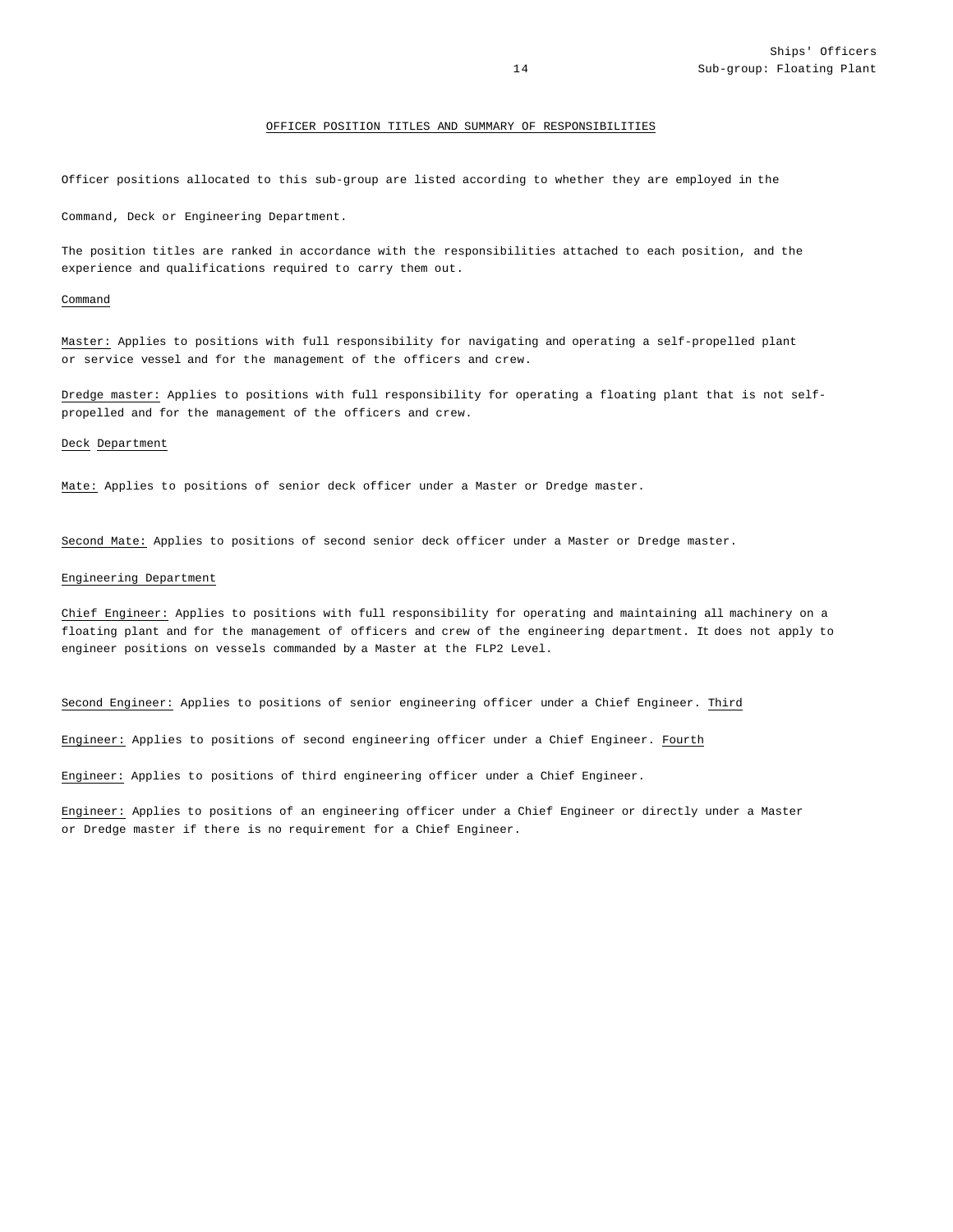## FACTORS AND RATING SCALES

|                                    | PAGE |
|------------------------------------|------|
| TONNAGE/HORSEPOWER                 | 16   |
| OPERATIONAL COMPLEXITY             | 17   |
| CONDITIONS OF WORK                 | 20   |
| Noise                              | 21   |
| Environment                        | 22   |
| CHARGE RESPONSIBILITY              | 23   |
| POSITION LEVEL DETERMINATION TABLE | 2.4  |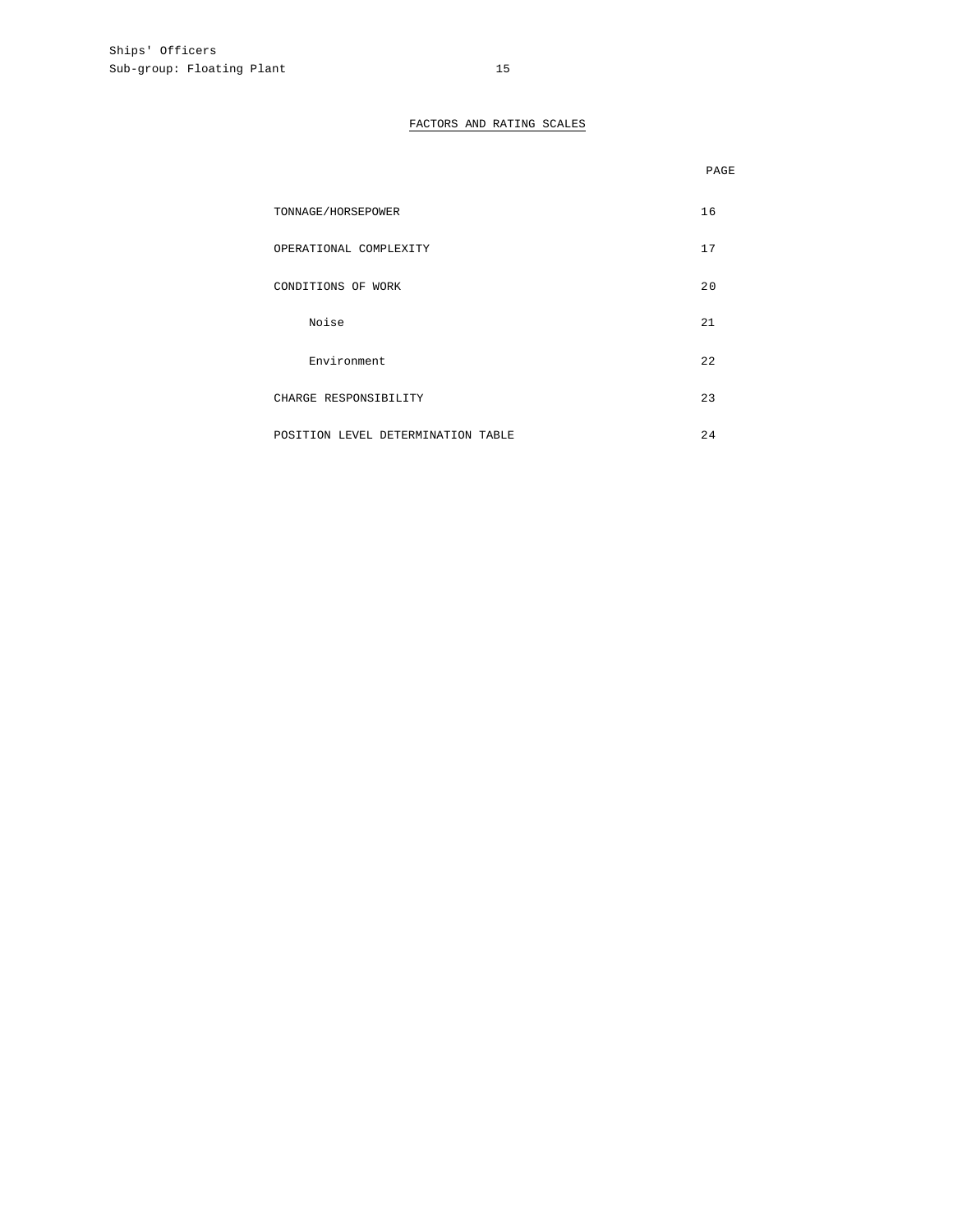## TONNAGE/HORSEPOWER FACTOR

This factor is used to measure the responsibility of the Master or the Dredge master for operating the

floating plant in terms of its tonnage and horsepower.

## Definition

"Tonnage" refers to the gross tonnage of the floating plant or service vessel only.

"Horsepower" refers to the total horsepower rating of the main and auxiliary machinery of the floating plant or service vessel.

## Notes to Raters

Barges, scows and ancillary vessels, and the motive or other power for these, such as outboard motors are not to be considered under this factor. Similarly, pieces of construction equipment, such as bulldozers, are not to be considered under this factor.

## RATING SCALE

| Degree         | Tonnage Plus One Half the Horsepower | Points |
|----------------|--------------------------------------|--------|
| 1              | Up to - $500$                        | 40     |
| 2              | $501 - 900$                          | 80     |
| 3              | $901 - 1,500$                        | 120    |
| $\overline{4}$ | $1,501 - 2,500$                      | 160    |
| 5              | $2,501 -$                            | 200    |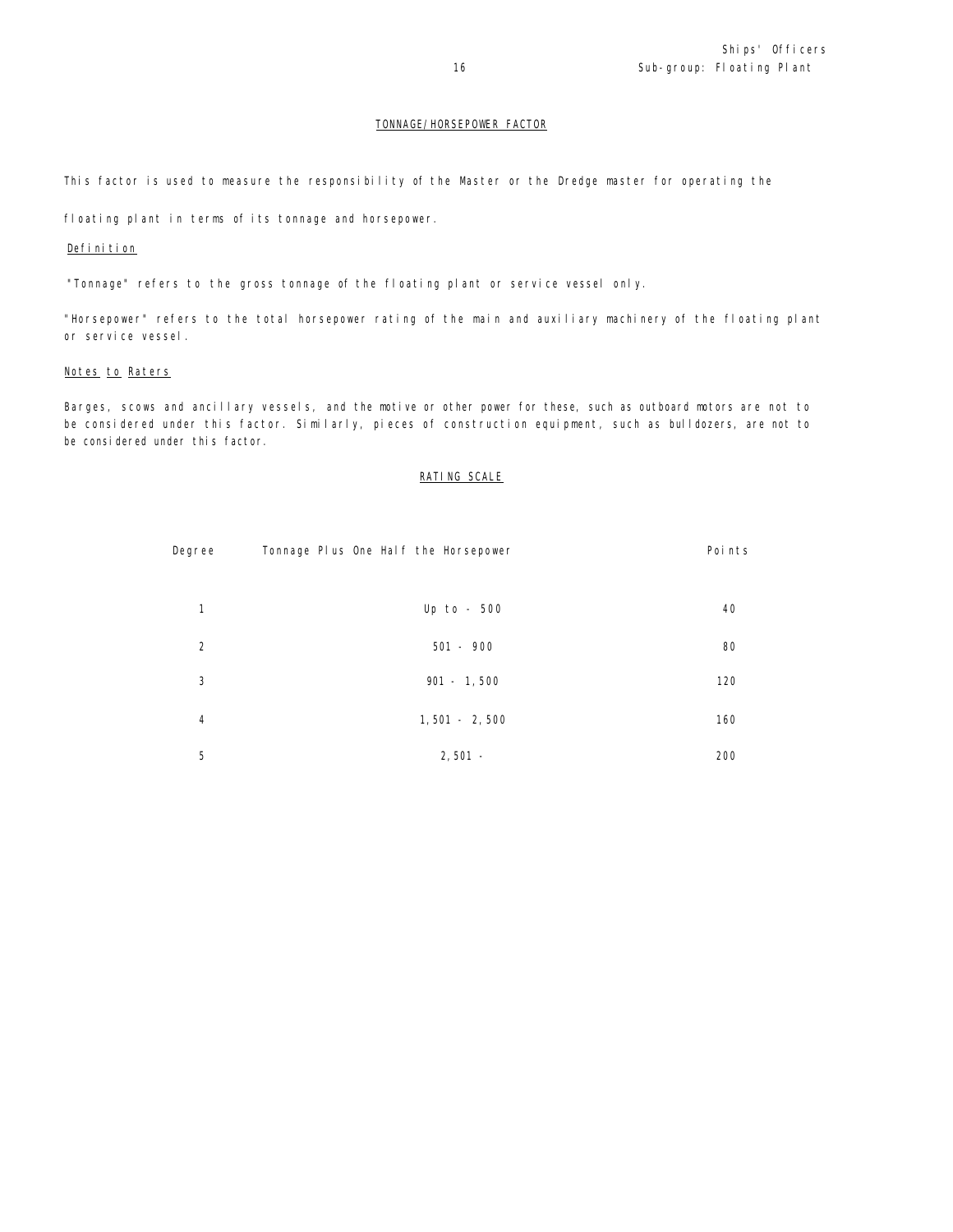This factor is used to measure the difficulty of duties in terms of the variety of equipment used in floating plant operations.

## Notes to Raters

- (i) The duties are those normally associated with the day-to-day operation, inspection, maintenance and repair of floating plant and associated equipment such as pipe lines and other disposal systems including booster stations, supporting pontoons or diesel engines fitted on dump scows.
- (ii) Other major equipment not included in the list of Variety of Equipment may be noted and considered by the rater.
- (iii) Auxiliary equipment such as generators, power winches or spuds are not to be included as they are common to all or most floating plants.
- (iv) Not more than one of items 2, 10 and 12 may be scored for the same vessel under Variety of Equi pment.
- (v) Where two or more like equipments are in use the point score is to be increased to the next degree.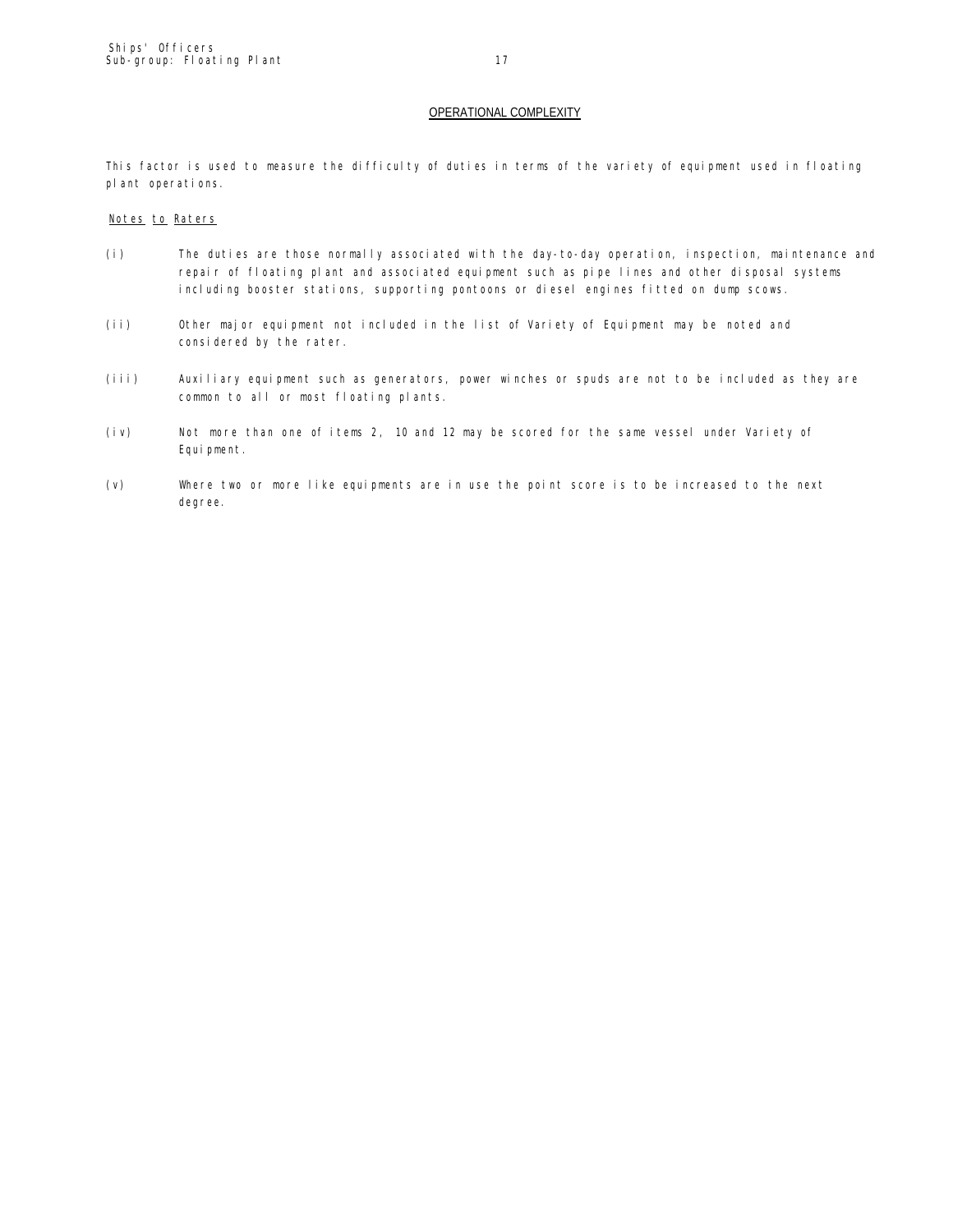## RATING SCALE - OPERATIONAL COMPLEXITY

| No. | Variety of Equipment                                                                |
|-----|-------------------------------------------------------------------------------------|
| 1   | Sand Pump and/or Cutter Suction Ladder                                              |
| 2   | Excavation Bucket                                                                   |
| 3   | Disposal System (pipeline, pontoons, etc.)                                          |
| 4   | Disposal System (internal hoppers, dump scows, booster stations)                    |
| 5   | Diesel Hydraulic Excavation System                                                  |
| 6   | Diesel Electric Propulsion System                                                   |
| 7   | Power Boilers and Related Equipment (not heating system)                            |
| 8   | Propeller Pitch Control                                                             |
| 9   | Navigation Equipment (self-propelled vessels only)                                  |
| 10  | Pile Driver                                                                         |
| 11  | Automatic Flow or Density Control Mechanisms                                        |
| 12  | Power Crane other than excavation (over 20 tons lift)                               |
| 13  | Pneumatic Rock Drills and Drill Towers                                              |
| 14  | Diesel Generators (deperming) (or Power Barge)                                      |
| 15  | High Pressure Pumps, Water (over 100 psi)                                           |
| 16  | Compressor over 150 ACFM                                                            |
| 17  | Vacuum Pumps Reciprocating (25" mercury in 2500 gal. tank)                          |
| 18  | Self-propelled Construction Equipment (such as a bulldozer)                         |
| 19  | Workshop Complete Including Drill Press, Lathe, Welding Outfit<br>and Bench Grinder |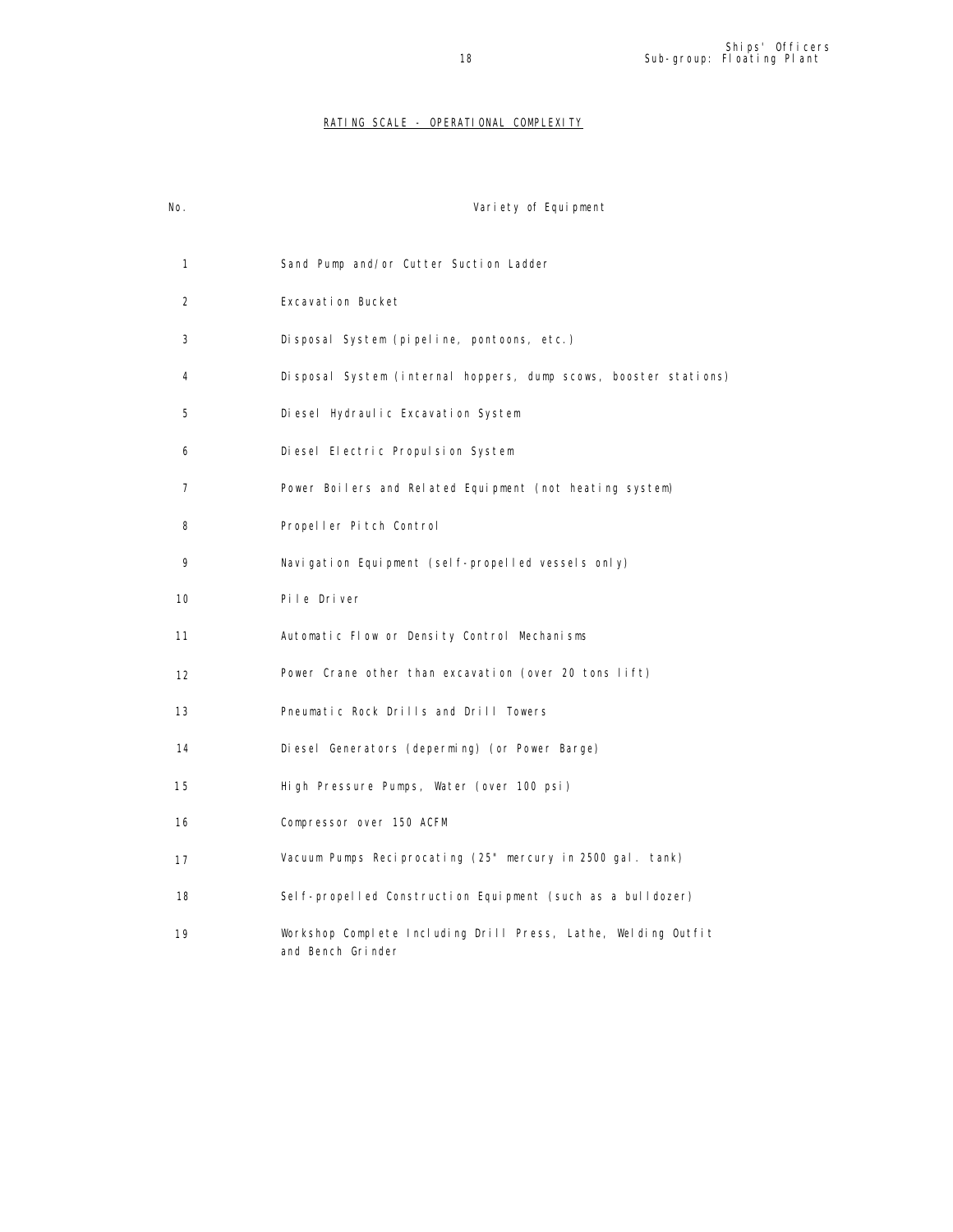| Degree         | Pieces of Equipment     | Poi nts |
|----------------|-------------------------|---------|
| $\mathbf{1}$   | 2 or less               | 125     |
| $\overline{2}$ | $\mathbf{3}$            | 200     |
| 3              | $\overline{\mathbf{4}}$ | 275     |
| $\sqrt{4}$     | 5                       | 350     |
| 5              | 6                       | 425     |
| 6              | 7 or more               | 500     |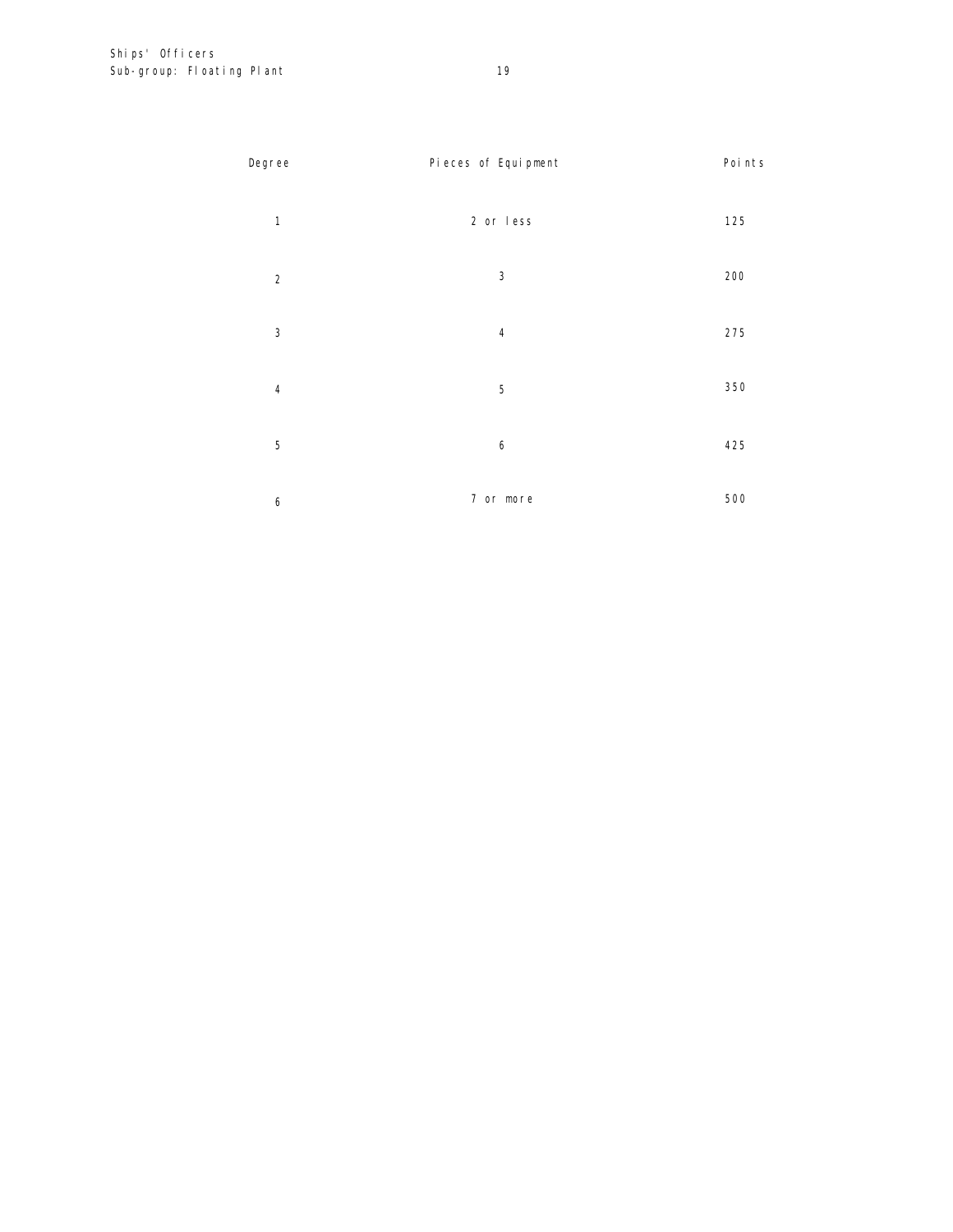## CONDITIONS OF WORK

This factor is used to measure the demands of the work in terms of noise and environment.

## Notes to Raters

In evaluating positions under the Noise Element raters are to consider the disagreeable conditions created by the noise generated by a variety of mechanical equipment.

Equipments listed in the Variety of Equipment Table under this factor are those normally in operation while the vessel is performing its assigned task and which would contribute to extremes of noise or other disagreeable working conditions; stand-by equipment is not to be included.

Where two or more like equipments operate at the same time the degree may be increased to the next level only. If a dredge has both a pump and/or more winches under Item No. 1, then it will be given credit for duplication under this item and raised to the next degree.

In evaluating positions under the Environment Element raters are to consider the kinds, severity and frequency of exposure to obnoxious odours, heat, dirt, oil and water, and other undesirable conditions such as the requirement to be away from home for extended periods.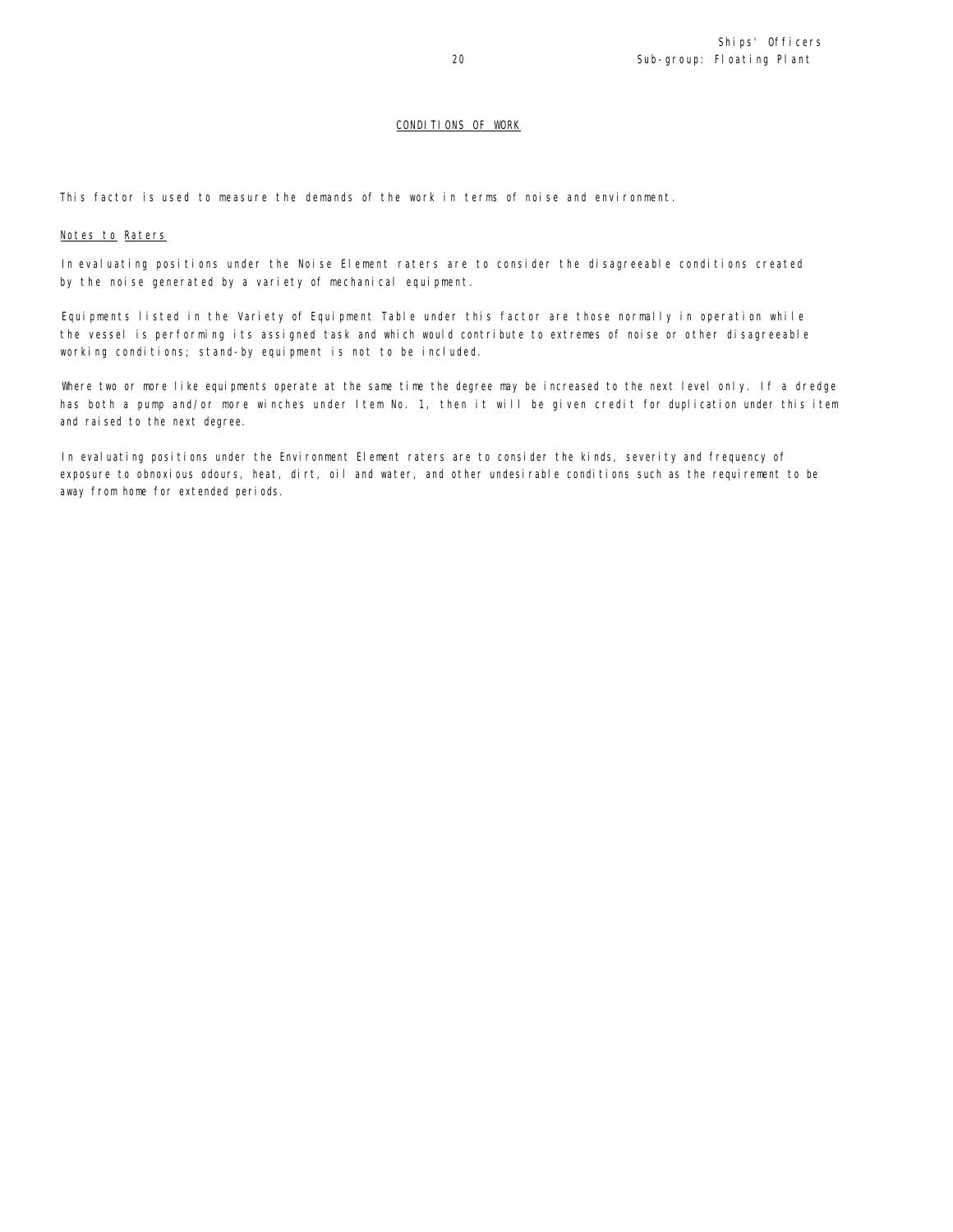## RATING SCALE - CONDITIONS OF WORK

## NOISE

"Noise" refers to those disagreeable conditions created by the use of the number and variety of equipments operating in a floating plant.

## VARIETY OF EQUIPMENT TABLE

| No.            | Variety of Equipment Table                                             |
|----------------|------------------------------------------------------------------------|
| $\mathbf{1}$   | Pumps and Winches (used in the primary tasks<br>of the Floating Plant) |
| $\overline{a}$ | Power Cranes or Dredge Front End                                       |
| 3              | Pneumatic Drills and Drill Towers                                      |
| 4              | Compressors over 150 ACFM                                              |
| 5              | Diesel or other engines over 40 BHP continuous                         |
| 6              | Diesel engines over 1,000 BHP continuous                               |

| Degree         | Degree Definition                                                         | Points |
|----------------|---------------------------------------------------------------------------|--------|
| $\mathbf{1}$   | ONE equipment listed in the Variety of<br>Equipment Table numbered 1 to 5 | 10     |
| $\overline{2}$ | TWO different equipments numbered 1 to 5                                  | 31     |
| 3              | THREE different equipments numbered 1 to 5                                | 52     |
|                | FOUR or MORE different equipments numbered<br>$1$ to $5$                  |        |
| 4              | or                                                                        | 75     |
|                | ONE or MORE equipments listed as number 6                                 |        |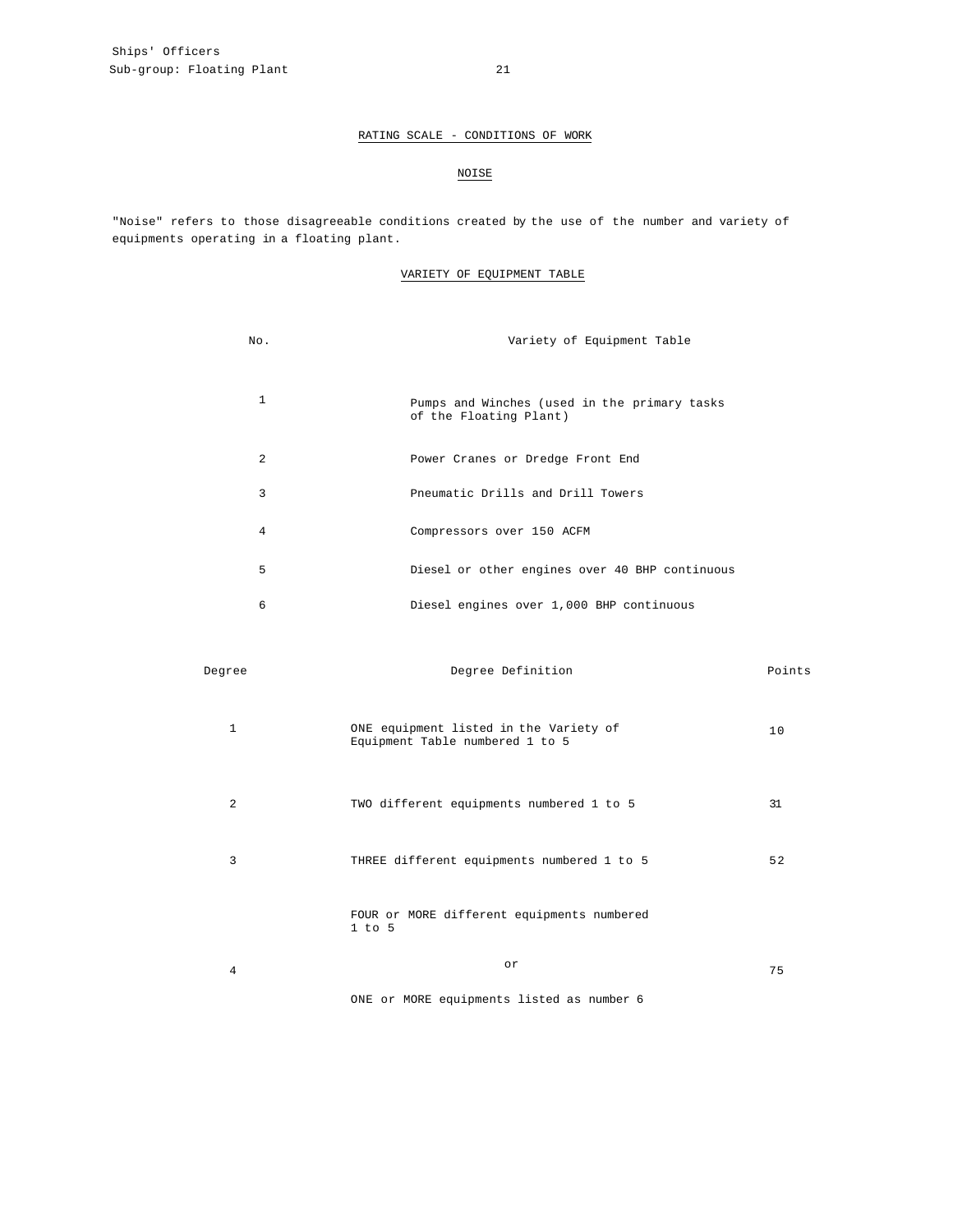## RATING SCALE - CONDITIONS OF WORK

## **ENVI RONMENT**

"Environment" refers to the kind and severity of disagreeable and dangerous conditions during the performance of the work. Examples of disagreeable conditions include:

- exposure to dust, fumes, odours, extremes of weather, temperature extremes, wet, darkness or bad lighting,
- the requirement to wear cumbersome protective clothing or equipment, and
- the requirement to be away from home frequently or for significant periods.

| Degree         | Work Environment                                                                                                                                                                                  | Poi nts |
|----------------|---------------------------------------------------------------------------------------------------------------------------------------------------------------------------------------------------|---------|
| 1              | Good working environment with few disagreeable<br>conditions.                                                                                                                                     | 10      |
| $\overline{2}$ | Fair working environment such as frequent exposure<br>to one disagreeable condition or occasional<br>exposure to either several disagreeable conditions<br>or to one very disagreeable condition. | 31      |
| 3              | Poor working environment such as frequent exposure<br>to several disagreeable conditions or to one very<br>di sagreeable condi ti on.                                                             | 52      |
| 4              | Very poor working environment such as frequent<br>exposure to several very disagreeable conditions<br>for extended periods.                                                                       | 75      |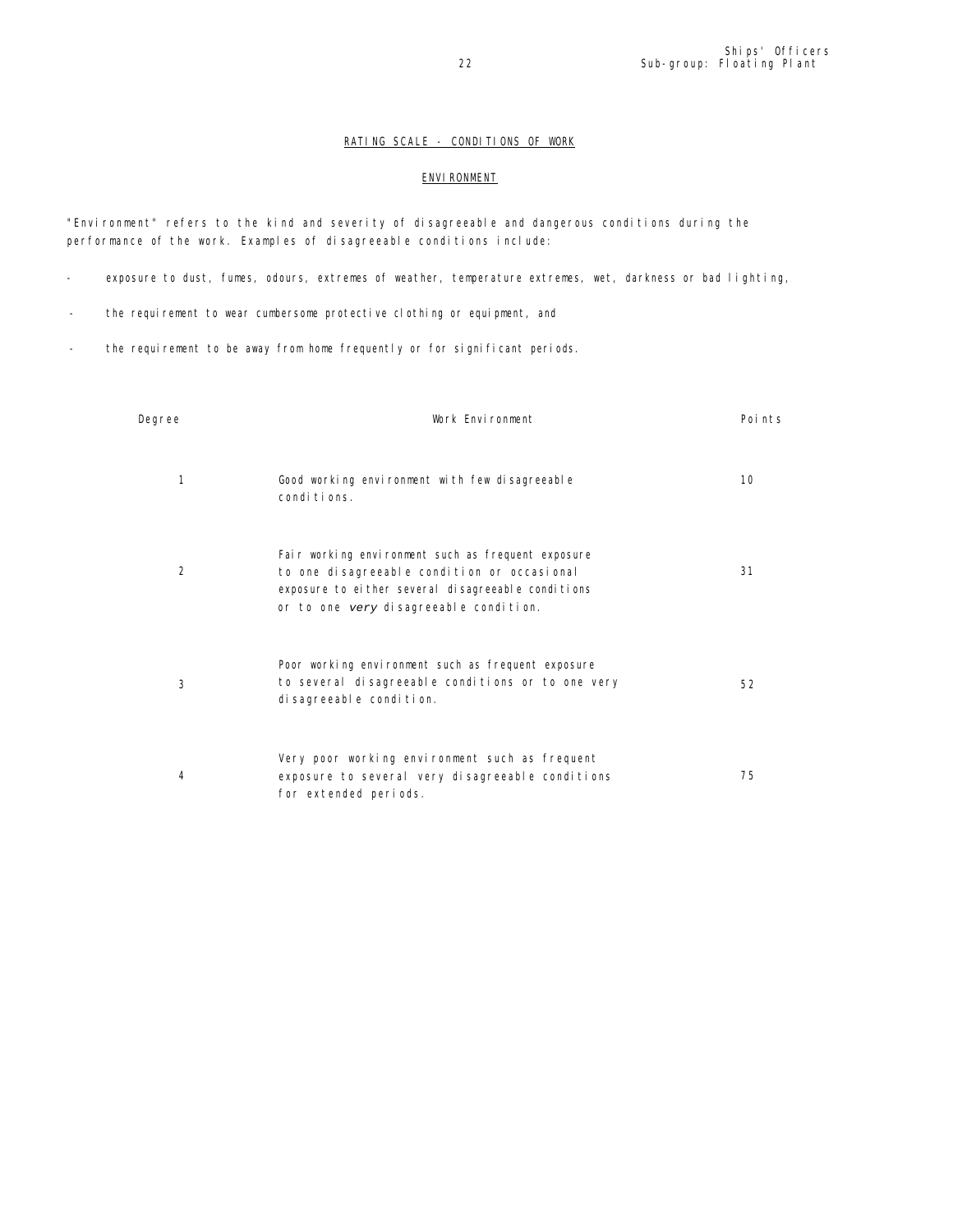## CHARGE RESPONSIBILITY

This factor is used to measure the responsibility of the Master or Dredge master for the administration of

human and material resources.

## Notes to Raters

The administration of human and material resources includes the responsibility to keep records, work logs, maintenance and time sheets, and the procurement of provisions and stores.

The number of officers specified in the degree definitions includes the Master or Dredge master.

Service vessels that do not operate independently may be included under this factor for complete count.

| Degree         | Responsibility                                            | Poi nts |
|----------------|-----------------------------------------------------------|---------|
| $\mathbf{1}$   | A complement of 7 or less                                 | 30      |
| 2              | Two officers OR a complement of 8 or more                 | 70      |
| 3              | Three officers OR a complement of 12 or more              | 110     |
| $\overline{4}$ | More than three officers OR a complement of<br>15 or more | 150     |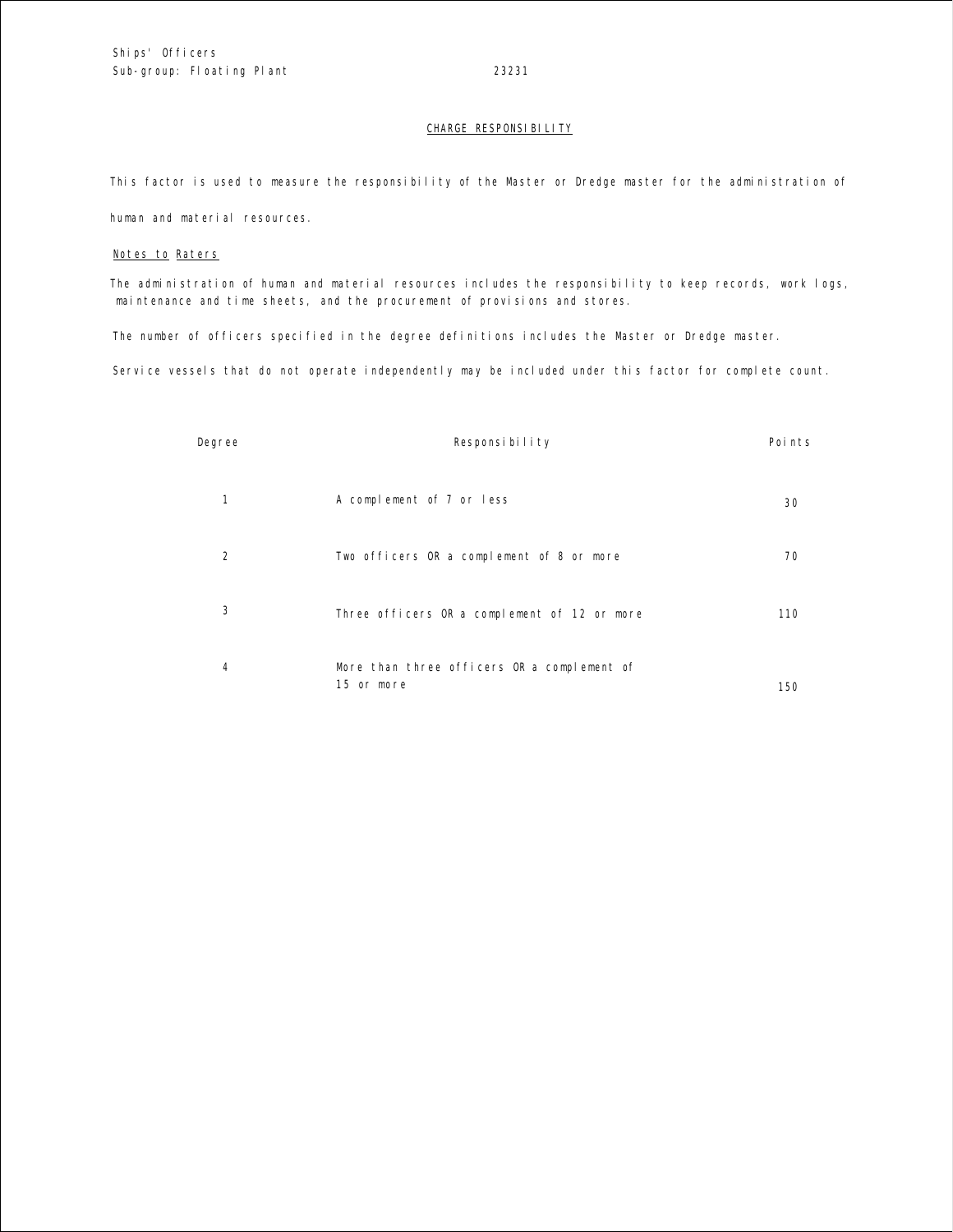## POSITION LEVEL DETERMINATION TABLE Ships' Officers, Floating Plant



\* 300 points or less for self propelled vessel with a complement of five or less.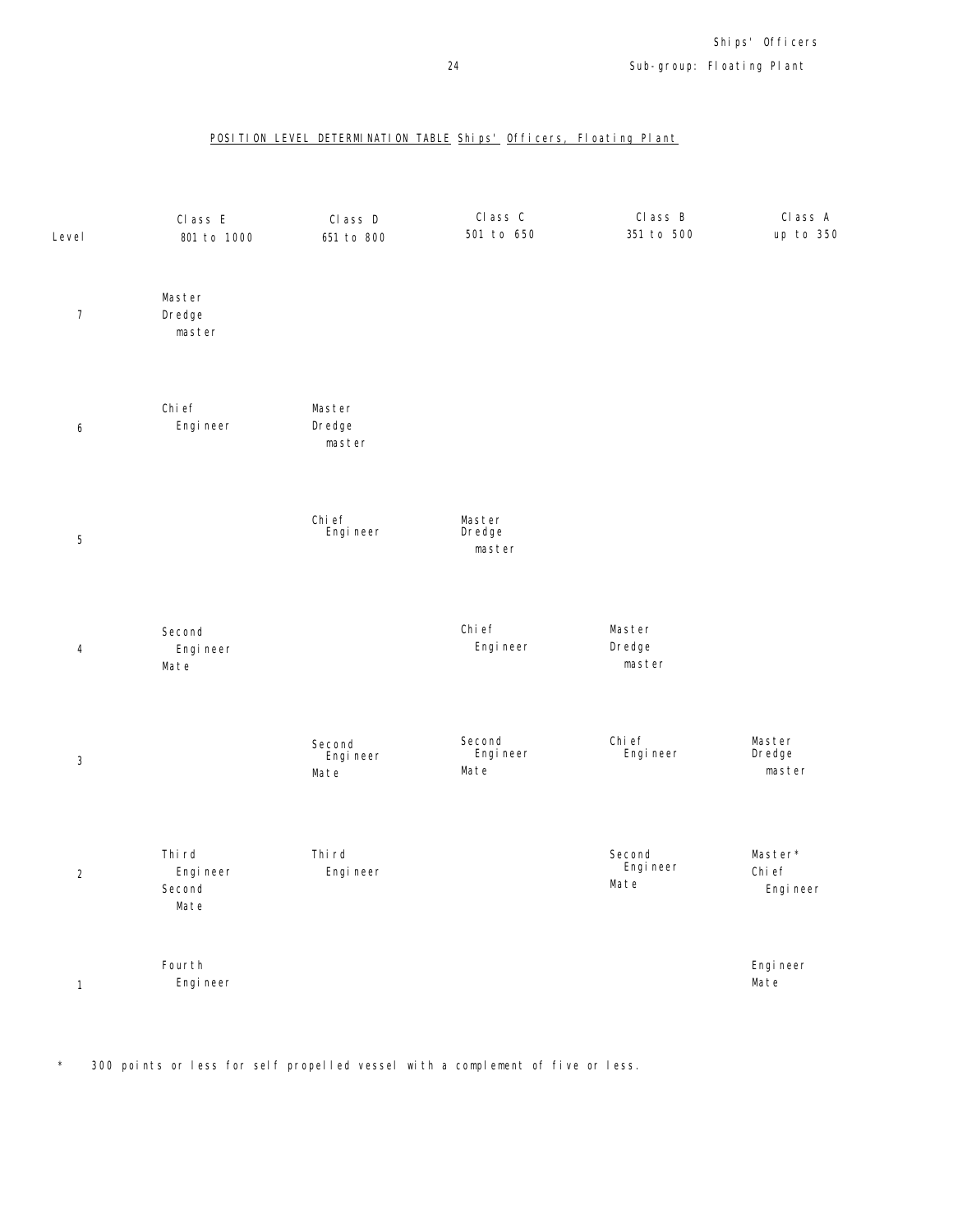**SHIPS' OFFICERS** 

SUB-GROUP: RADIO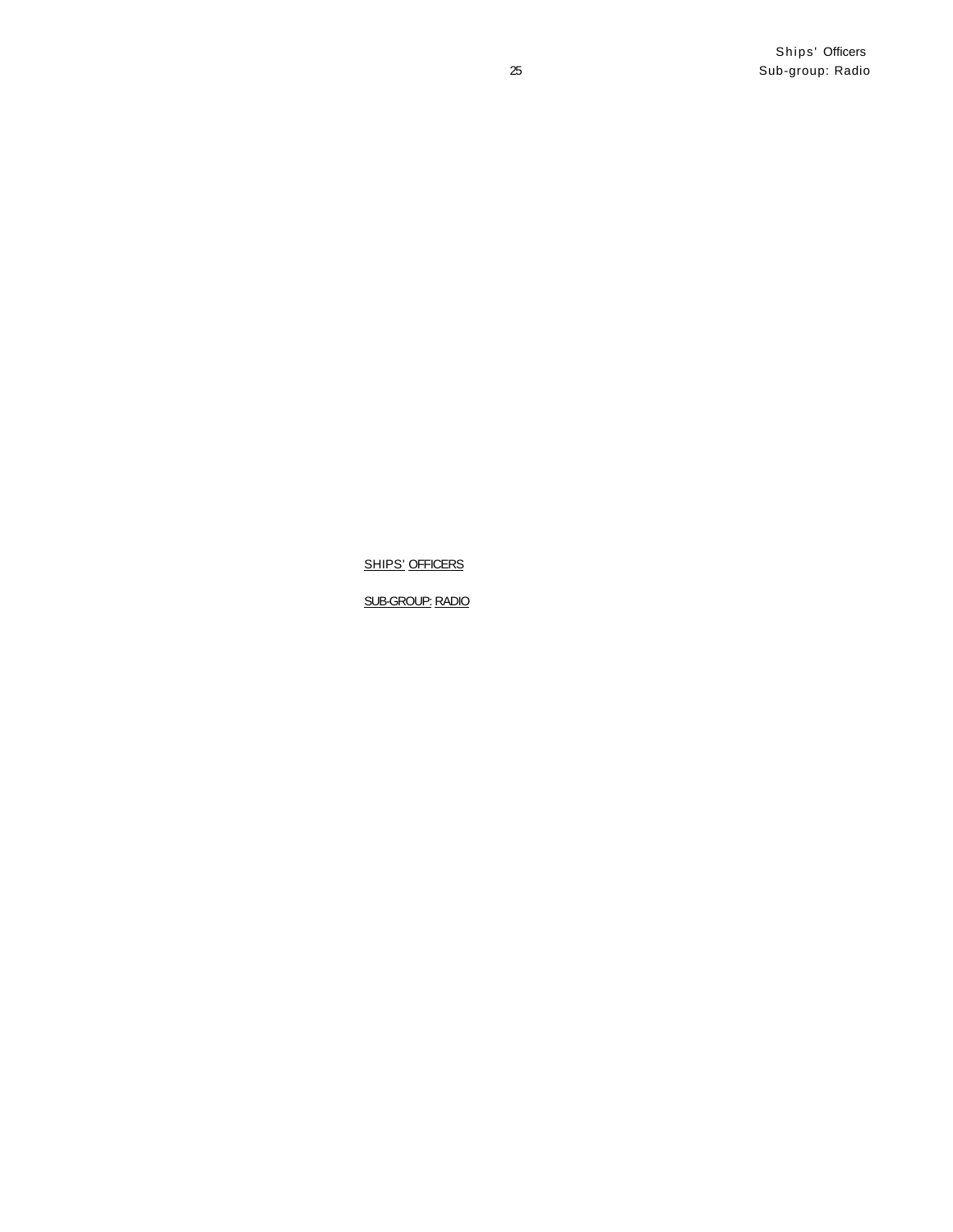Sub-group: Radio 26

## **INTRODUCTION**

Officer positions allocated to the Radio Sub-group are ranked in accordance with the responsibilities attached to each position and the experience and qualifications required to carry them out, as well as the class of vessel on which they serve. These positions exist only on vessels engaged in marine operations.

## Use of the Rating Plan

The following steps are to be taken in the application of this rating plan.

- 1. The class of vessel is determined from the Vessel Classification Table for Marine Operations.
- 2. The title of the position is confirmed by comparing the duties and the responsibilities of the position with those described in the list of Officer Position Titles and Summary of Responsibilities for the Radio Sub-group.
- 3. The level of the Radio officer is determined from the Position Level Determination Table for the Radio Sub-group.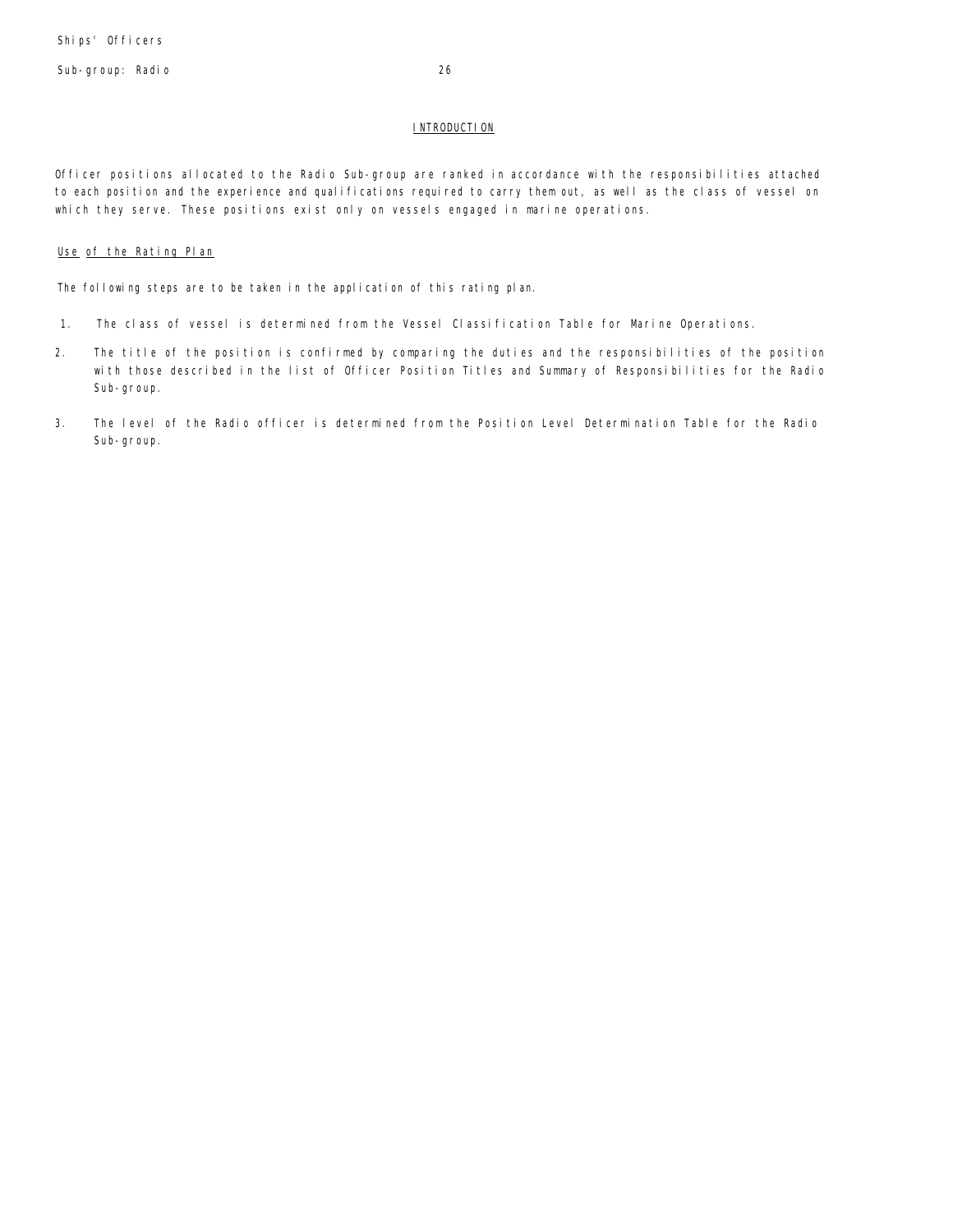## OFFICER POSITION TITLES AND SUMMARY OF RESPONSIBILITIES

Senior Radio Officer: Applies to positions with full responsibility for the effective operation and maintenance of radio communication, direction-finding and associated equipment installed on a vessel engaged in marine operations, and for the supervision of one or more junior radio officers.

Radio Officer: Applies to positions with full responsibility for the effective operation and maintenance of radio communication, direction-finding and associated equipment installed on a vessel engaged in marine operations.

Junior Radio Officer: Applies to positions with responsibility for the effective operation and maintenance of radio communication, direction-finding and associated equipment installed on a vessel engaged in marine operations, during a designated watch keeping period under the general supervision of a senior radio officer.

## Standard Position Descriptions

Standard position descriptions serve to indicate the differences in the duties performed at each level.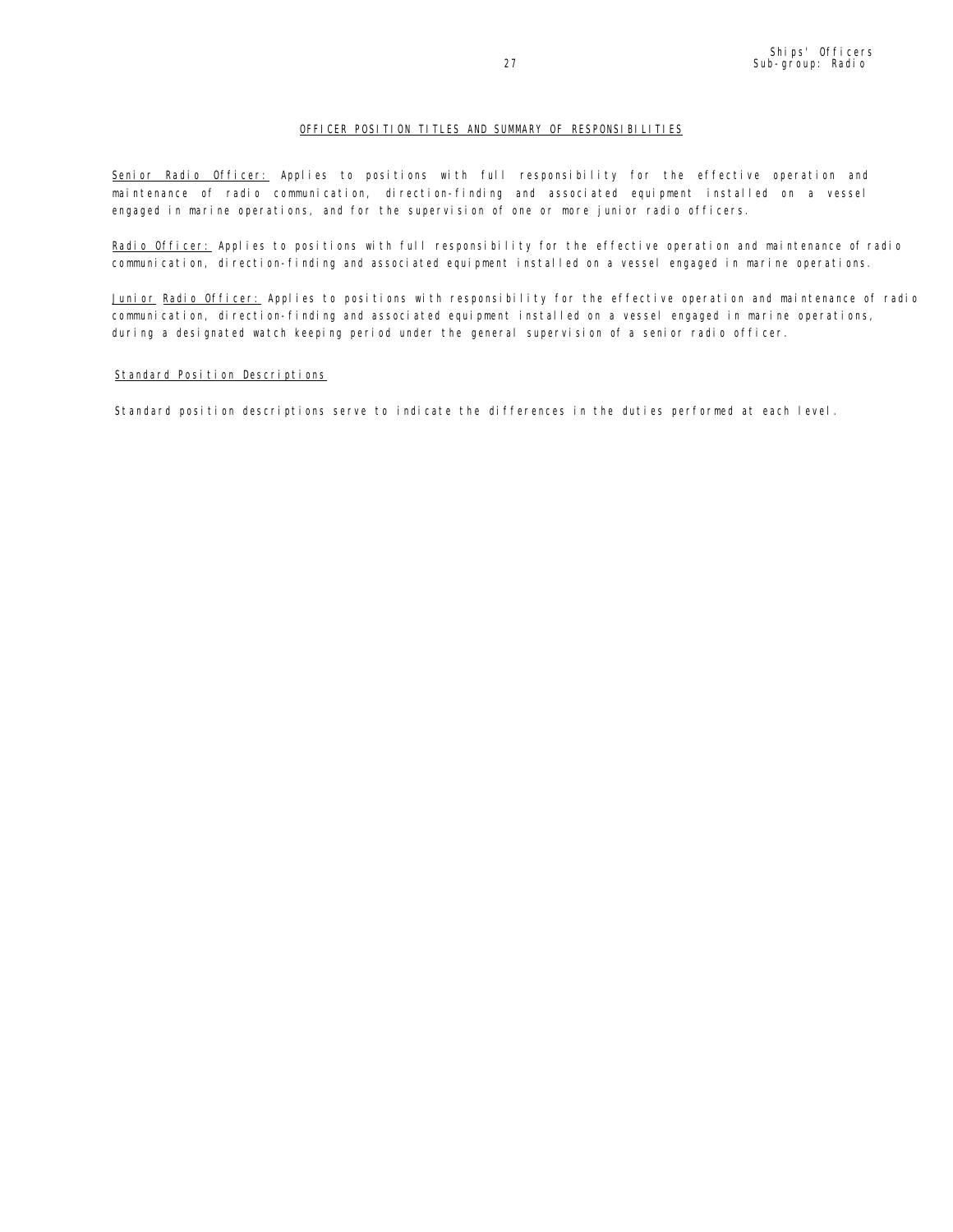## POSITION LEVEL DETERMINATION TABLE

| Level | Class E and over<br>(Marine Operations) | Class D and below<br>(Marine Operations)<br>All classes of tugs |
|-------|-----------------------------------------|-----------------------------------------------------------------|
| 3     | Seni or Radio Officer                   |                                                                 |
| 2     | Radio Officer                           |                                                                 |
|       | Junior Radio Officer                    | Radio Officer                                                   |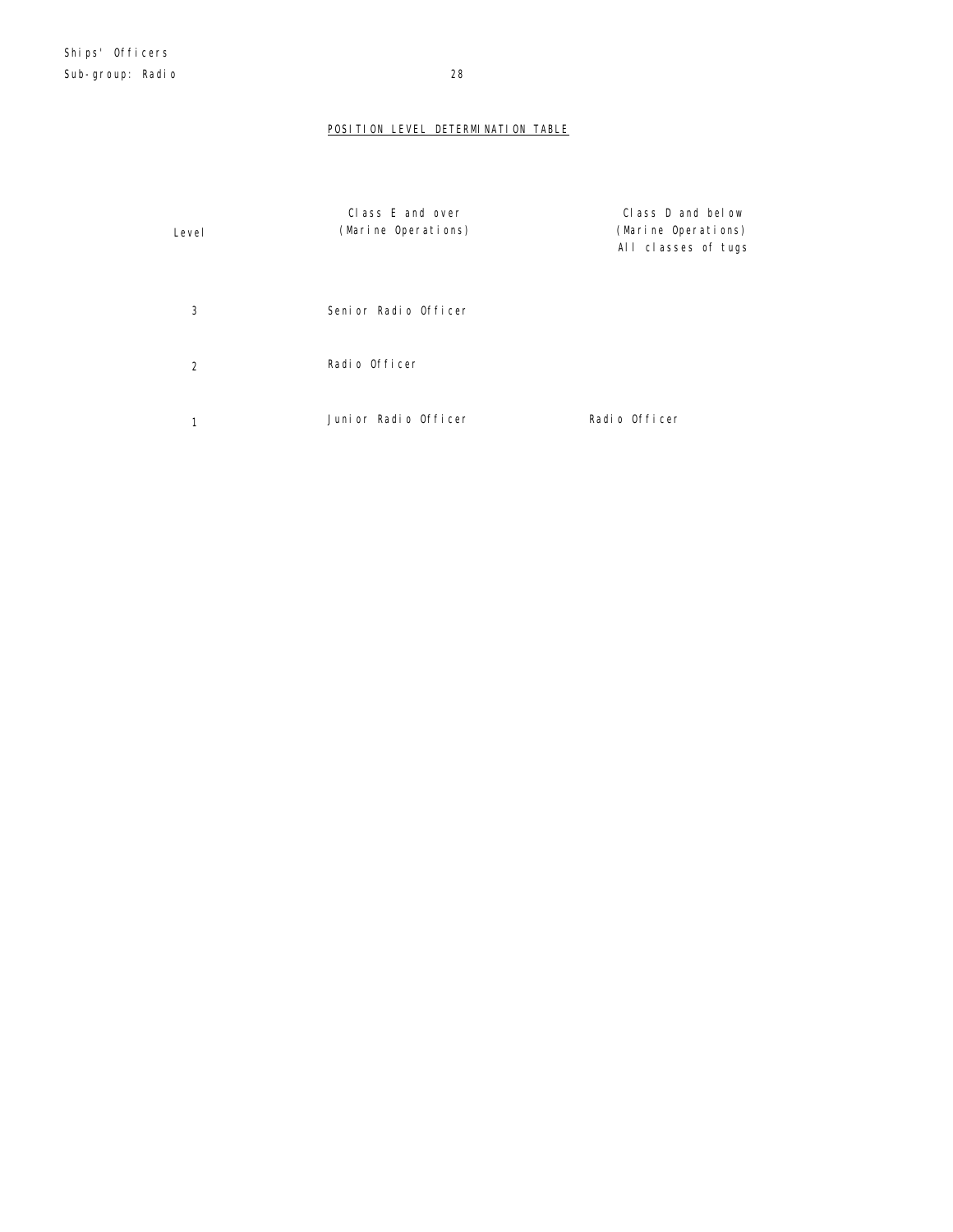## **SHIPS' OFFICERS**

SUB-GROUP: INSTRUCTOR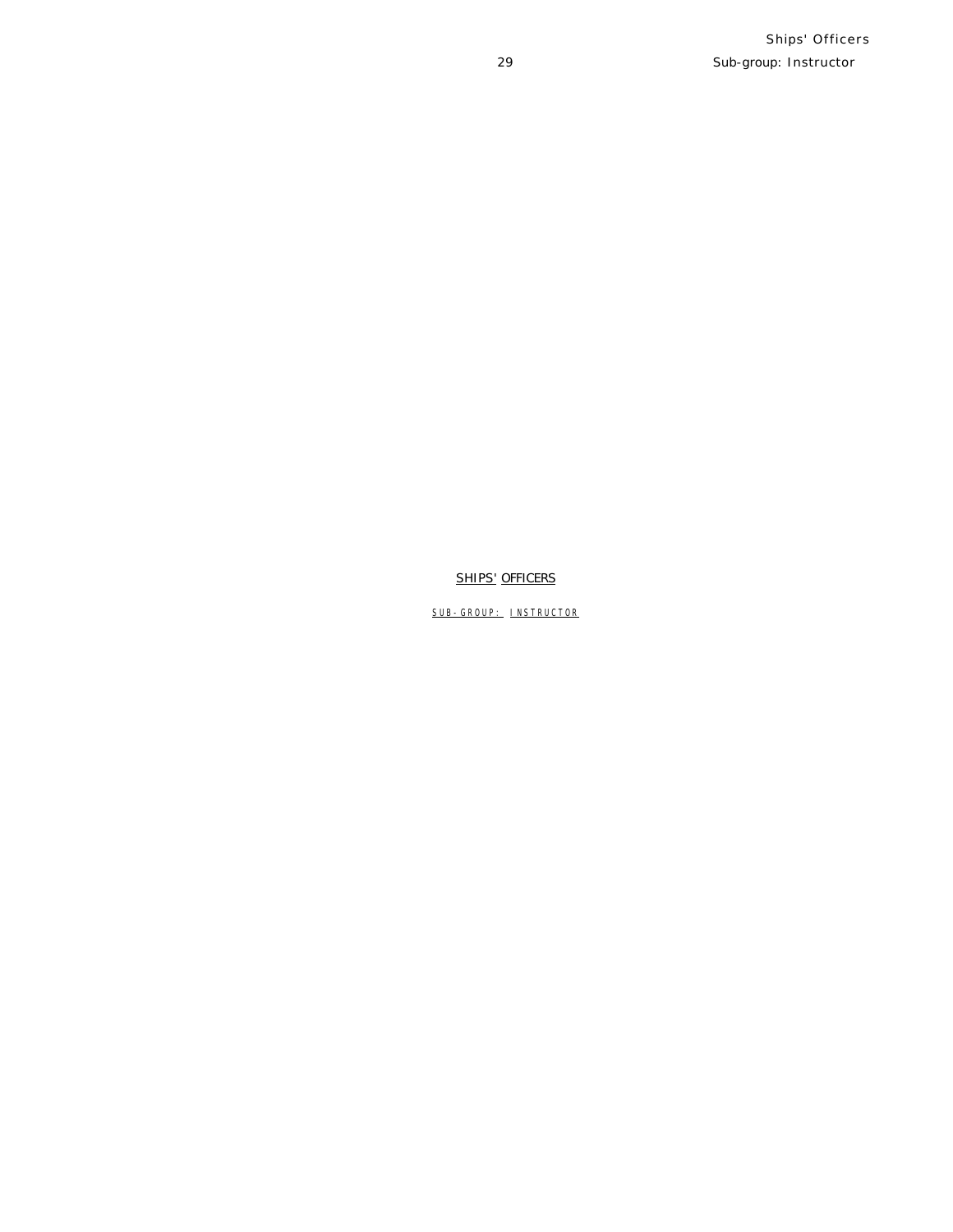## **INTRODUCTION**

Officer positions allocated to the Instructor sub-group are evaluated in accordance with the

responsibilities attached to each position and the experience and qualifications required to carry them out.

## Use of the Rating Plan

The following steps are to be taken in the application of this rating plan.

- 1. The position is tentatively assigned to a level by comparing the duties and responsibilities of the position with those in the Officer Position Titles and Summary of Responsibilities.
- 2. The standard position descriptions illustrate the level tentatively selected and are to be compared with the description of the officer position being evaluated.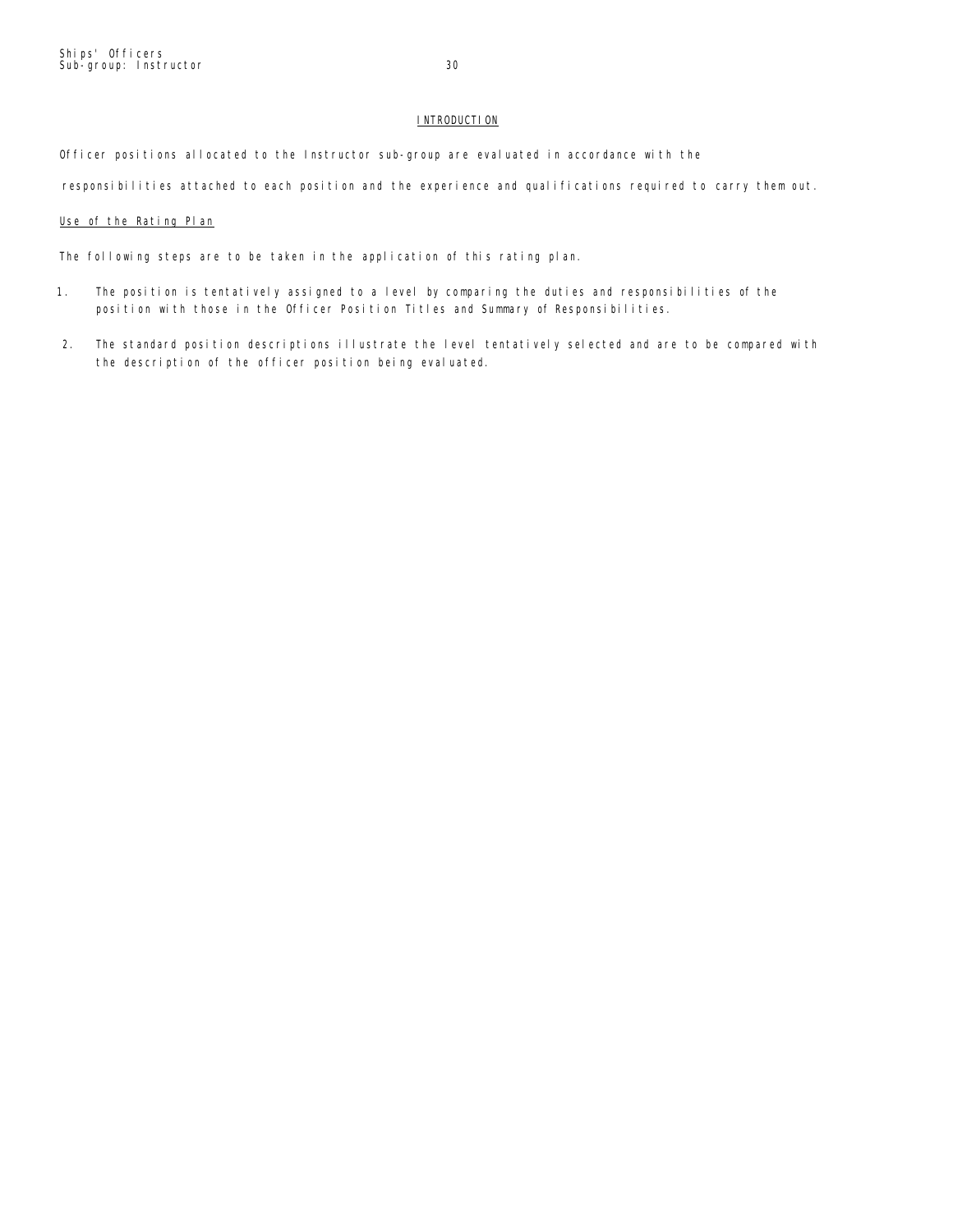## OFFICER POSITION TITLES AND SUMMARY OF RESPONSIBILITIES

## Department Head - Level 2

This level applies to positions where the primary responsibility is the planning and developing of courses of instruction in Nautical Sciences or Marine Engineering. Management responsibility at this level includes staff appraisal and supervision within a department, preparation of a departmental budget and recommending on major equi pment purchases.

#### Instructor - Level 1

This level applies to positions where the primary responsibility is to teach Nautical Sciences and Marine Engineering subjects such as Navigation, Naval Architecture, Seamanship, Engineering Drawing, Marine Engineering, Marine Law, Meteorology, Climatology, Electrotechnology, Hydrography, Oceanography, Thermodynamics or Fluid Mechanics. Management responsibility at this level is confined to supervising the activities of a student body and recommending on the purchase of training aids.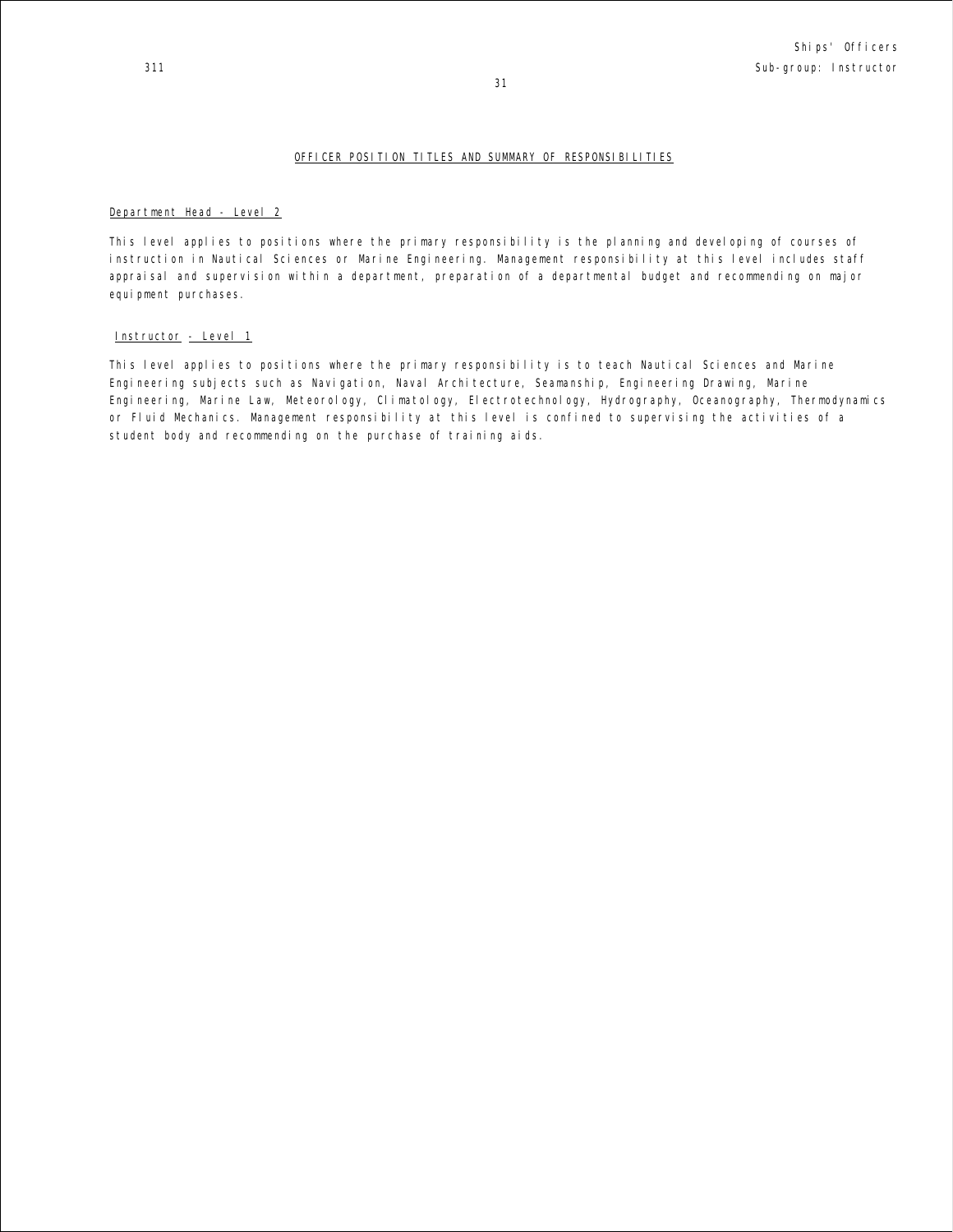32

## STANDARD POSITION DESCRIPTION

Position Title: Senior Electronics/ Electrical Officer, CCGS John A. Macdonald

## Summary

Under the direction of the Chief Engineer advises in all electronic/electrical matters; maintains and repairs the ship's electrical and electronic systems which are under the charge of the Chief Engineer; maintains standby as directed at the main propulsion controls during maneuvering; supervises electrical personnel or others assigned to help; and performs other duties.

#### Duties

Maintains the ship's electrical machinery and power equipment, distribution systems and related electronic equipment and systems including 9 propulsion generators with a total capacity of over 12,000 K.W. and 3 propulsion motors of 5000 h.p. each, and ship's service generators of over 1500 K.W. capacity to ensure effective performance: by

- establishing and conducting comprehensive and systematic inspection, testing and preventive maintenance programs, routines and procedures;
- detecting, analyzing and repairing defects in the ship's electrically operated equipment, distribution systems and electronic equipment and systems which are under the charge of the Chief Engineer;
- scheduling work for Electrical Officer and additional members of the engineering crew as required;
- observing component and system functioning and noting deviations from standard performance, to ensure correction;
- preparing detailed repair lists for all electrical work to be carried out by contract and self refit;
- preparing and maintaining detailed records of inspection, maintenance and repair work carried out on electrical machinery and equipment and electronic systems;
- reviewing and revising as required electrical spares inventory to ensure that essential stocks of replacement parts are maintained;
- requisitioning electrical spares where required and maintaining parts in good order;
- maintaining records of consumable electrical stores items and ensuring that a sufficient stock is maintained
- inspecting and maintaining test equipment and supervising upkeep of workshop facilities;
- ensuring that electrical surveys and tests are scheduled in compliance with Steamship Inspection requirements;
- coordinating the electrical inspection and maintenance programs with those required for the associated machinery:
- devising and constructing alternate electrical systems to restore service or effecting emergency repairs in case of equipment failure;
- recording and updating as required ship's electrical drawings and equipment manuals to ensure their availability and accuracy;
- examining electrical work carried out under contract to ensure its compliance with refit specifications;
- establishing inspection maintenance routines for the electrical officer and ensuring that all work is carried out in a thorough and systematic manner;
- reporting to the Chief Engineer on the condition of shipboard electrical equipment.

Level: SO-MAO 7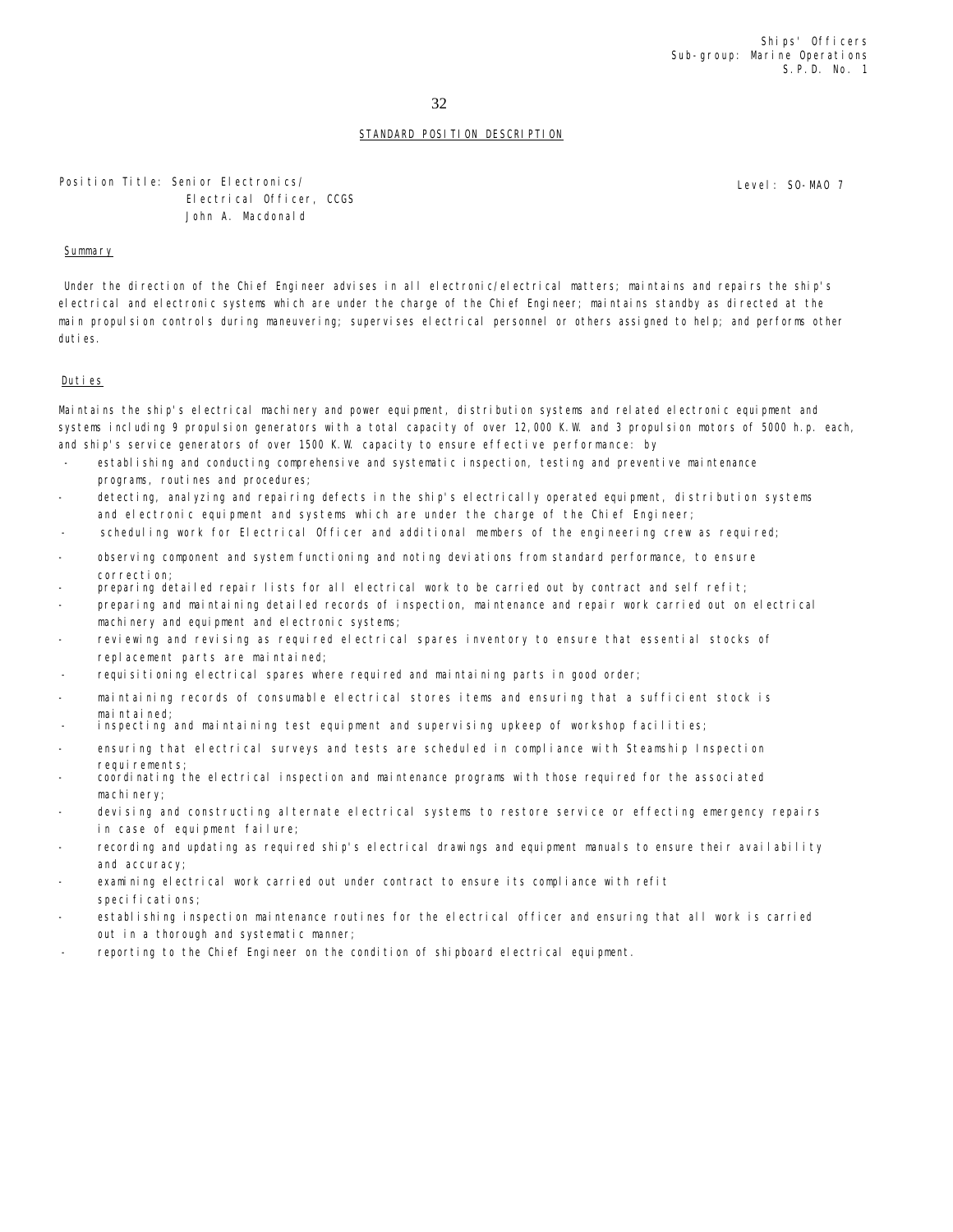Stands by at main propulsion electrical controls during maneuvering periods at such times as directed by Chief Engineer, to ensure correct operation of control equipment and take emergency corrective action in case of mal function.

- Makes progressive improvements to the operational efficiency of ship's electrical system: by<br>- analyzing operating records of electrical machinery and assessing suitability and reliability of equi pment;
- making recommendations concerning alterations and/or additions to electrical machinery equipment;
- examining alterations and additions carried out by contract to ensure that work is completed in accordance with specifications.

Performs other duties such as planning, organizing and directing training schemes for uncertificated personnel in routine electrical maintenance and safe working practices and providing assistance to engineering and scientific personnel in electrical matters.

## Specifications

## Ship Rating

The CCGS "John A. MacDonald" has a gross tonnage of 6,186 tons and a diesel-electric main propulsion system of 15,000 shp, is rated at 7,686 points and classified as a Class "G" ship.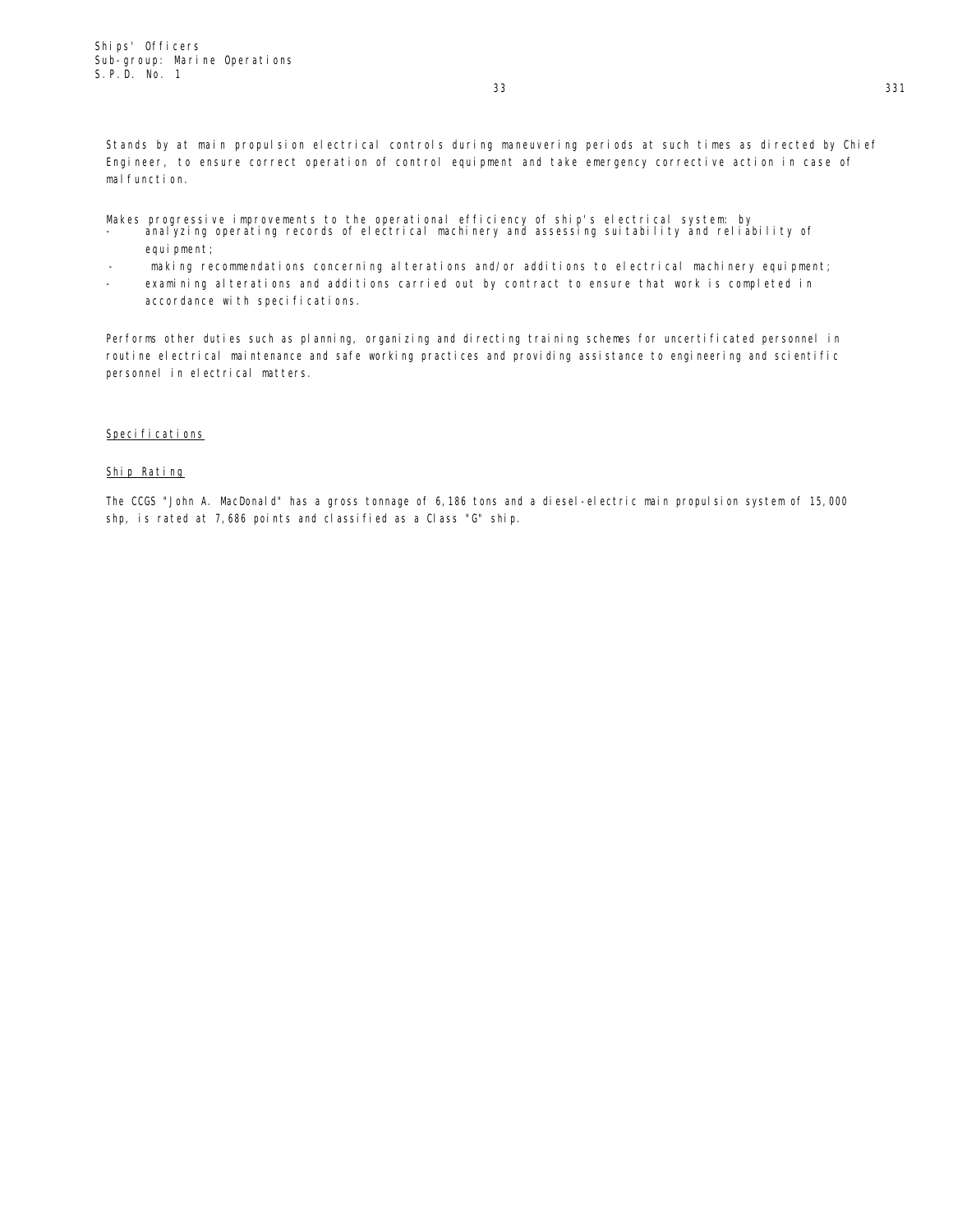## Position Title: Electrical Officer CSS HUDSON

Level: SO-MAO 5

## Summary

Under the direction of the Senior Electrical Officer operates, maintains, modifies and repairs equipments associated with the general electrical services and interior communications section of the electrical installation. Participates in regulatory authority inspections and ensures that repairs and modifications carried out by contract meet both operational and regulatory authority requirements. Assists Atlantic Oceanographic Laboratory Engineering Services personnel to install and maintain scientific electrical equipments, and carries out other related duties.

## Duties

Under direction of the Senior Electrical Officer operates, maintains, modifies and repairs electrical elements of the auxiliary and emergency generators with their associated distribution systems, upper deck and engine room auxiliaries, galley, and accommodation support facilities which make up the general electrical-services installation, and the interior communications system: by - coordinating with the Senior Electrical Officer preventative and corrective maintenance programs

- which are compatible with the overall electrical-maintenance plan.;
- technically directing the activities of a Junior Electrical Officer or Electrical Technician in
- locating and repairing equipment defects;
- locating and repairing defects in equipments where unserviceability prejudices ship operation, or when the work requires specialized knowledge and skill;
- writing repair and modification specifications for work which will be carried out by contract;
- technically directing the activities of a Junior Electrical Officer or Electrical Technician and<br>crewmen who are employed as trade helpers in a continuing preventative maintenance program; producing crewmen who are employed as trade helpers in a continuing preventative maintenance program; maintenance records including insulation-resistance test results, calibration and

equipment test results, defect reports, and worksheets, then analyzing them to assess equipment suitability and reliability;

- revising electrical plans, drawings, and equipment handbooks to reflect modifications to the ship's general electrical-services installation;
- requisitioning electrical stores and spares;
- repairing test equipment.

Participates in regulatory authority inspections of the ship's general electrical-services installation and ensures that repairs and modifications carried out by contract meet both regulatory authority and operational requirements: by

- liaising with contractors' representatives and providing necessary ship's services and assistance during repairs and modifications by contract, then carrying out tests and accepting the work on the ship's behalf at its completion;
- arranging for inspections by regulatory authorities, readying the equipment for inspection, assisting with inspections, then returning equipments to their normal operating states at the conclusion of such inspections.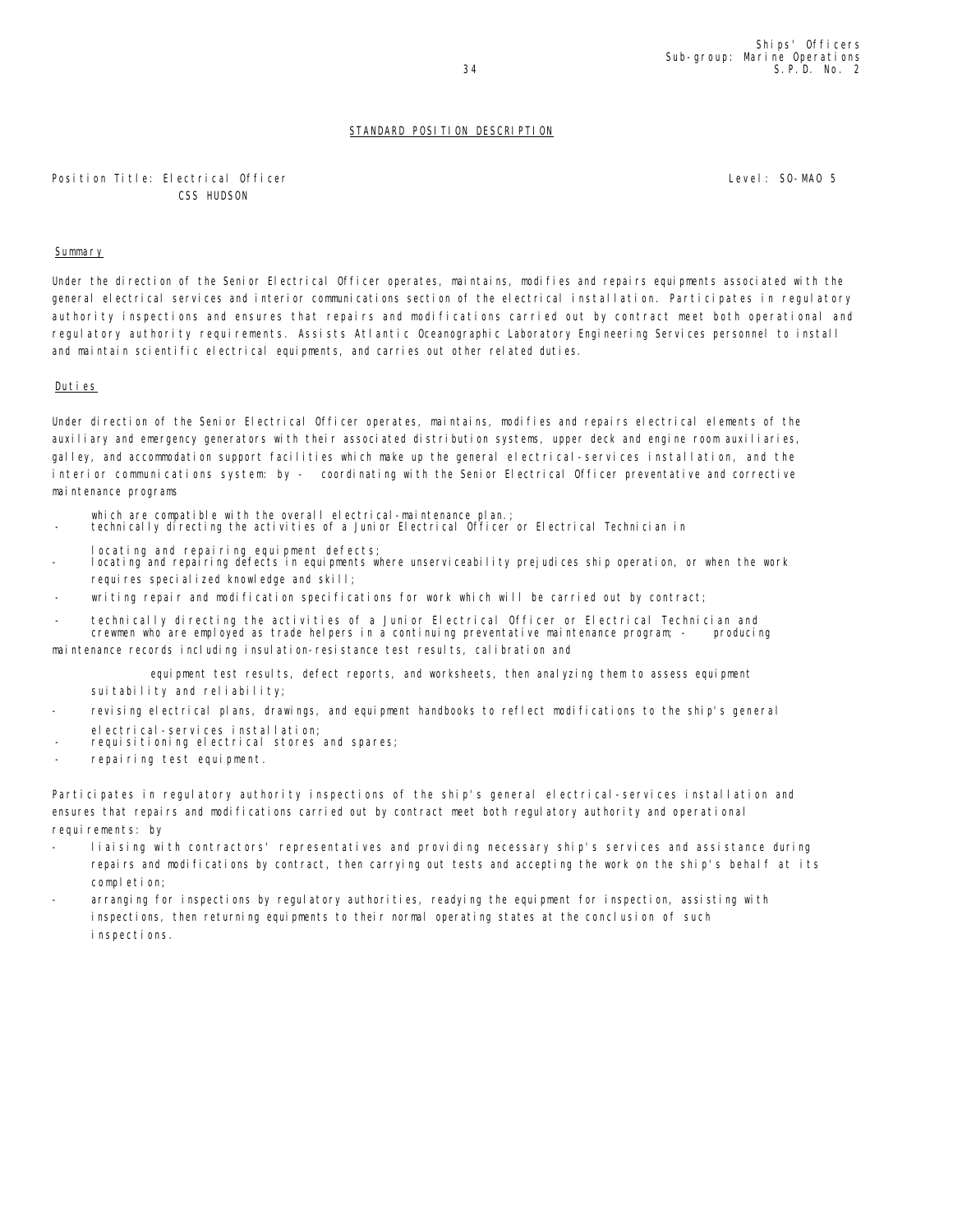35

Assists Atlantic Oceanographic Laboratory Engineering Services personnel to install and maintain scientific electrical equipments:

- liaising with Engineering Services personnel to determine ship's electrical facilities required in support of new scientific installations, then providing the necessary services and power;
- assisting during the installation of such equipments, and maintaining electrical elements while they are aboard.

Performs other related duties: by

- assisting the Senior Electrical Officer when required to locate and repair defects in electrical elements of the propulsion system;
- acting for the Senior Electrical Officer in his absence;
- participating in damage control and rescue drills;
- writing reports and other technical correspondence;
- watch keeping in the Machinery Control Room when required;
- technically assisting as necessary during collection of scientific data.

## Specifications

#### Ship's Rating

CSS HUDSON is a twin screw, ice class 1, non-passenger, foreign-going vessel of 3,721 gross registered tons propelled by a diesel electric system developing 8,800 b.h.p., is rated at 4,601 points, and is classified as a Class F ship.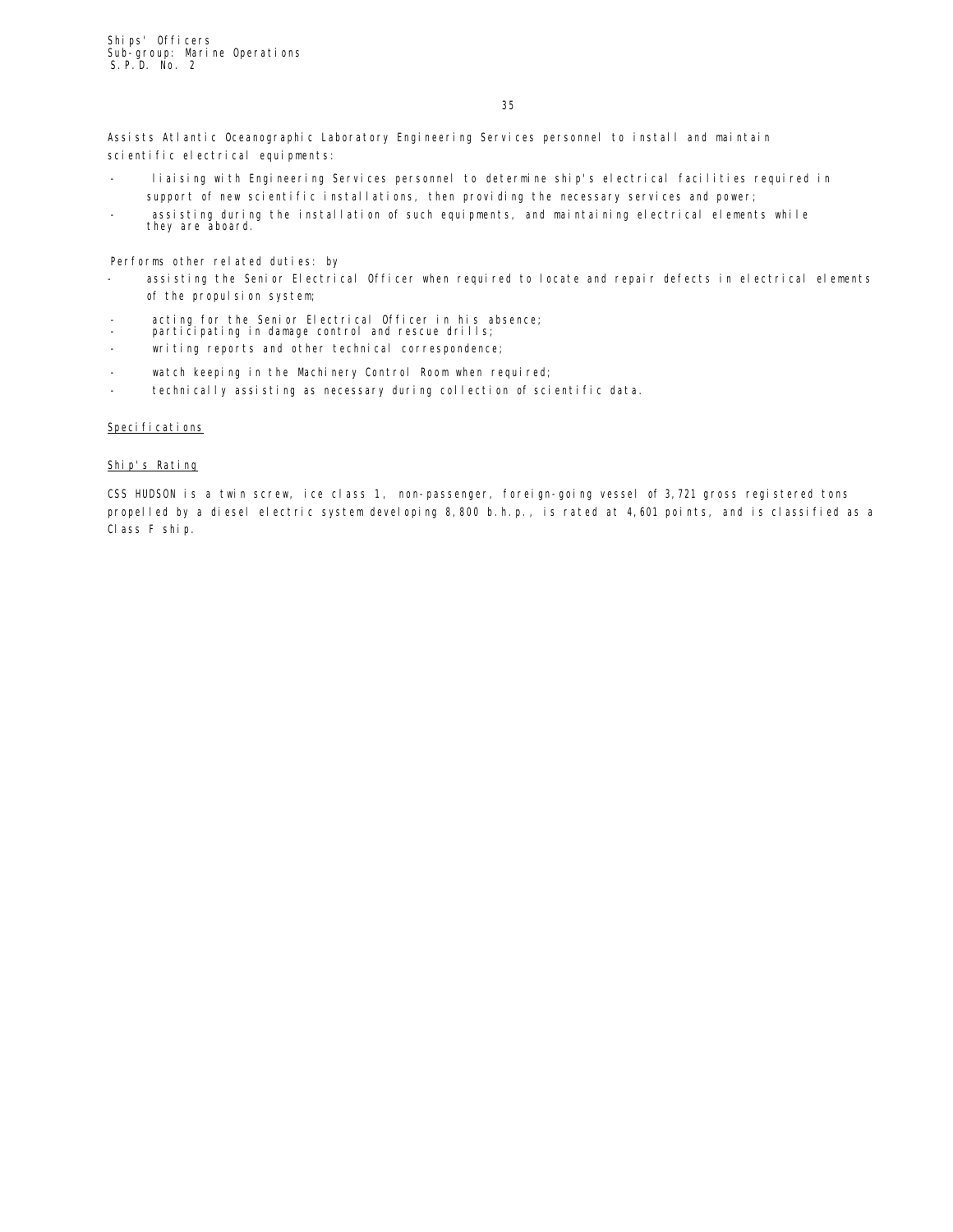## BENCH-MARK POSITION DESCRIPTION

Position Title: Supply Officer CCGS Simcoe

## Summary

Under the direction of the Master, plans and organizes the operation of the supply department on a Department of Transport ship; conducts and controls supply department services; supervises the work of a staff of four; maintains records, compiles reports and performs other duties.

## Duties

Plans and organizes the operation of the supply department on the Canadian Coastguard Ship Simcoe engaged in light icebreaking, supply and buoy-laying activities in the lower Great Lakes area between the communities of Prescott and Sarnia: by

- consulting with the chief cook in preparing menus, scheduling meals and determining standards of quality and economical use of provisions, to ensure an efficient catering service to the ship's complement of 10 officers and 24 crewmen;
- consulting with the senior steward on all matters pertaining to accommodation, sanitation and laundry facilities, to ensure effective housekeeping services on the ship;
- establishing requirements and procedures for the requisition, receipt, storage and distribution of supplies; and
- collaborating with officers of the engine room department in the loading and moving of stores, supplies and provisions, to ensure an effective stores control system.

Conducts and controls supply department services, and ensures that supply department accommodation and equipment is kept in a proper state of repair and maintenance: by

- examining victualling provisions before they are prepared for consumption, to ensure that they meet the required standards of quality;
- sampling meals to ensure they are tasty and wholesome;
- inspecting the galley and messrooms, to ensure that food is stored, prepared and served properly under sanitary conditions, and that waste is kept to a minimum;
- inspecting daily all other areas under the control of the supply department, such as cabins,

stairways, hallways, lounges, offices, store-rooms, baggage rooms and other storage areas,

washrooms and toilets, to ensure their cleanliness and good condition;

- checking laundry facilities to ensure an adequate supply of uniforms for the supply department staff, and of ship's bedding and linens;
- arranging for the return of defective, excessive or incorrect stores items and the disposal of depreciated, obsolete and unusable items;
- keeping the accounts and records pertaining to the ship's budget, canteen, purchasing, stores, and the cargo manifest and passenger list; and
- reporting to the Master any maintenance and repair requirements such as painting of cabins and repairs to catering, galley and sanitary equipment.

Supervises the work of the supply department staff consisting of a chief cook, assistant cook, steward and assistant steward: by

- drawing up work, overtime and leave schedules and maintaining discipline;
- inspecting the clothing and general cleanliness of the staff, to ensure that high standards of sanitation and personal hygiene are maintained;

Level: SO-MAO 2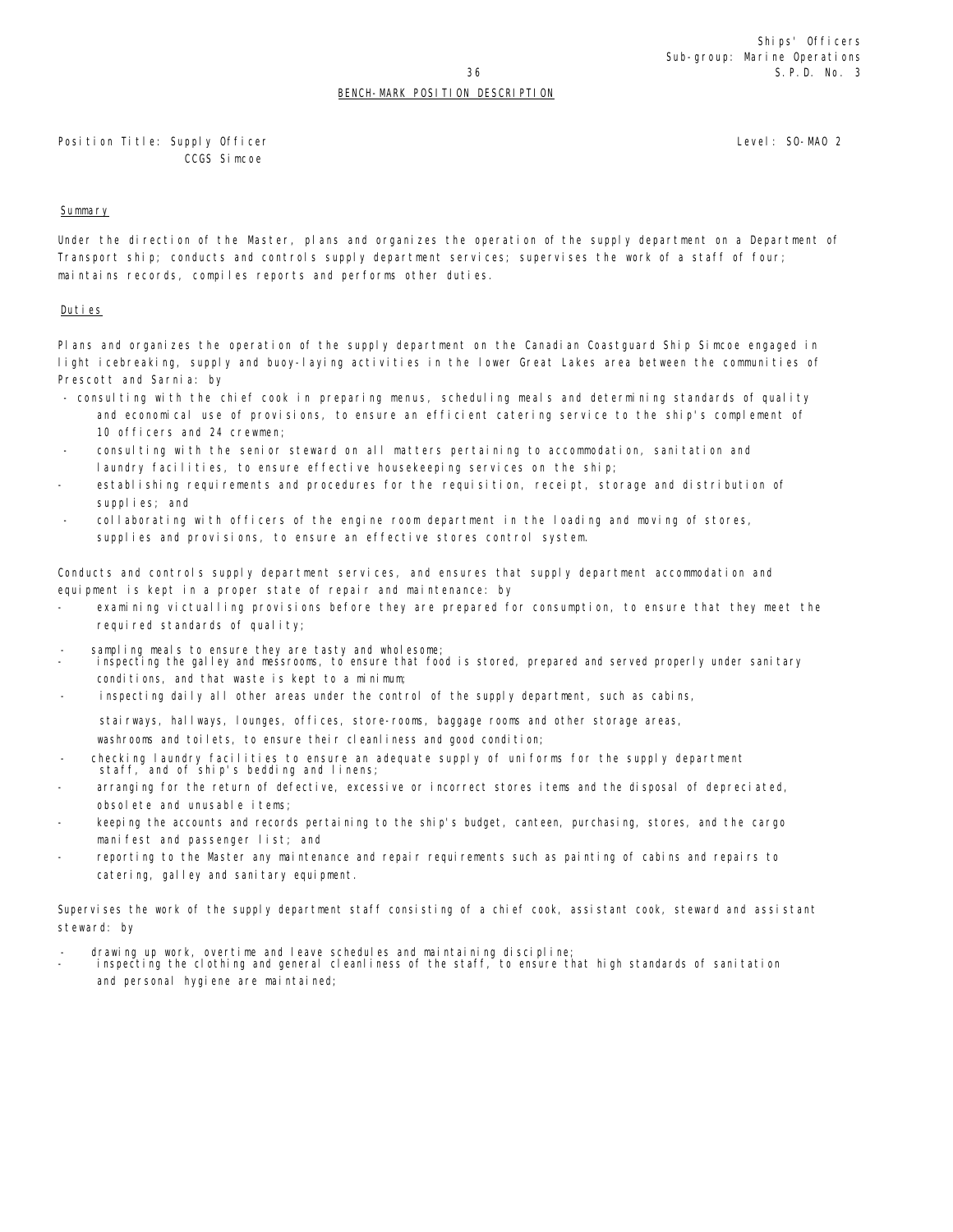- conducting staff training programmes and writing work performance standards; and
- completing personnel appraisal reports, keeping personnel records, resolving personnel problems, and recommending disciplinary and promotion action to the Master in accordance with the regulations governing ships crews and other directives.

Performs other duties, such as controlling incoming and outgoing mail, conducting correspondence concerning the ship's administration, and compiling reports on supply department matters.

#### Specifications

## Ship's Rating

The CCGS Simcoe has a gross tonnage of 961 tons and a diesel-electric propulsion system of 2,000 b.h.p., is rated at 1,161 points, and is classed as a Class D ship.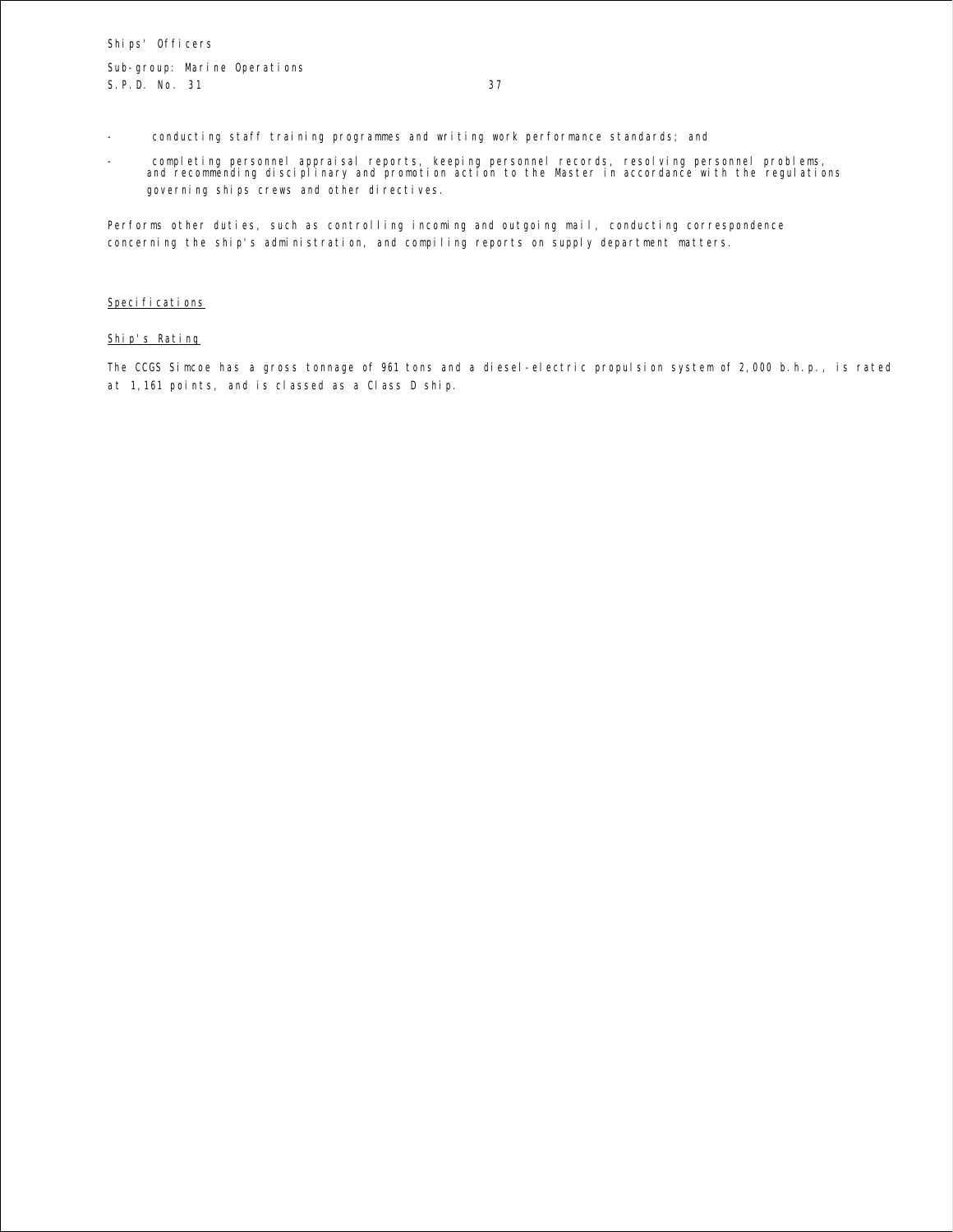Position Title: Logistic Officer CCGS Martha L. Black Level: SO-MAO 5

## Summary

Under the direction of the Master and the functional guidance of the Regional Fleet Logistic Officer, plans, organizes, directs and coordinates the program and activities of the Supply Department in the area of materiel management; controls and coordinates all the Ship's Commissary and Housekeeping Services; coordinates ship's administration and financial management activities; provides advice and assistance as required on Material Management, financial, administrative and personnel policies and procedures; manages staff assigned to the Supply Department and performs other duties as required.

## Duties

Plans, organizes, directs, and coordinates the program and activities of the Supply Department in accordance with Treasury Board, Transport Canada and Canadian Coast Guard policy and directives: by

requisitioning types and quantities of materiel to meet authorized allowances or specified requirements of provisions, general stores, spare parts, controllable items, uniforms and

protective clothing, pharmaceutical and medical supplies, canteen and bonded stores;

- reviewing incoming Standing Offer Agreements and Purchase Orders and maintaining a central file of agreements for monthly/annual contracts;
- managing special and emergency requirements of all Departments by determining the best means of purchase, contacting Regional/District Superintendent Materiel Management, Supply and Services Canada and/or supplier by telephone, telex or letter to obtain cost and availability, etc., and ensuring that materiel is received within the deadline required;
- maintaining commitment control records for materiel requisitioned for stock and for non-stocked items;
- expediting overdue deliveries;
- ensuring that proper receipt, identification and inspection is carried out for all incoming materiel;
- ensuring the proper stowage, care, preservation and security of materiel stocked in central stores or in use by the Supply Department;
- ensuring that materiel held in stock is properly identified, catalogued and incorporated in the centralized cataloguing files;
- maintaining manual or automated inventory management records for up to seven thousand line items;
- controlling the issue and receipt of all materiel held in stock internally within the ship;
- evaluating usage history in conjunction with user departments to confirm or revise stock levels,
- lead time and/or shelf life;
- evaluating the needs to add new items to stock in consultation with user departments on board;
- reviewing stock replenishment requisitions with user departments to ensure the items are in current use, that quantities ordered are realistic, that all pertinent information is contained in each
	- requisition and that non-stock materials are non-repetitive;
- carrying out periodic stocktaking's of materiel held in stock, investigating discrepancies, adjusting the stock records and preparing the supporting documentation;
- reviewing materiel held in stock and in use by the Supply Department frequently and on a regular basis to identify items surplus to requirements;
- administering and coordinating the disposal of all surplus and obsolete materiel on board;
- preparing and submitting write-off documents for materiel damaged, lost or destroyed while held in stock;
- maintaining custody and control, dispensing and accounting for pharmaceutical and medical supplies and related items;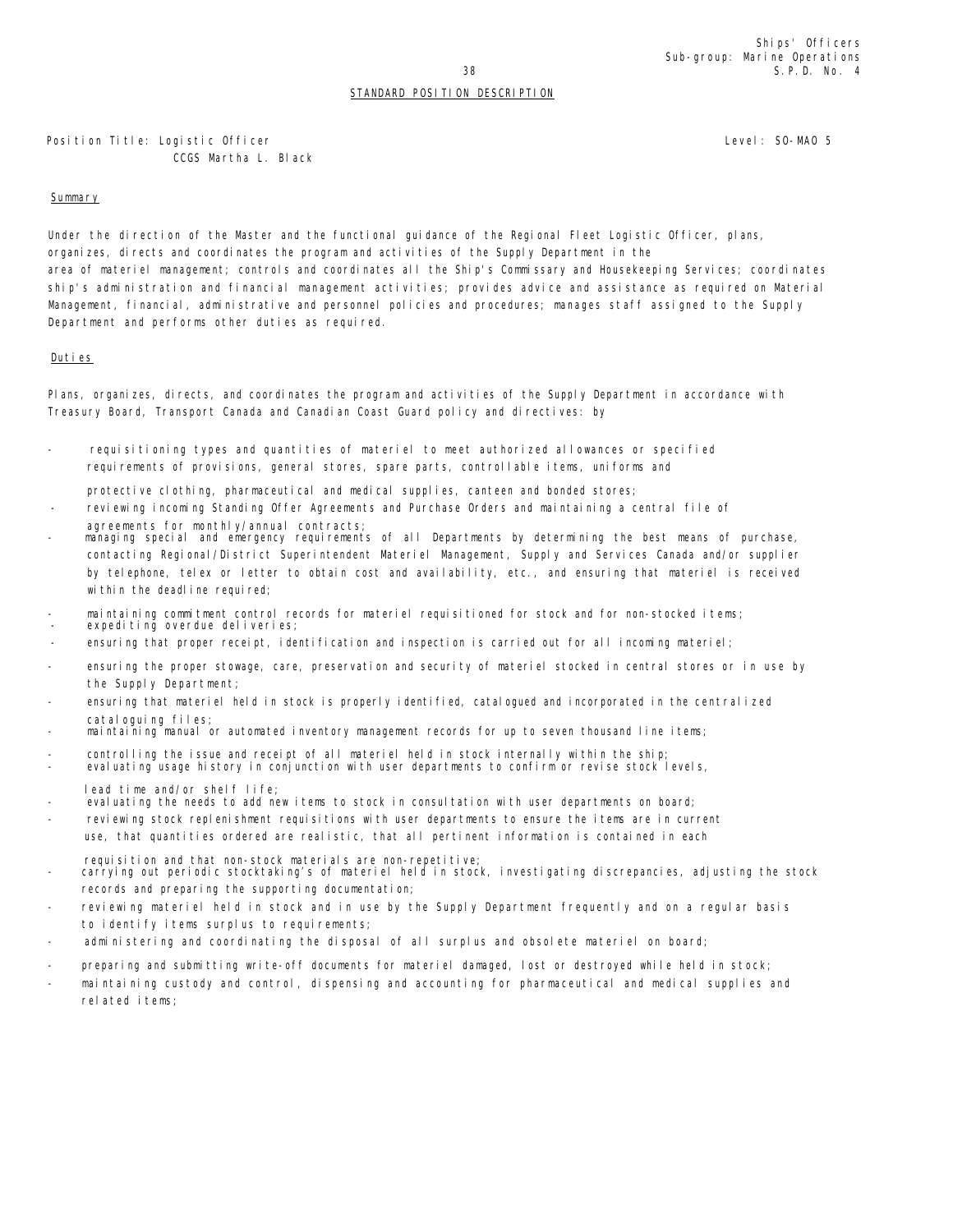$S \text{P} \text{D}$  No. 4 39

Organizes, directs, controls and coordinates all commissary activities in the ship, which includes the provision of food services and domestic services and the administration and control of all non-public fund activities on board.

A. Food and Domestic Services: by

- organizing food and domestic services by determining requirements and preparing shift and work schedules;
- directing, controlling and coordinating the operation of the General Mess System;
- 
- preparing weekly menus in collaboration with the Chief Cook; directing and supervising cooks and stewards in the planning, preparation, cooking and serving of varied, nutritious and appetizing meals;
- ensuring the safe operation, maintenance and control of all food preparation and handling equi pment;
- ensuring high standards of cleanliness and hygiene are established and maintained;
- investigating any complaints concerning food and domestic services and initiating corrective action, when warranted;
- determining the ship's food requirements for varying operational periods and roles; coordinating requisitioning, receipt and storage of provisions; establishing and maintaining the Commitment Control Record of Provisions Expenditures;
- analysing weekly menus and meal costs and making adjustments as necessary to ensure compliance with
- the average meal cost allowance established for the region/district and with the scales of issue; ensuring the maintenance, cleanliness and sanitation of all Officers' accommodation areas including cabins, heads, wash places and adjacent passageways plus any other areas allocated to the Supply Department;
- controlling and, in consultation with the Commanding Officer, allocating messing and accommodation to meet the requirements of all supernumerary personnel;
- 
- directing the operation of the ship's laundry; conducting regular inspections of all food storage, preparation and serving areas, accommodation spaces and laundry spaces;
- ensuring that effective pest and insect control measures are adopted and maintained;
- directing, organizing and coordinating arrangements for VIP visits and official receptions held on board.
- B. Non-Public Funds Activities: by
	- directing and controlling the operation of the ship's canteen;
	- approving the purchase of all items for sale in the canteen;
	- purchasing and controlling bonded stores in accordance with Canada Customs Regulations;
	- selecting, directing, supervising and training canteen personnel;
	- ensuring adequate security and control of canteen and bonded stocks and cash holdings;
	- establishing and maintaining auditable consolidated financial accounts for the ship's canteen, Officers' Mess and Recreation and Welfare Fund;
	- preparing financial statements on a quarterly basis including Balance Sheet, Statement of Operations and Statement of Revenue and Expenditure;
	- performing the duties of the secretary-treasurer of the Recreation and Welfare Committee.

Budgets and administers the Supply Department's financial resources to ensure compliance with the Financial Administration Act and Treasury Board and Transport Canada Financial Management policy and directives: by

managing the Supply Department's financial and person-year resources;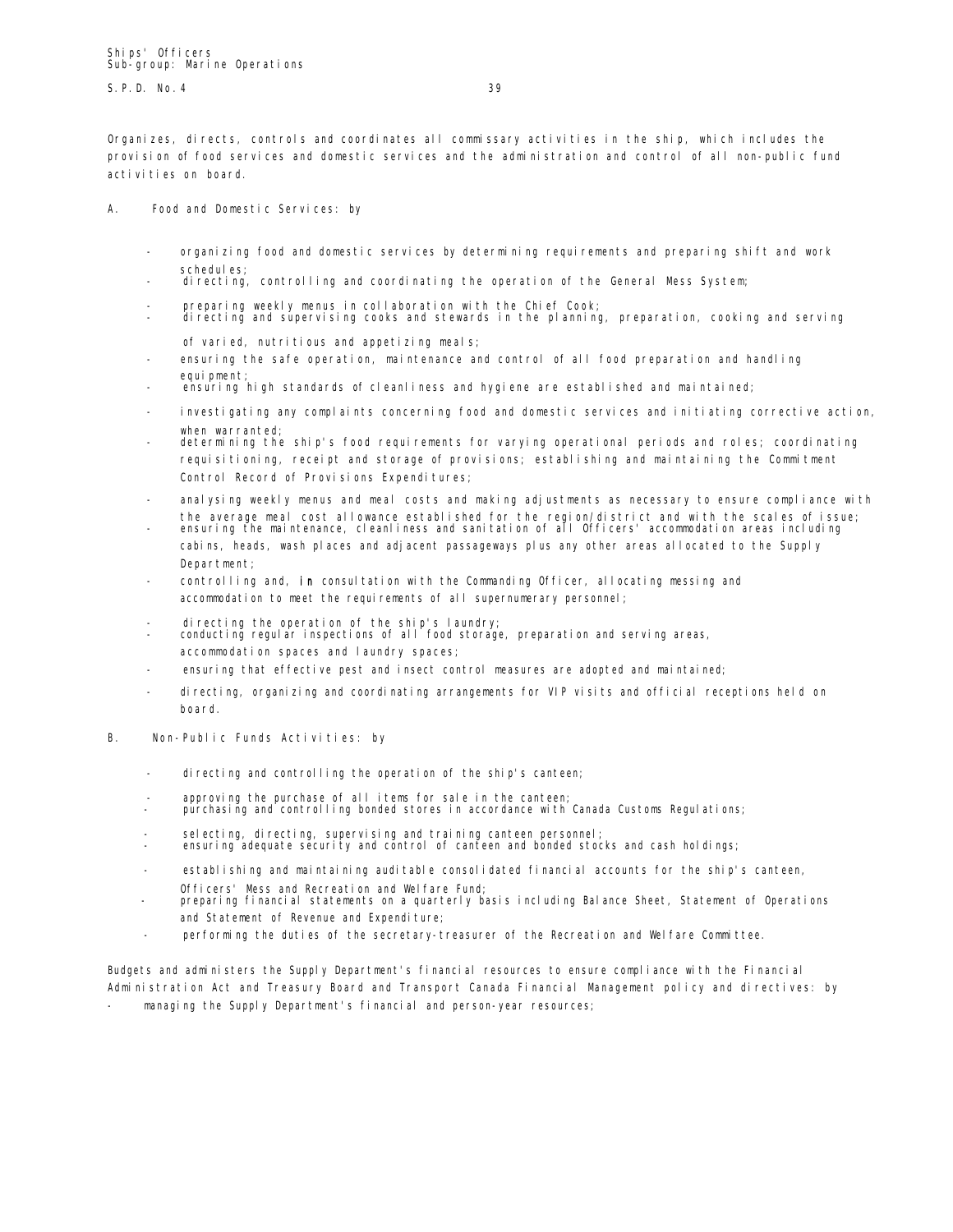41

- organizing and coordinating financial input to budgetary submissions for MYOP, Main Estimates, Five-Year Capital Plan and Alterations and Additions (A&A's);
- controlling costs and maintaining commitment control records;
- anal yzing and preparing Monthly Performance Reports;
- identifying and applying correct financial codes to classify and aggregate data;
- exercising financial signing authority in accordance with sections 25 and 27 of the Financial Administration Act;
- analyzing proposals and documentation concerning contracts, Local Purchase Orders and Emergency Purchase Orders as a basis for decision on payments;
- preparing Monthly Provision Report Summary and Provision Report Schedules;
- assisting in the preparation of, auditing, and recommending payment of, employee Travel Expense Claims;
- reviewing all monthly transactions reported on EPD/DRS 0&M Budget Statements and requesting changes as necessary;
- establishing and maintaining appropriate files for financial records pertaining to the Supply Department for audit purposes.

Coordinates ship's administration and financial management on behalf of the Commanding Officer: by

- establishing and maintaining correspondence and records management systems and procedures on board;
- collecting personal mail from ship's personnel for mailing and distributing personal mail as received;
- maintaining ship's office manuals, publications and bulletins;
- preparing ship's correspondence and reports;
- preparing appropriate forms in accordance with Canadian Customs and Excise Regulations;
- preparing and maintaining ship's personnel files and records;
- acquiring and maintaining ship's office machinery and equipment;
- ensuring that all budget documentation is prepared accurately and in accordance with established policies, procedures and quidelines;
- providing administrative assistance and support services to the Commanding Officer.

Provides assistance and advice as required to the Commanding Officer and other Department Heads in the ship on materiel management, financial, administrative and personnel policies and procedures which affect them: by

- discussing and collaborating in the preparation of the short term and long range plans for materiel requirements in support of their operational, planned maintenance, refit and maintenance programs;
- coordinating the preparation and submission of the operations and maintenance budgets for the ship and providing advice in commitment control, preparation of variance reports and records management;
- coordinating staffing action and personnel administration to meet ship's and departmental requirements;
- ensuring that the Commanding Officer and other Department Heads are aware of all changes made to the procedures, instructions and guidelines pertaining to materiel management, financial management, personnel and ship's administration and which apply to them.

Manages the human resources assigned to the Supply Department to ensure compliance with Treasury Board and Transport Canada Personnel Management policy and directives: by

- ensuring that Supply Department personnel are adequately trained and are able to perform their assigned duties;
- developing, establishing and monitoring on-the-job training programs for Supply crew personnel; reviewing performance to ensure that standards and levels of services are met;
- 
- participating on selection boards to fill vacant Supply Department positions;
- completing probationary/annual appraisal documents;
- reviewing and approving weekly Personnel Activity Reporting Systems (PARS) forms submitted by Supply Department personnel;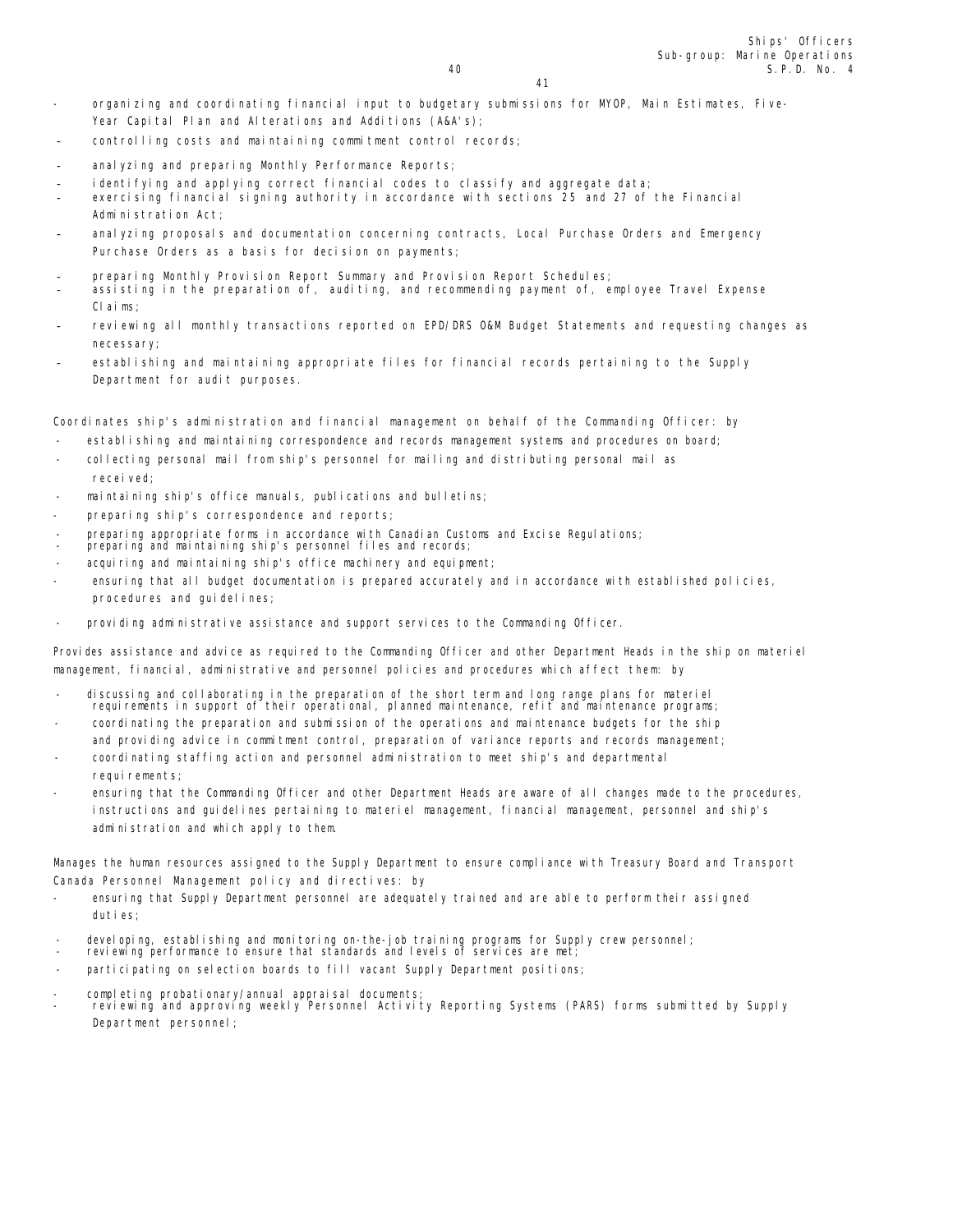- recommending disciplinary action to the Commanding Officer;
- recommending Supply Department personnel for promotion, acting appointments, transfer, training and/or dismissal.

Performs other duties such as:

- administering First Aid to members of the ship's complement;
- making recommendations, through written reports and/or Alterations and Additions (A&A) to change,
- modify, replace or remove existing galley equipment, accommodation spaces, storerooms, ship's office, etc., to reduce workload and improve efficiency;
- reporting in writing to the Commanding Officer any problems of a serious nature pertaining to logistic activities on board and recommending corrective action as necessary;
- cooperating with the local library in borrowing, returning, controlling and organizing the ship's library system;
- carrying out or assisting in special projects/assignments as directed.

## Specifications

## Ship's Rating

The CCGS Martha L. Black has a gross tonnage of 3,740 tons with a main propulsion system capable of generating 8,445 h.p. and is rated at 4,584 points (Class F).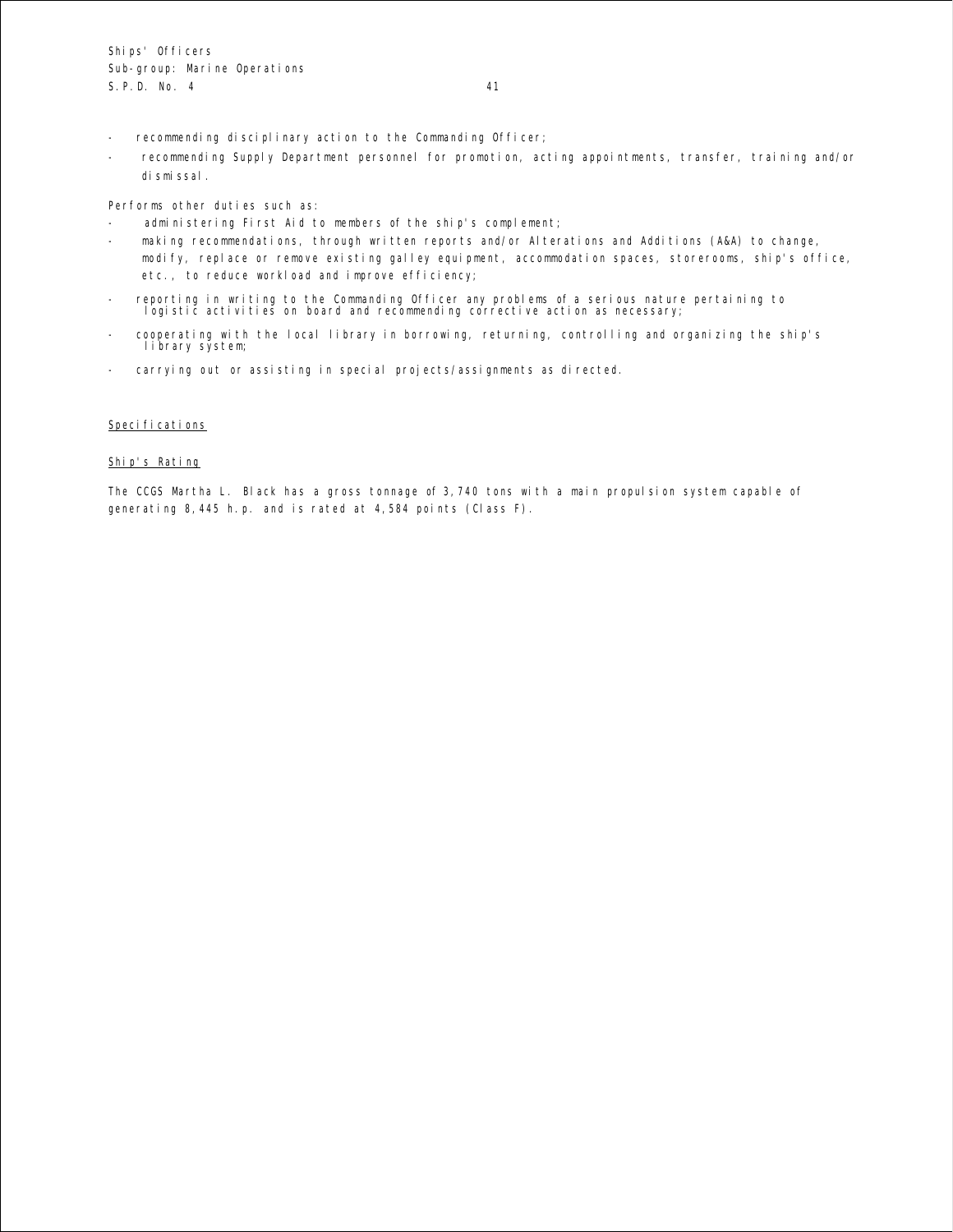Position Title: Senior Radio Officer Level: SO-RAD 3

#### Summary

Under the direction of the ship's Master, supervises the work of one or more junior radio watch keeping officers; stands a marine safety watch and conducts a public Correspondence and Communications Service; maintains, or directs the maintenance of radio communications equipment; provides navigation information to the Master and watch keeping officers; and performs other duties.

#### Duties

Supervises the work of one or more junior radio watch keeping officers: by

- establishing a schedule of watch keeping duties;
- training new operators in the performance of their duties;
- scheduling and recording overtime; and
- appraising the performance of junior radio officers and recommending disciplinary or promotion action.

Stands a marine safety watch and conducts a Public Correspondence and Communications Service during a designated watch keeping period: by

- maintaining a continuous watch for distress communications;
- transmitting from, and receiving messages addressed to, the ship and by relaying message traffic to other ships;
- copying weather reports, traffic lists, warnings to navigators and news bulletins for information and the safe operation of the ship;
- monitoring the operation of facsimile equipment, making adjustments and passing current weather and ice information maps to the bridge;
- making entries in the radio station log;
- taking weather observations and coding and forwarding information to the Meteorological Service;
- testing and setting the auto-alarm device before going off watch;
- routing radio telegrams according to standard procedures; and
- providing search and rescue communications during emergencies.

Maintains, or directs the maintenance of, transmitters, receivers and direction finders according to instructions in operating and maintenance manuals, to ensure satisfactory performance: by

- establishing a maintenance schedule;
- investigating reported breakdowns on watch keeping shifts;
- carrying out and personally directing repairs to radio communications equipment;
- tuning equipment to ensure that transmission is on authorized frequencies and to eliminate faulty radiation that may interfere with other assigned frequencies;
- checking meter readings on transmitters and receivers to ensure that equipment is functioning
- normally and that faulty operation is detected and corrected before it causes damage to equipment;
- checking storage batteries and ensuring that they are fully charged; and
- inspecting emergency life-boat equipment and accessories to ensure a state of readiness for use.

Provides navigation information to the Master and watch keeping officers by taking and relaying time signals to the bridge and by taking bearings on radio beacons, as requested, using a direction finder.

Performs other duties such as relieving the junior officer on watch in his absence, maintaining contact with headquarters concerning equipment performance and other communications matters, and as assigned from time to time by the ship's Master.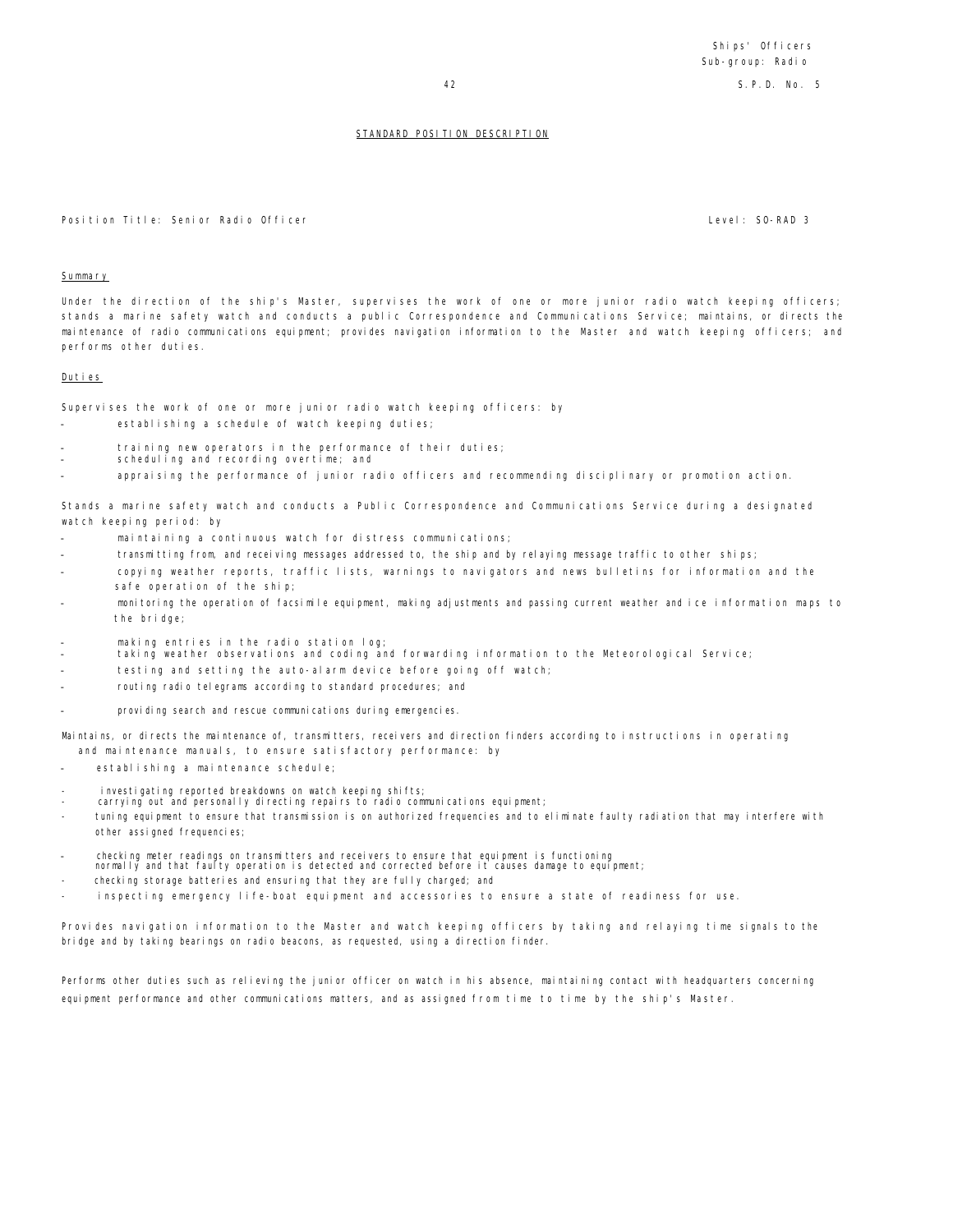Position Title: Radio Officer Level: SO-RAD 2

## Summary

Under the direction of the ship's Master, stands a marine safety watch and conducts a public Correspondence and Communications Service; maintains transmitters, receivers and direction finders; provides navigation information to the Master and watch keeping officers; and performs other duties.

## Duties

Stands a marine safety watch and conducts a public Correspondence and Communications Service during a designated watch keeping period: by

- maintaining a continuous watch for distress communications, actively or by an auto-alarm system;
- transmitting from, and receiving messages addressed to, the ship and by relaying message traffic for other ships;
- copying weather reports, traffic lists, warnings to navigators, and news bulletins for information and the safe operation of the ship;
- monitoring the operation of facsimile equipment, making adjustments and passing current weather and ice information maps to the bridge;
- making entries in the radio station log;
- taking weather observations and coding and forwarding information to the Meteorological Service;
- testing and setting the auto-alarm device before going off watch;
- routing radio telegrams according to standard procedure; and
- providing search and rescue communications during emergencies.

Maintains transmitters, receivers and direction finders according to instructions in operating and maintenance manuals, to ensure satisfactory performance: by

- establishing a maintenance schedule;
- tuning equipment to ensure that transmission is on authorized frequencies and to eliminate faulty radiation that may interfere with other assigned frequencies;
- checking meter readings on transmitters and receivers to ensure that equipment is functioning normally and that faulty operation is detected and corrected before it causes damage to equipment; checking emergency storage batteries and ensuring that they are fully charged;
- inspecting emergency life-boat radio equipment and accessories to ensure a state of readiness for use during an emergency; and
- maintaining a stock of spare parts.

Provides navigation information to the Master and watch keeping officers by taking and relaying time signals to the bridge and by taking bearings on radio beacons, as requested, using a direction finder.

Performs other duties such as computing charges for radio-telegrams and radiotelephone calls, keeping records, amending publications, maintaining contact with headquarters concerning equipment performance and other communications matters, and as assigned from time to time by the ship's Master.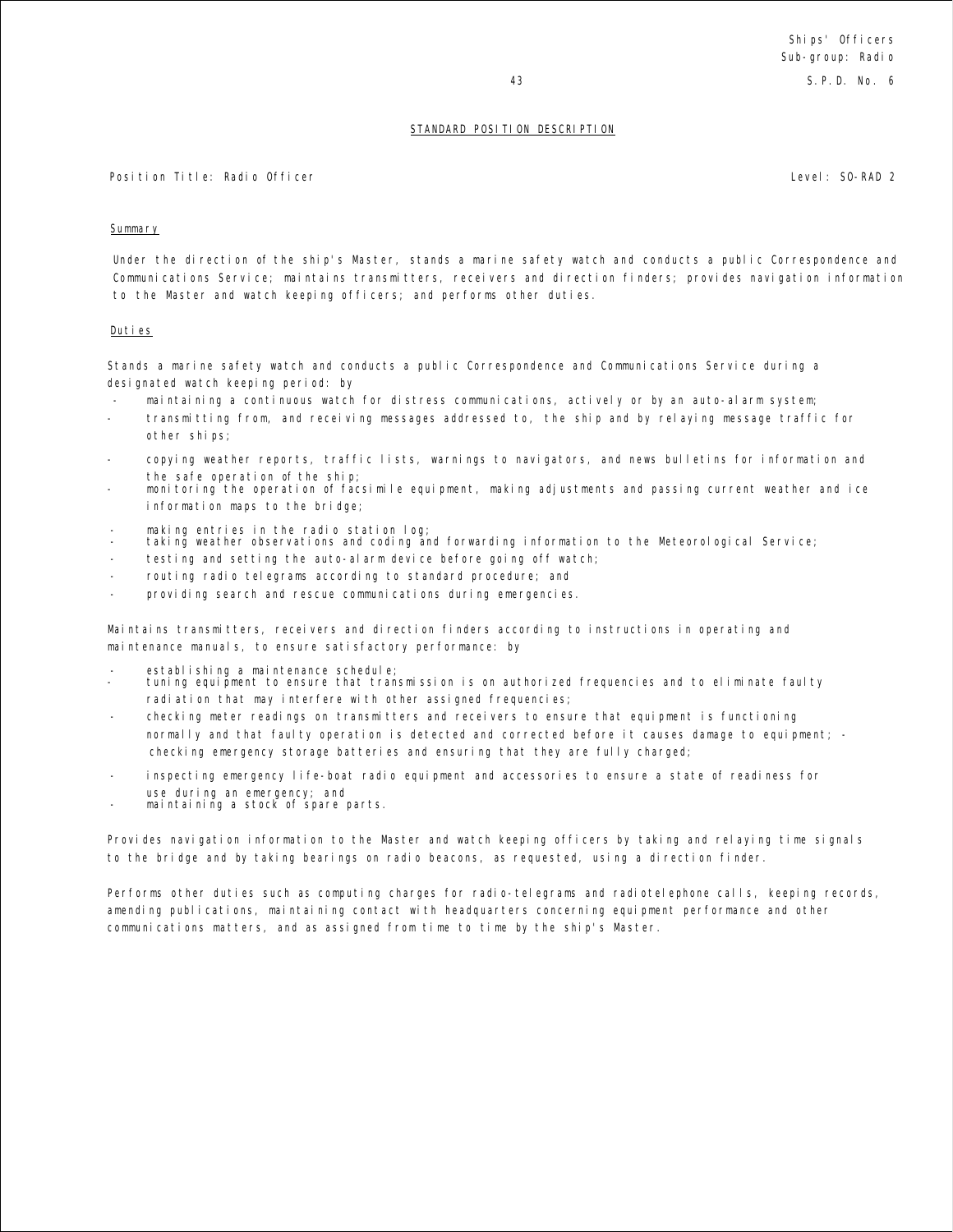#### Position Title: Junior Radio Officer Level: SO-RAD 1

#### **Summary**

Under the general supervision of a Senior Radio Officer aboard ship, stands a marine safety watch and conducts a Correspondence and Communications Service; maintains transmitters, receivers and direction finders; provides navigation information to the Master and watch keeping officers; and performs other duties.

#### Duties

Stands a marine safety watch and conducts a public Correspondence and Communications Service during a designated watch keeping period: by

- maintaining a continuous watch for distress communications;
- transmitting from, and receiving messages addressed to, the ship and by relaying message traffic to other ships;
- copying weather reports, traffic lists, warnings to navigators, and news bulletins for information a.nd the safe operation of the ship;
- monitoring the operation of facsimile equipment, making adjustments and passing current weather and ice information maps to the bridge;
- making entries in the radio station log;
- taking weather observations and coding and forwarding information to the Meteorological Service;
- testing and setting the auto-alarm device before going off watch;
- routing radiotelegrams according to standard procedure; and
- providing search and rescue communications during emergencies.

Maintains transmitters, receivers, and direction finders as directed and according to instructions in operating and maintenance manuals, to ensure satisfactory performance: by

- tuning equipment to ensure that transmission is on authorized frequencies and to eliminate faulty radiation that may interfere with other assigned frequencies;
- checking meter readings on transmitters and receivers to ensure that equipment is functioning normally and that faulty operation is detected and corrected before it causes damage to equipment;
- checking the emergency storage batteries and ensuring that they are fully charged; and
- inspecting emergency life-boat radio equipment and accessories to ensure a state of readiness for use during an emergency.

Provides navigation information to the Master and watch keeping officers during a designated watch keeping period by taking and relaying time signals to the bridge and by taking bearings on radio beacons, as requested, using a direction finder.

Performs other duties such as computing charges for radio telegrams and radiotelephone calls, keeping records, compiling traffic abstracts, amending publications, and as assigned from time to time by the ship's Master.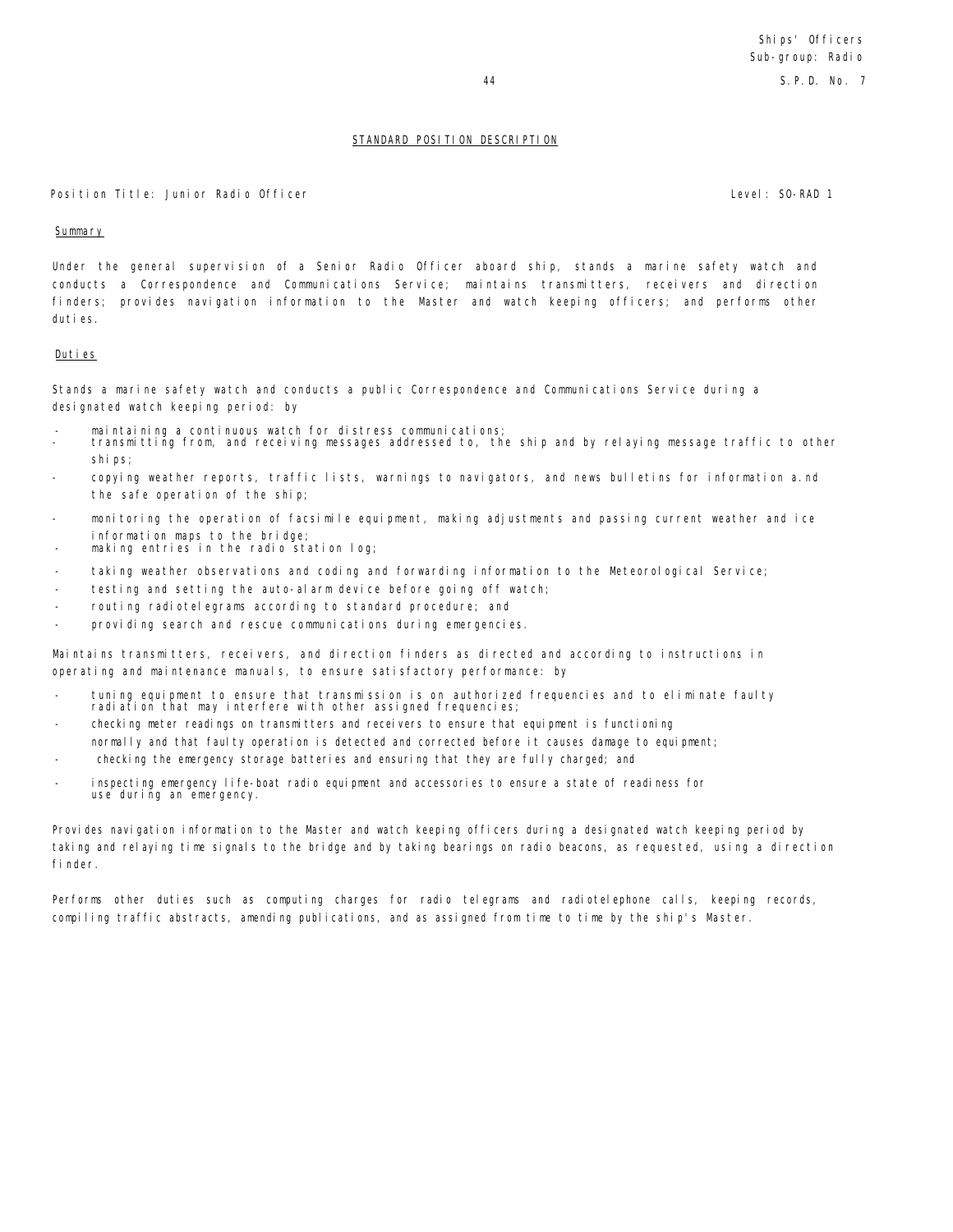45 S.P.D. No. 81

## STANDARD POSITION DESCRIPTION

Level: SO-INS 2

Position Title: Department Head, Nautical Sciences

#### Summary

Under direction of the Director of Studies, Canadian Coast Guard College, plans, develops and modifies course content in the Nautical Sciences Department; co-ordinates and supervises training within the department; instructs Cadets and Canadian Coast Guard Officers; plans, develops, co-ordinates and evaluates ship-board training assignments; and performs other duties.

#### Duties

Plans, develops and modifies course content in the theory and practical application of the subjects relating to Nautical Sciences such as Navigation, Seamanship, Marine Law, Meteorology, Climatology, Hydrography and Oceanography: by

- identifying those areas of knowledge specified for Deck Officers in the "Regulations relating to the examination and certification of Masters and Mates", which are issued under the authority of the Canada Shipping Act;
- selecting topics in subjects such as Economic Geography and Economics, and arranging periodic visits to steel plants, shipyards and institutes to provide graduates with a wider knowledge of the nautical environment than that required by the regulations;
- writing and amending syllabi, lesson plans, classroom notes, term previews, classroom assignments, tests and examinations;
- devising training aids, such as sketches for blackboard demonstrations, models, graphs, charts and transparencies;
- reviewing cadet success/failure/progress statistics, staff recommendations, and student reaction to assess the effectiveness of training; and
- reviewing professional journals and attending courses to keep up-to-date with developments in fields applicable to Ships' Officers.

Instructs classes of cadets and officers in subjects such as Aids to Navigation, Marine Law, Naval Architecture and Ship Stability: by

- lecturing, demonstrating and operating training aids, showing films and applying other instructional techniques to present the theoretical and practical aspects of a subject, either in the classroom, in a laboratory or workshop, or on board a Canadian Coast Guard ship.

Plans and implements Nautical Sciences training: by

- assigning instructors to teach specific subjects according to language requirements and professional competence;
- discussing schedules of instruction with the Director of Studies, and coordinating time tables of subjects to be taught and assignment of classrooms with other Department Heads and the Director of Studies;
- monitoring and demonstrating instructional techniques to ensure that courses do not deviate from

the syllabus or scheduled time tables and that instructors are conversant with established methods; inspecting student notebooks, blackboard diagrams, instructors' daily diaries and examination papers;

- setting examinations, or approving the use of examinations, or questions set by instructors;
- appraising cadet and staff performance, and counseling cadets and instructors; and
- providing staff training in the use of new or complicated training aids such as the planetarium or photoplot radar-navigation simulator.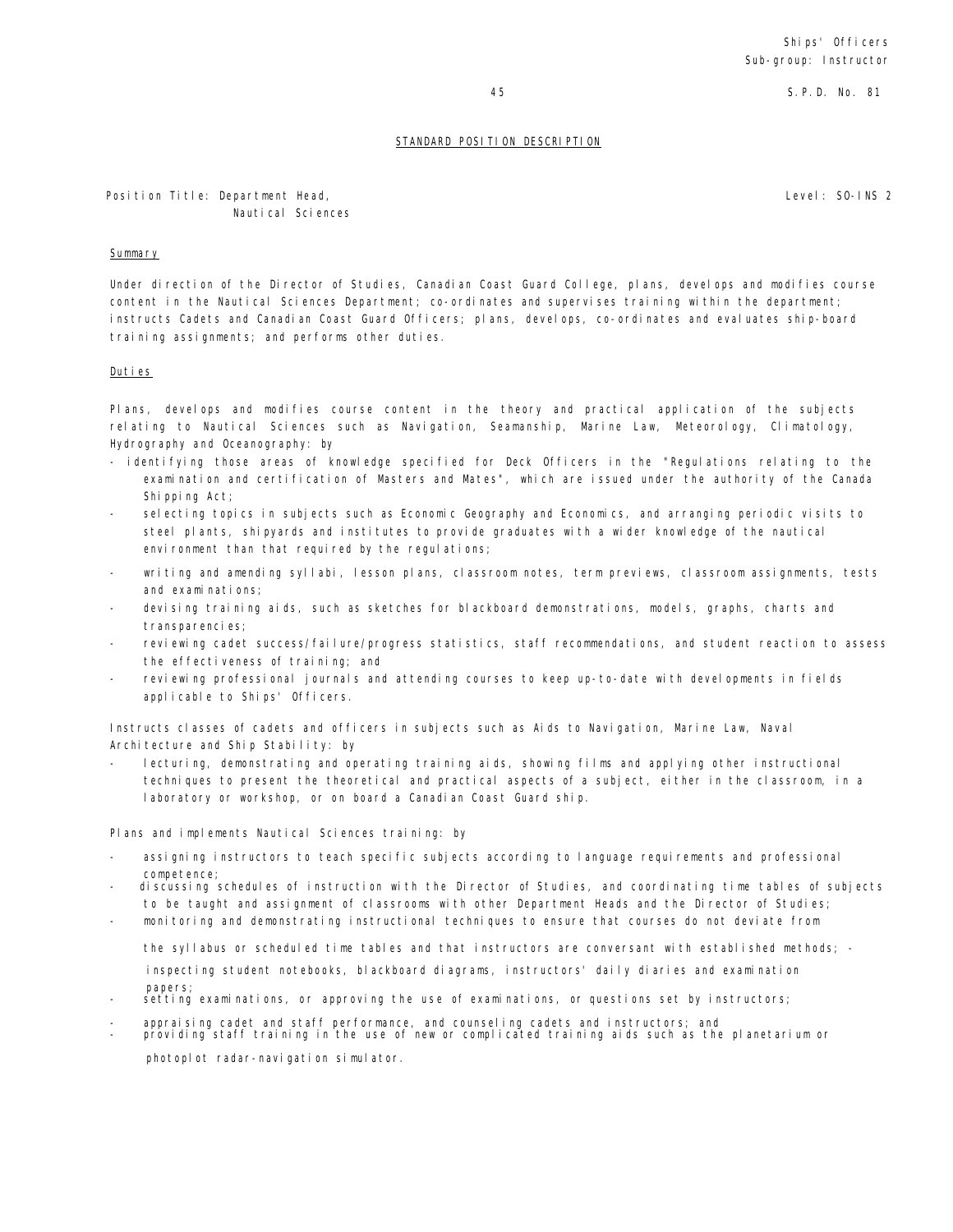S.P.D. No. 8 46

Plans, develops, co-ordinates and evaluates ship-board training assignments to give cadets the best possible experience during sea cruises: by

- reviewing the progress records and personal interests of each cadet to assess training needs; arranging for cadets specializing in Nautical Sciences to receive familiarization training in Marine Engineering;
- discussing the appropriateness, training value and practicability of ship-board training assignments with sea-training officers, officers of the vessels being used in the training program and with the cadet instructors; and
- reviewing, grading and assessing completed assignments, cadet performance reports, the adequacy of safety measures and cadets' diaries at the end of each cruise.

Administers the Nautical Sciences department: by

- supervising a staff of instructors;
- controlling an annual budget for the purchase of course materials, training aids and small boat repairs;
- recommending special purchases of training aids from manufacturers, other schools and government departments; and
- arranging with the College Administrator for the printing, reproduction or manufacture of precis, lecture notes, sketches, slides, transparencies and training aids.

Performs other duties such as attending courses at plants that manufacture training aids, writing staff information precis; interviewing prospective instructors; and recommending appointment, retention, re-assignment and dismissal of Nautical Sciences Departmental Staff.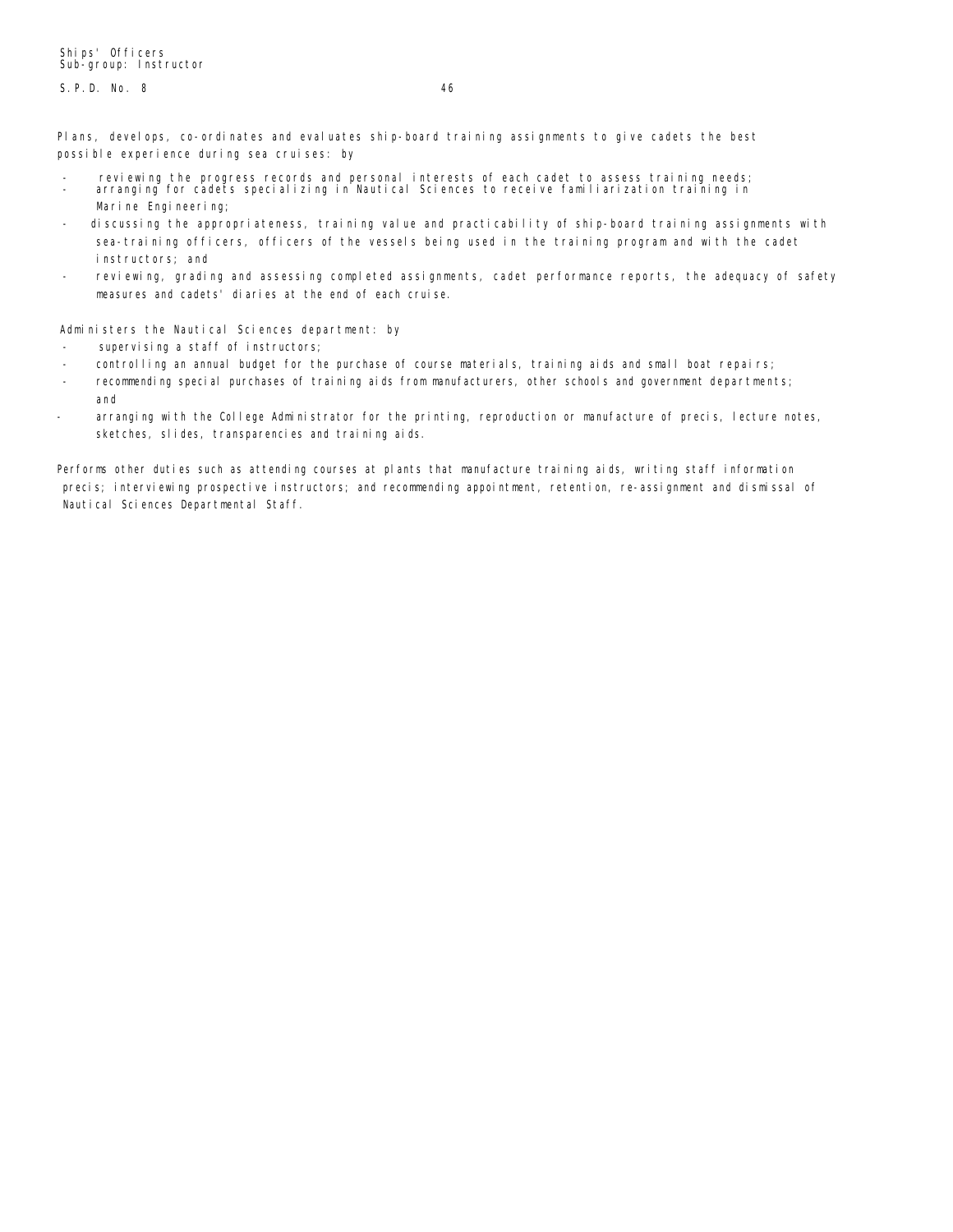47 S.P.D. No. 9

## STANDARD POSITION DESCRIPTION

Position Title: Instructor, Marine Engineering Level: SO-INS 1

## **Summary**

Under the general supervision of the Department Head, Marine Engineering Department, Canadian Coast Guard College, instructs Cadets and Canadian Coast Guard Officers; develops and revises methods of presentation; sets examinations; writes syllabus previews and lesson plans; and serves on sea-training cruises; and performs other duties.

## Duties

Instructs classes of cadets to a standard which allows the award of Canadian Coast Guard College diploma in Marine Engineering on successful completion of examinations throughout a three-year course, and also Coast Guard officers during short-term, knowledge-upgrading courses, in assigned subjects relating to Marine Engineering: by

- lecturing in class, in a laboratory or workshop, or on board ship, on the theoretical and practical aspects of subjects such as Naval Architecture, Engineering Drawing, Marine Engineering, Electro technology, Applied Mechanics, Strength of Materials, Thermodynamics, Fluid Mechanics, and Theory of Machines, to enable students to reach a demonstrable standard of proficiency;
- demonstrating the practical application of theory, using training aids such as sectioned and cut-away engines and machinery, ships' controls, films, and models;
- tutoring individual students or groups of students in subjects or topics in which assistance is needed to reach a satisfactory level of proficiency; and
- supervising extra study periods in the evening, on rotation with other staff members.

Evaluates and revises methods of presentation, examinations, syllabus previews and lesson plans to ensure that course material and examination questions keep up-to-date with changing techniques and technology: by

- reviewing the latest bulletins, technical journals and books published on Marine Engineering subjects;
- discussing articles of interest with the Department Head and other instructors and recommending the incorporation of new material in future lectures;
- reviewing regulations and statutes relating to assigned subject areas to ensure that lesson plans and lecture notes are up-to-date;
- devising new or improved training aids for use in class to demonstrate concepts which members of previous courses have found difficult to grasp;
- writing new or improved syllabus previews, examination questions and lesson plans to reflect experience with previous courses and to incorporate new material; and
- attending courses and lectures on new equipment or training aids, instructional techniques and technology to obtain information for revising lectures.

Examines students' proficiency at regular intervals: by

- setting, marking and grading tests and examinations to measure and record students' progress; and developing, writing and marking study and work assignments designed to measure students' initiative, study and
- work habits, and attitude.

Directs student training aboard ship on those occasions when given the temporary assignment of Sea Training Officer: by

planning the timetable of training in consultation with Departmental Heads and the Director of Studies;